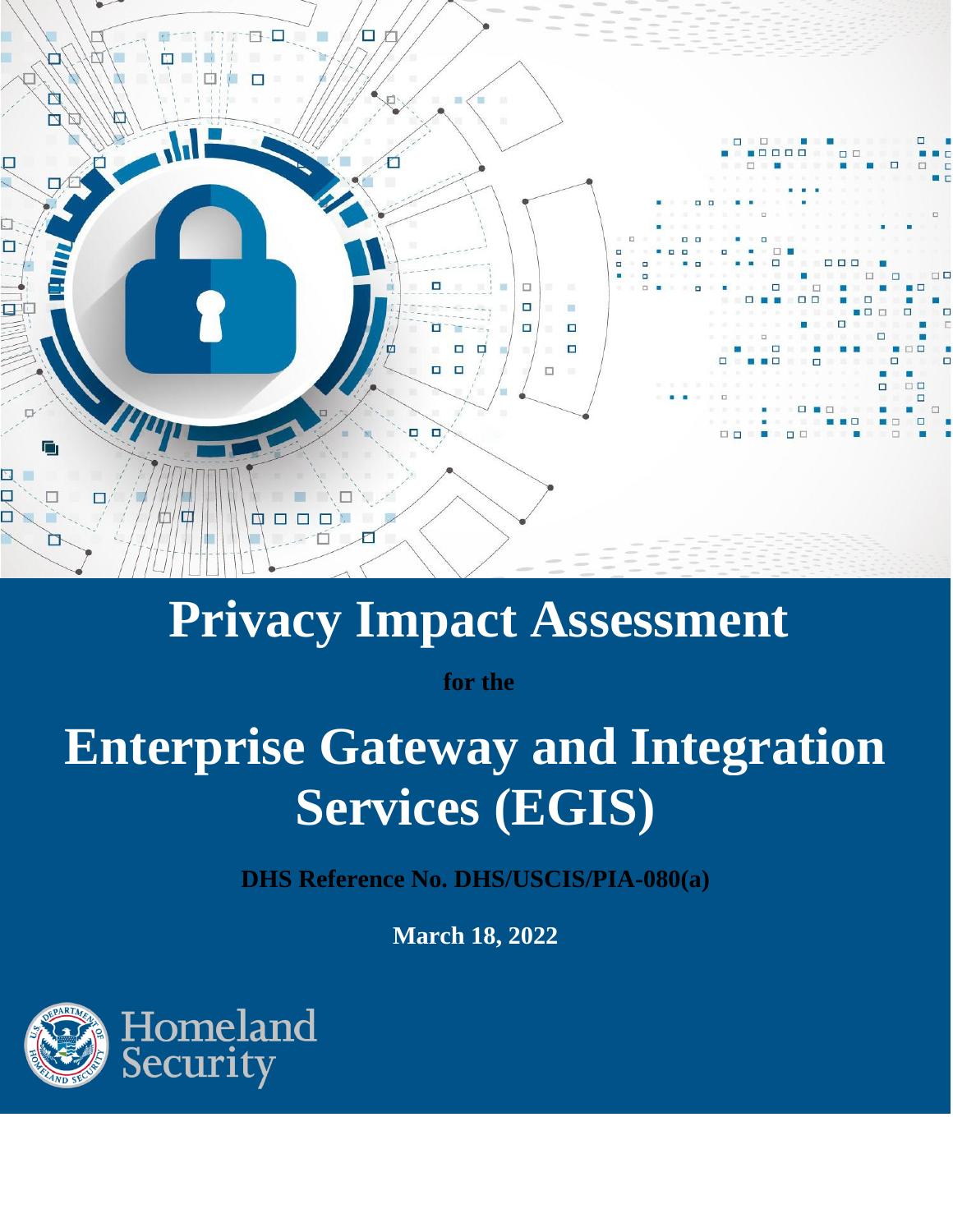

# **Abstract**

U.S. Citizenship and Immigration Services (USCIS) is migrating its information technology systems to the cloud environment to align with the Cloud Smart initiative. To support this modernization effort, USCIS launched the Enterprise Gateway and Integration Services (EGIS) to connect and share data from different systems. The Enterprise Gateway and Integration Services acts as a conduit for the exchange of information between systems within USCIS, the U.S. Department of Homeland Security (DHS), external government agencies, and authorized third parties. USCIS is updating this Privacy Impact Assessment (PIA) to (1) account for 15 Enterprise Gateway and Integration Services system functionalities being deployed to support modernization of USCIS internal processes and workflows, and (2) expand the documented internal and external information sharing activities as all current information sharing activities supported by the Enterprise Service Bus 2 (ESB 2) which will continue to be supported by Enterprise Gateway and Integration Services as the Enterprise Service Bus 2 applications and services are transitioned. While all new functionalities have been documented in this Privacy Impact Assessment update, not all the system changes involve the collection, use, storage, or transmission of personally identifiable information.

# **Overview**

USCIS is undergoing a system modernization effort to align with the Cloud Smart initiative.<sup>1</sup> Cloud Smart is a new strategy for agencies to adopt cloud solutions that streamline transformation and embrace modern capabilities. To support this modernization effort, USCIS is shifting its use of the Enterprise Service Bus 2 to the Enterprise Gateway and Integration Services to connect and share data from different operating USCIS systems.<sup>2</sup>

As stated in the previous Privacy Impact Assessment,<sup>3</sup> the Enterprise Gateway and Integration Services assists with the seamless and accurate exchange of information from different systems by facilitating the transfer of data. The transfer of information is invoked by the end source systems. When exchanging data from one system to another, the Enterprise Gateway and Integration Services formats the message from one system to a different format to enable effective and secure synchronization and integration of data. To achieve system interoperability, both

<sup>&</sup>lt;sup>1</sup> See "Presidential Executive Order on Strengthening the Cybersecurity of Federal Networks and Critical Infrastructure," May 11, 2017, *available at* [https://www.whitehouse.gov/presidential-actions/presidential-executive](https://www.whitehouse.gov/presidential-actions/presidential-executive-order-strengthening-cybersecurity-federal-networks-critical-infrastructure/)[order-strengthening-cybersecurity-federal-networks-critical-infrastructure/.](https://www.whitehouse.gov/presidential-actions/presidential-executive-order-strengthening-cybersecurity-federal-networks-critical-infrastructure/)

<sup>2</sup> *See* U.S. DEPARTMENT OF HOMELAND SECURITY, U.S. CITIZENSHIP AND IMMIGRATION SERVICES, PRIVACY IMPACT ASSESSMENT FOR THE ENTERPRISE SERVICE BUS 2 (ESB 2), DHS/USCIS/PIA-008 (2007 and subsequent updates), *available at* [https://www.dhs.gov/uscis-pias-and-sorns.](https://www.dhs.gov/uscis-pias-and-sorns)

<sup>&</sup>lt;sup>3</sup> The original EGIS PIA provides a list of services for which USCIS EGIS facilitates data synchronization and integration. *See* U.S. DEPARTMENT OF HOMELAND SECURITY, U.S. CITIZENSHIP AND IMMIGRATION SERVICES, PRIVACY IMPACT ASSESSMENT FOR THE ENTERPRISE GATEWAY AND INTEGRATION SERVICES (EGIS), DHS/USCIS/PIA-080 (2019), *available at* [https://www.dhs.gov/uscis-pias-and-sorns.](https://www.dhs.gov/uscis-pias-and-sorns)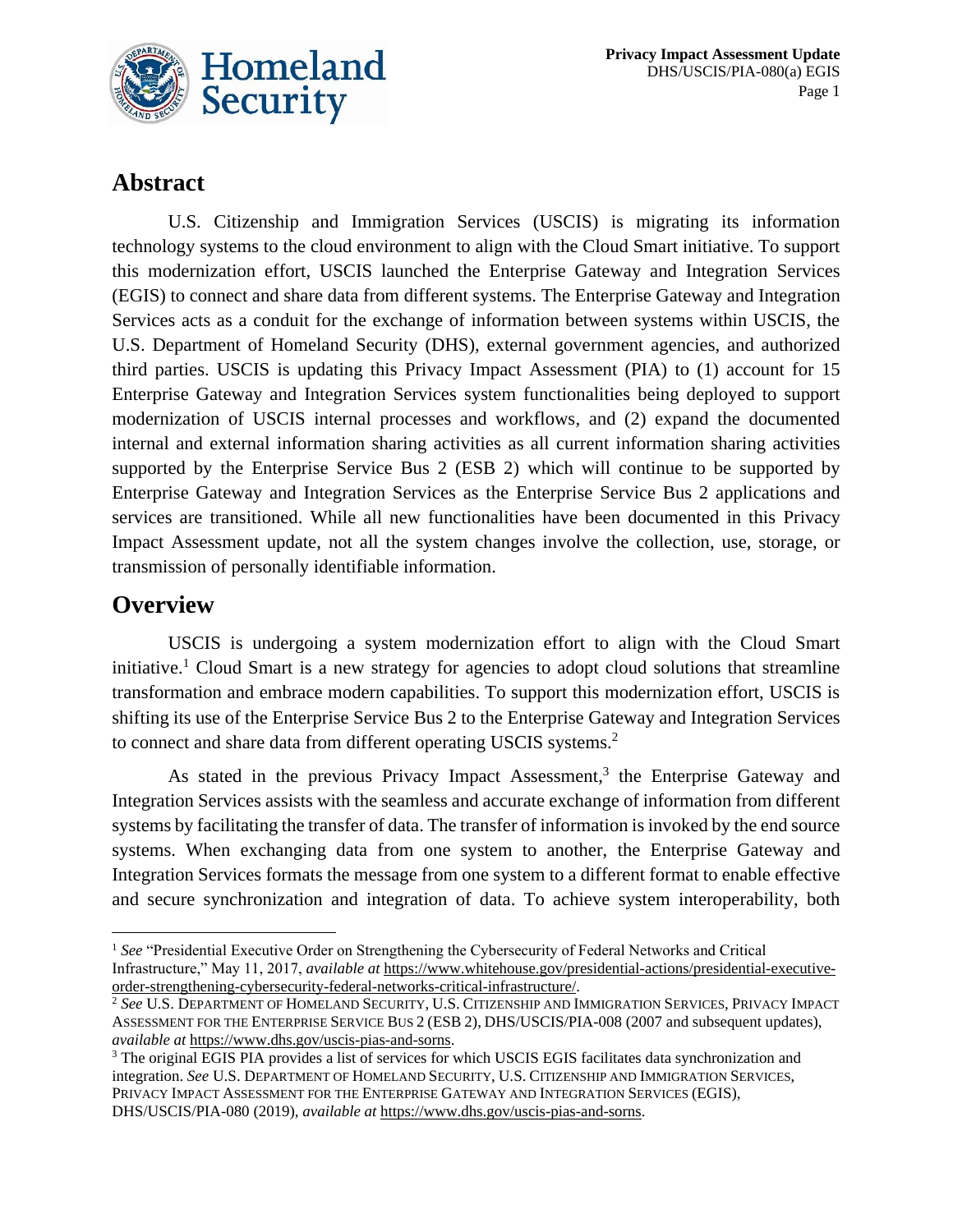

systems must refer to a common information exchange reference model. As a backend system, the Enterprise Gateway and Integration Services reconciles different operating systems and standards in order to address interoperability complexities and challenges. The Enterprise Gateway and Integration Services does not retain any operational information.

# **Reason for the PIA Update**

USCIS has begun to implement the second iteration of the Enterprise Gateway and Integration Services which supports the inclusion of additional system functionality to be implemented during the 2020 and 2021 calendar years. Most, but not all, of these new system functionalities involve the collection, use, transmission, or storage of personally identifiable information. Furthermore, many of these services were previously supported by legacy Enterprise Service Bus 2, but have transitioned into the Enterprise Gateway and Integration Services. System functionalities that do not involve personally identifiable information have been included within this Privacy Impact Assessment for transparency purposes and to provide a wholistic view of the Enterprise Gateway and Integration Services.

USCIS intends to implement the following functionalities:

*Enterprise-wide services provided by* Enterprise Gateway and Integration Services

- **Enterprise Gateway and Integration Services-Reference Data as a Service (RefDaaS):** This service within Enterprise Gateway and Integration Services is used to consistently provide standardized numbering and index data typically resident in existing Enterprise Service Bus 2 functions (e.g., United States Postal Service (USPS) Zip Codes, USCIS Country Codes).
- **Enterprise Gateway and Integration Services-Common Services (EGIS-CS):** This service within the Enterprise Gateway and Integration Services will provide general enterprise-wide capabilities in support of USCIS systems. The Enterprise Gateway and Integration Services-Common Services will enable USCIS to build enterprise services that can be used by multiple systems or applications rather than employ a traditional system development style where unique versions of the same service must be built for every different application or system. Enterprise Gateway and Integration Services enables USCIS to implement greater security and privacy measures into the data usage and transfer process by providing a centralized mechanism for authenticating and authorizing service access and interface access. Enterprise Gateway and Integration Services-Common Services includes functionality previously found in Enterprise Service Bus 2 (e.g., error handling services, logging services) and additional functionality (e.g., authentication services, encryption services) that are common to most services included in the Enterprise Gateway and Integration Services system. Enterprise Gateway and Integration Services-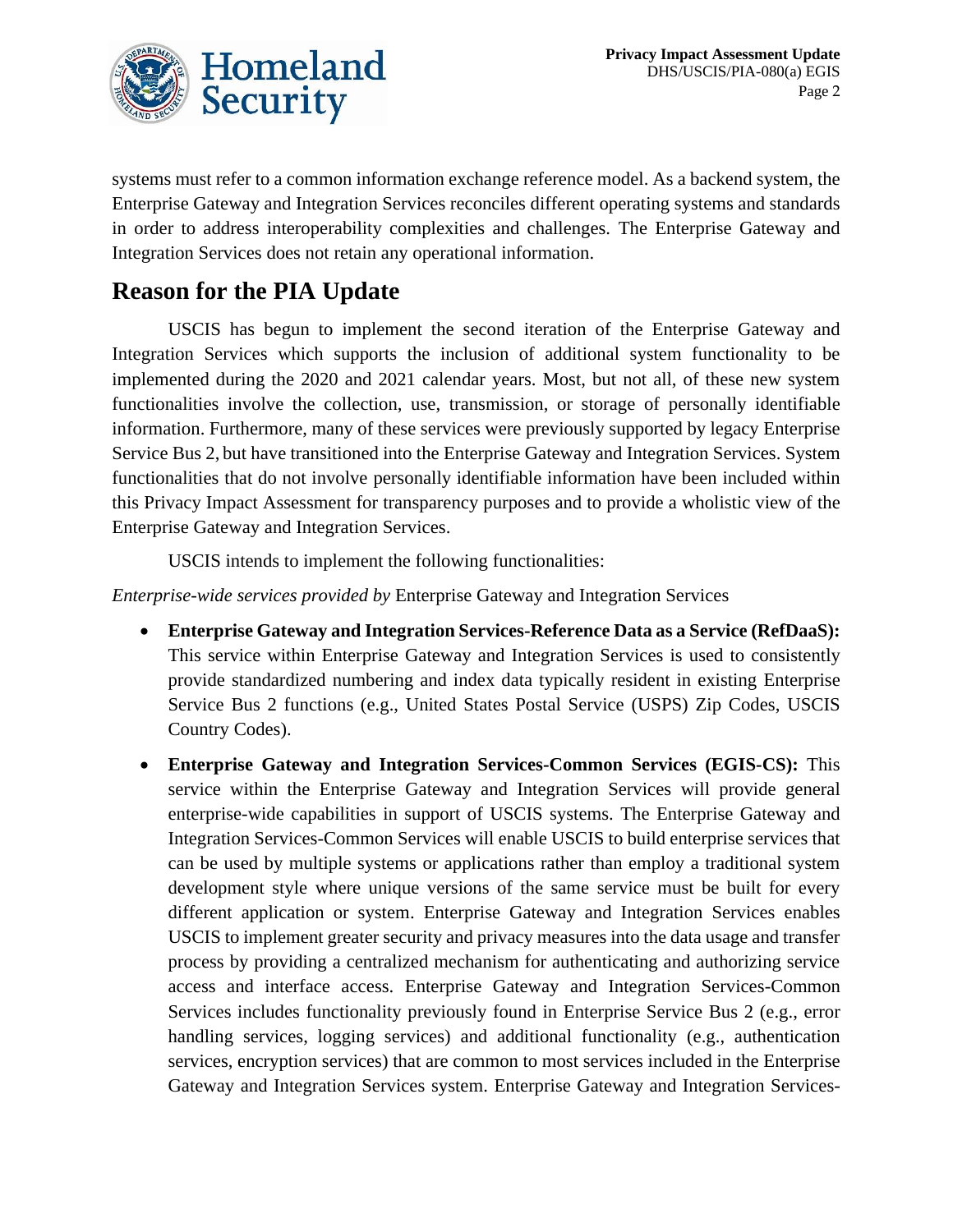

Common Services also employs auditing measures to prevent inappropriate dissemination of data and to facilitate incident forensics, which is the collection and examination of digital evidence residing on electronic systems and the subsequent response to threats and attacks.

- **Enterprise Gateway and Integration Services-Snapshot Service:** This service within EGIS receives form data from the tasking USCIS systems and accurately produces specified forms as either Hypertext Markup Language (HTML) or Portable Document Format (PDF) files returned to the tasking USCIS system.
- **Enterprise Gateway and Integration Services-Payments Service:** This service within EGIS provides a payment transaction interface to the Treasury Department's Pay.Gov<sup>4</sup> for all eProcessing<sup>5</sup> Forms. Once Pay.Gov validates the payment information, the account holder is routed back to USCIS. A record of all transactions is saved in Amazon Web Services (AWS) database.
- **Third Party Integration (3PI):** This service within Enterprise Gateway and Integration Services will act as the single electronic gateway for third party software providers to do business with USCIS. Third Party Integration will serve as a conduit for intake of validated applicant data, which will be stored in USCIS case management systems. The details of which system processes a filing type will not be visible to third parties. This interface will operate in a one-way stream and only allow the ingestion of validated payloads. No other communication or information will be passed back to the client besides a transmission status message (transmission complete/incomplete).

*System-specific services provided by* Enterprise Gateway and Integration Services

• **Enterprise Gateway and Integration Services-Validation Instrument for Business Enterprises (EGIS-VIBE):** This service within Enterprise Gateway and Integration Services assists the Validation Instrument for Business Enterprises<sup>6</sup> system with validating the business operations of companies and organizations seeking to employ foreign workers

<sup>4</sup> *See* U.S. DEPARTMENT OF TREASURY, BUREAU OF THE FISCAL SERVICE, PRIVACY AND CIVIL LIBERTIES IMPACT

ASSESSMENT FOR THE PAY.GOV, (2020), *available at* [https://www.fiscal.treasury.gov/files/pia/paygov-pclia.pdf.](https://www.fiscal.treasury.gov/files/pia/paygov-pclia.pdf)  <sup>5</sup> USCIS launched the eProcessing initiative to eliminate the creation of new paper immigration records. USCIS is moving from a traditional paper-based environment to a digital environment in which the immigration related request filing, adjudication, and communication are all electronic. As USCIS moves towards a digital environment, USCIS is fundamentally shifting its immigration records management processes and technologies. USCIS has historically used large systems with siloed operational functions to perform its case management needs. As part of the eProcessing initiative, USCIS plans to leverage and integrate existing operational systems with new services in an effort to enhance the processing of electronically filed immigration related request forms. Immigration files currently in paper form will remain as such until an individual affirmatively requests an additional benefit or until the record is otherwise used in an administrative context.

<sup>6</sup> *See* U.S. DEPARTMENT OF HOMELAND SECURITY, U.S. CITIZENSHIP AND IMMIGRATION SERVICES, PRIVACY IMPACT ASSESSMENT FOR THE VALIDATION INSTRUMENT FOR BUSINESS ENTERPRISES (VIBE), DHS/USCIS/PIA-044 (2014 and subsequent updates), *available at* [https://www.dhs.gov/uscis-pias-and-sorns.](https://www.dhs.gov/uscis-pias-and-sorns)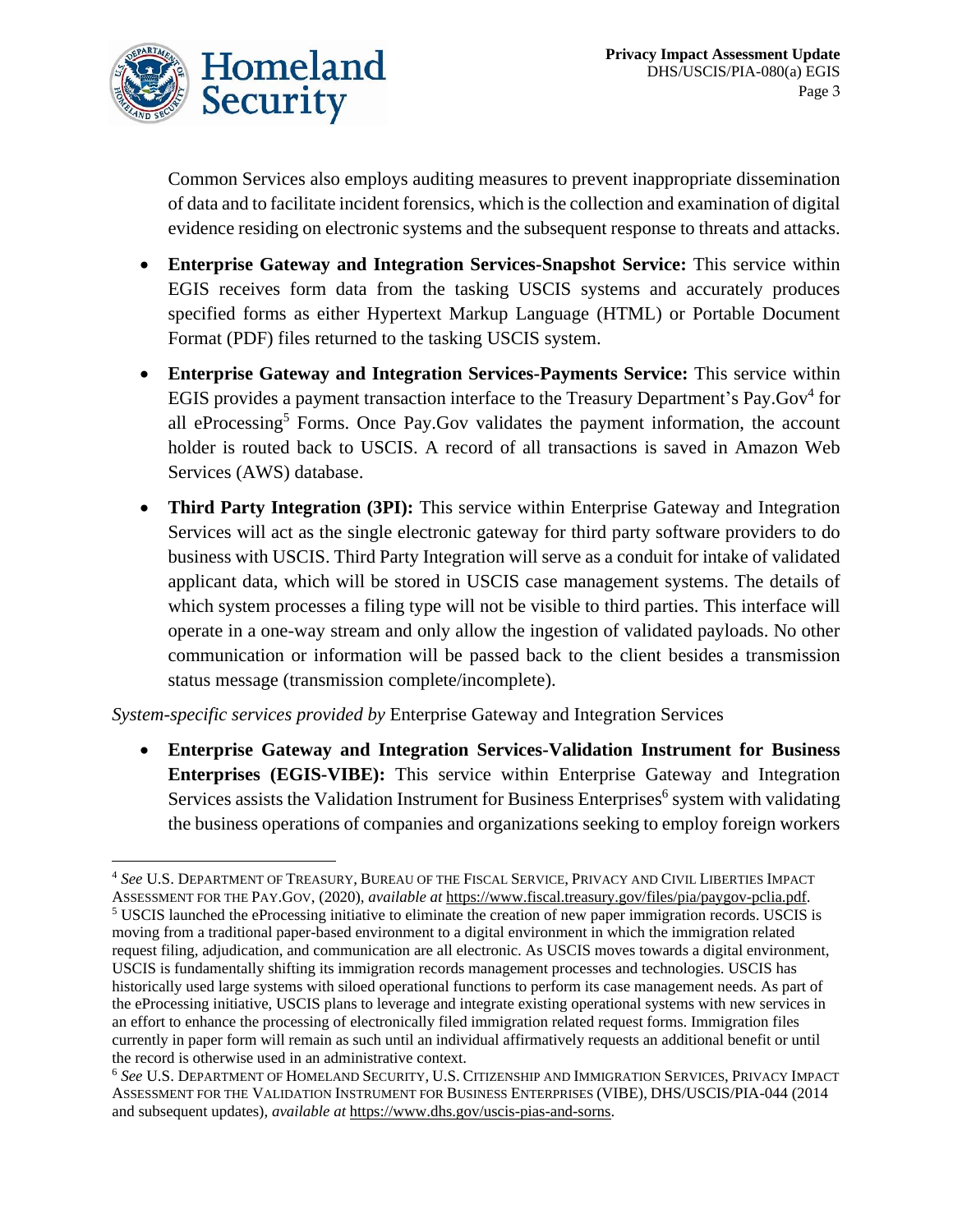

in the United States. USCIS uses commercial information to verify a petitioning<sup>7</sup> entity's qualifications for the benefit requested, to assess a petitioning entity's financial viability for cases that require the petitioning entity to establish ability to pay, and to provide a basis for a score that assists Immigration Services Officers (ISO) in identifying possible fraud concerns or contradictory information submitted by the petitioning entity. Enterprise Gateway and Integration Services-Validation Instrument for Business Enterprises enables the independent verification of petitioner information for immigrant and non-immigrant employment-based visas. Enterprise Gateway and Integration Services-Validation Instrument for Business Enterprises verifies the actual financial viability of the petitioning organization using open source data from an independent data service provider (e.g., Dun and Bradstreet (D&B)) to validate and verify the information provided by petitioning organizations. Enterprise Gateway and Integration Services-Validation Instrument for Business Enterprises communicates with Enterprise Gateway and Integration Services-Common Services, Enterprise Citizenship and Immigrations Services Centralized Operational Repository (eCISCOR),<sup>8</sup> CLAIMS 3,<sup>9</sup> Verification Information System  $(VIS)$ ,<sup>10</sup> and Dun and Bradstreet systems.<sup>11</sup> Note: this Enterprise Gateway and Integration Services s was previously provided by the Enterprise Service Bus 2.

• **Enterprise Gateway and Integration Services-Business Enterprise Query System (BEQS) (EGIS-BEQS):** The Enterprise Gateway and Integration Services will be used to send a company name and address to Dun and Bradstreet, whereby Dun and Bradstreet can

 $7$  A petitioner is defined as a U.S. citizen or lawful permanent resident family member or employer (or the employer's agent) who files a family-based or employment-based immigrant visa petition with USCIS.

<sup>8</sup> *See* U.S. DEPARTMENT OF HOMELAND SECURITY, U.S. CITIZENSHIP AND IMMIGRATION SERVICES, PRIVACY IMPACT ASSESSMENT FOR THE ENTERPRISE CITIZENSHIP AND IMMIGRATION SERVICES CENTRALIZED OPERATIONAL REPOSITORY (eCISCOR), DHS/USCIS/PIA-023 (2009 and subsequent updates), *available at* [https://www.dhs.gov/uscis-pias-and-sorns.](https://www.dhs.gov/uscis-pias-and-sorns)

<sup>9</sup> *See* U.S. DEPARTMENT OF HOMELAND SECURITY, U.S. CITIZENSHIP AND IMMIGRATION SERVICES, PRIVACY IMPACT ASSESSMENT FOR THE COMPUTER LINKED APPLICATION INFORMATION MANAGEMENT SYSTEM (CLAIMS 3) AND ASSOCIATED SYSTEMS, DHS/USCIS/PIA-016(a) (2008 and subsequent updates), *available at* [https://www.dhs.gov/uscis-pias-and-sorns.](https://www.dhs.gov/uscis-pias-and-sorns)

<sup>&</sup>lt;sup>10</sup> See U.S. DEPARTMENT OF HOMELAND SECURITY, U.S. CITIZENSHIP AND IMMIGRATION SERVICES, PRIVACY IMPACT ASSESSMENTS FOR THE E-VERIFY PROGRAM, DHS/USCIS/PIA-030 (2010 and subsequent updates), *available at* [https://www.dhs.gov/uscis-pias-and-sorns.](https://www.dhs.gov/uscis-pias-and-sorns) *See* U.S. DEPARTMENT OF HOMELAND SECURITY, U.S. CITIZENSHIP AND IMMIGRATION SERVICES, PRIVACY IMPACT ASSESSMENT FOR THE SYSTEMATIC ALIEN VERIFICATION FOR ENTITLEMENTS (SAVE) PROGRAM, DHS/USCIS/PIA-006 (2011 and subsequent updates), *available at* [https://www.dhs.gov/uscis-pias-and-sorns.](https://www.dhs.gov/uscis-pias-and-sorns)

<sup>11</sup> Dun & Bradstreet, Inc. provides commercial data, analytics, and insights for businesses. Dun and Bradstreet collects information directly from businesses and business professionals when they participate in online services, such as apply for a Dun and Bradstreet D-U-N-S® Number. Dun and Bradstreet also collects information offline from business owners and principals, from businesses' creditors, vendors and suppliers, and from public records such as business registrations and bankruptcy filings. Dun and Bradstreet provides businesses and business professionals with access to their information within the Dun and Bradstreet databases and with an opportunity to correct verified inaccuracies. *See* DUN & BRADSTREET, *available at* [https://www.dnb.com/.](https://www.dnb.com/)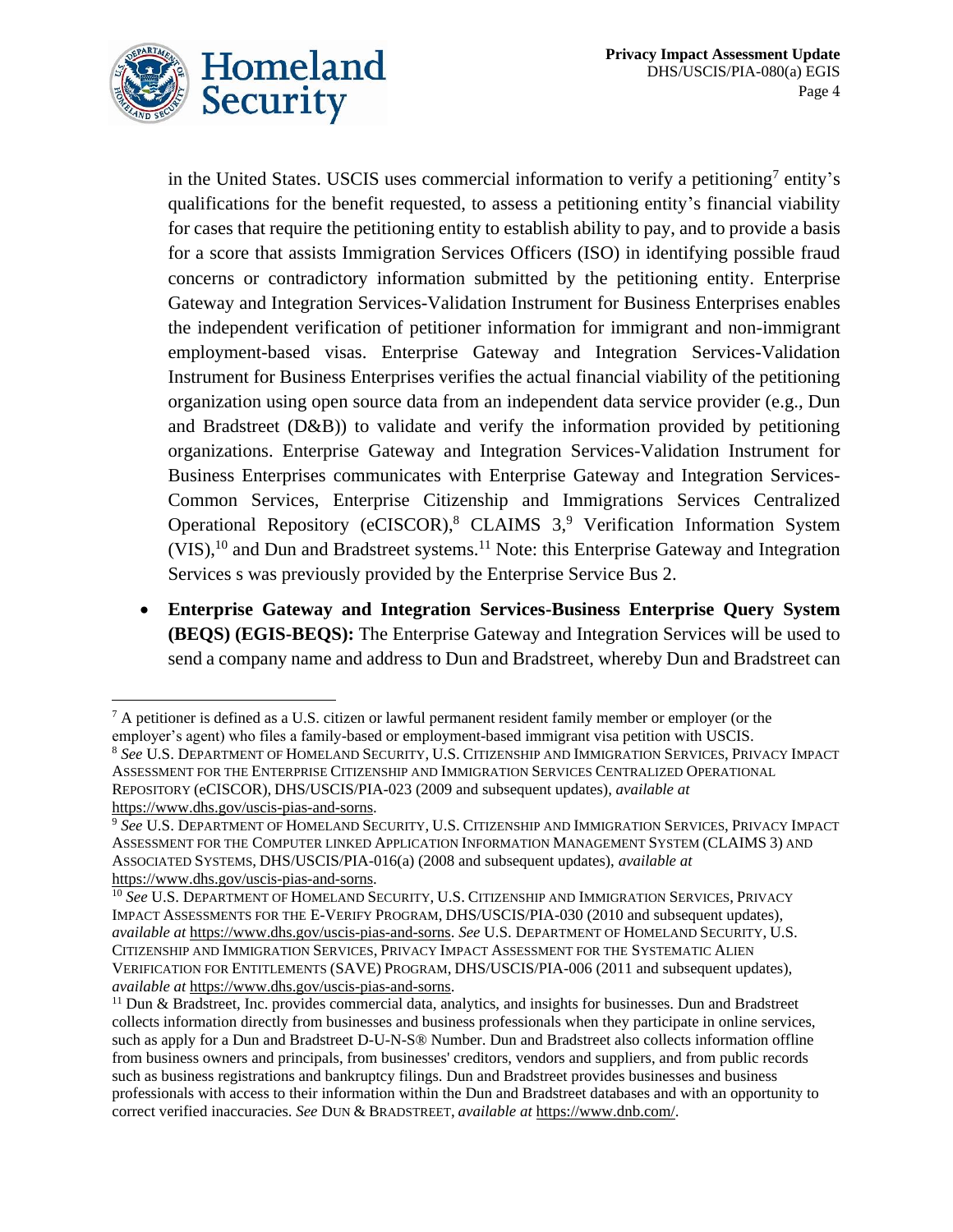

match the information provided with its records, and then return additional information about the company to USCIS. The Verification Information System, which supports the E-Verify and Systematic Alien Verification for Entitlements (SAVE)<sup>12</sup> Programs, will use this interface in real-time; the Validation Instrument for Business Enterprises adjudication algorithm also uses data provided by Enterprise Gateway and Integration Services-Business Enterprise Query System.

- **Enterprise Gateway and Integration Services-Enterprise Document Management Service (EDMS)**<sup>13</sup> **Support Services (EGIS-ESS):** The Enterprise Gateway and Integration Services supports the transfer of Immigrant Visa (IV) notifications, supporting documentation, and recorded data between USCIS and the U.S. Department of State (DoS). Enterprise Gateway and Integration Services-Enterprise Document Management Service Support Services facilitates communication between USCIS's Central Index System 2 (CIS 2),<sup>14</sup> U.S. Immigration and Customs Enforcement's (ICE) Office of the Principal Legal Advisor (OPLA) Case Management System (OCMS),<sup>15</sup> and USCIS's FOIA Immigration Records System (FIRST)<sup>16</sup> with the Enterprise Document Management System. Note: this Enterprise Gateway and Integration Services functionality was previously provided by the Enterprise Service Bus 2 but was removed from Enterprise Service Bus 2 in 2018. Enterprise Gateway and Integration Services-Enterprise Document Management Service Support Services also includes some external partner connections previously provided by Enterprise Service Bus 2-Transformation Support Service (ESB-TSS).
- **Enterprise Gateway and Integration Services-Verification Service (EGIS-VS):** This functionality within Enterprise Gateway and Integration Services supports the Employee Eligibility Verification (EEV) program and allows authorized USCIS personnel the ability to search for information against multiple sources via one operation to verify claimed information. E-Verify<sup>17</sup> leverages the Enterprise Gateway and Integration Services-

<sup>12</sup> *See* U.S. DEPARTMENT OF HOMELAND SECURITY, U.S. CITIZENSHIP AND IMMIGRATION SERVICES, PRIVACY IMPACT ASSESSMENT FOR THE SYSTEMATIC ALIEN VERIFICATION FOR ENTITLEMENTS (SAVE) PROGRAM, DHS/USCIS/PIA-006 (2011 and subsequent updates), *available at* [https://www.dhs.gov/uscis-pias-and-sorns.](https://www.dhs.gov/uscis-pias-and-sorns) <sup>13</sup> *See* U.S. DEPARTMENT OF HOMELAND SECURITY, U.S. CITIZENSHIP AND IMMIGRATION SERVICES, PRIVACY IMPACT ASSESSMENT FOR THE INTEGRATED DIGITIZATION DOCUMENT MANAGEMENT PROGRAM (IDDMP), DHS/USCIS/PIA-003 (2007 and subsequent updates), *available at* [https://www.dhs.gov/uscis-pias-and-sorns.](https://www.dhs.gov/uscis-pias-and-sorns) <sup>14</sup> *See* U.S. DEPARTMENT OF HOMELAND SECURITY, U.S. CITIZENSHIP AND IMMIGRATION SERVICES, PRIVACY IMPACT ASSESSMENT FOR THE CENTRAL INDEX SYSTEM (CIS), DHS/USCIS/PIA-009 (2009 and subsequent updates), *available at* [https://www.dhs.gov/uscis-pias-and-sorns.](https://www.dhs.gov/uscis-pias-and-sorns)

<sup>15</sup> *See* U.S. DEPARTMENT OF HOMELAND SECURITY, U.S. IMMIGRATION AND CUSTOMS ENFORCEMENT, PRIVACY IMPACT ASSESSMENT FOR THE OFFICE OF THE PRINCIPAL LEGAL ADVISOR (OPLA) CASE MANAGEMENT SYSTEM, DHS/ICE/PIA-036 (2013 and subsequent updates), *available at* [https://www.dhs.gov/privacy-documents-ice.](https://www.dhs.gov/privacy-documents-ice) <sup>16</sup> *See* U.S. DEPARTMENT OF HOMELAND SECURITY, U.S. CITIZENSHIP AND IMMIGRATION SERVICES, PRIVACY IMPACT ASSESSMENT FOR THE FOIA IMMIGRATION RECORDS SYSTEM (FIRST), DHS/USCIS/PIA-077 (2019), *available at* [https://www.dhs.gov/uscis-pias-and-sorns.](https://www.dhs.gov/uscis-pias-and-sorns)

<sup>17</sup> *See* U.S. DEPARTMENT OF HOMELAND SECURITY, U.S. CITIZENSHIP AND IMMIGRATION SERVICES, PRIVACY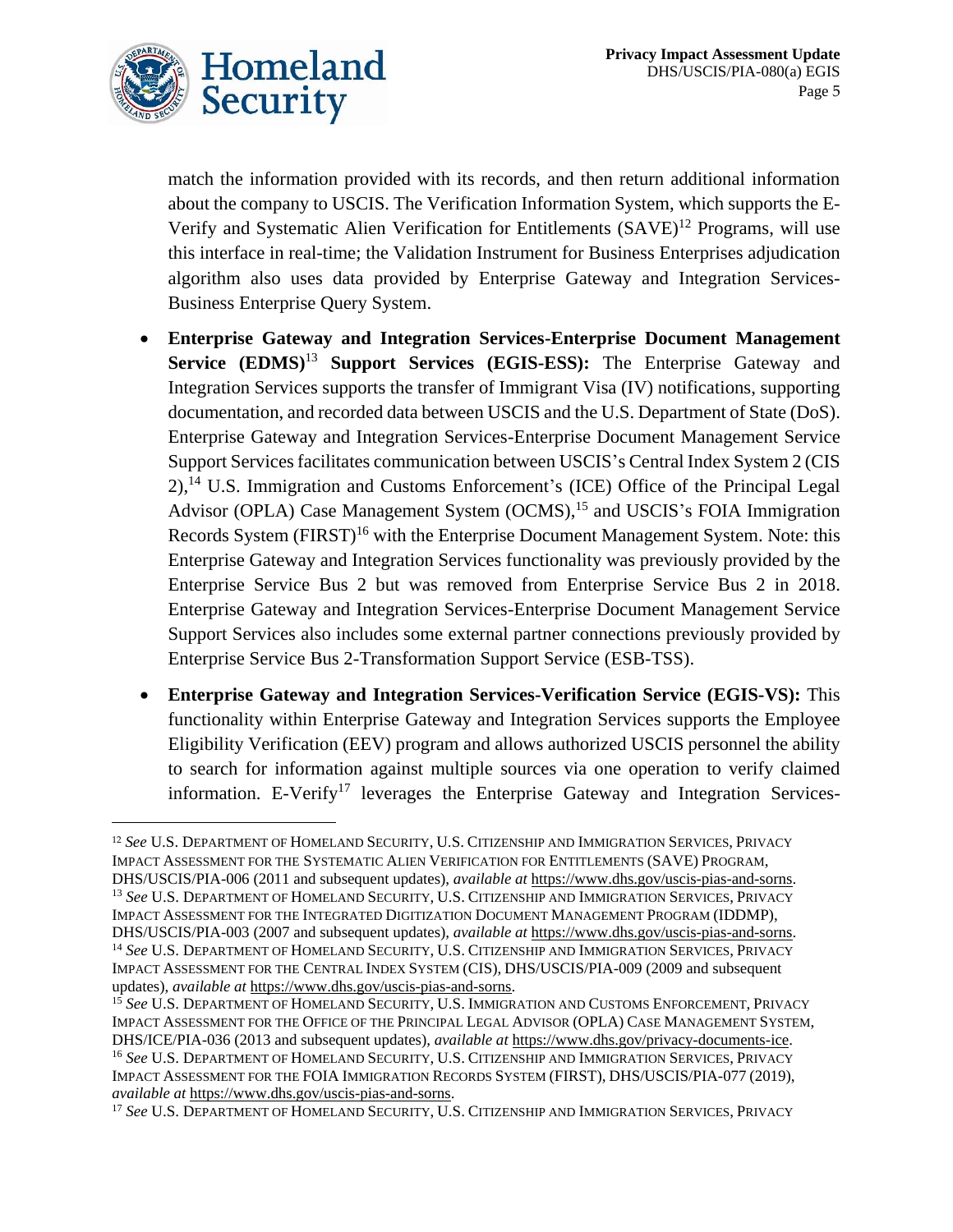

Verification Service as its automated primary verification process for employee verification. The Enterprise Gateway and Integration Services-Verification Service extracts verification information from USCIS CLAIMS 4,<sup>18</sup> ICE's Student and Exchange Visitor Information System (SEVIS),<sup>19</sup> and U.S. Customs and Border Protection's (CBP) TECS, <sup>20</sup> and the National Law Enforcement Telecommunications System (NLETS) via the EGIS-National Law Enforcement Telecom Service subsystem. Note: this Enterprise Gateway and Integration Services functionality was previously provided by the Enterprise Service Bus 2.

• **Enterprise Gateway and Integration Services-Person Centric Query Service (PCQS): <sup>21</sup>** This functionality within the Enterprise Gateway and Integration Services allows a system or a person to submit a single query using an individual's A-Number for all transactions involving an immigrant across various USCIS and DoS systems. In response to the single query, the user would receive a consolidated and correlated view of the immigrants' past interactions with the government as he or she passed through the U.S. immigration system. Person Centric Query Service allows authorized users to submit a single query and view all permissible transactions users have been authorized to view, involving an immigrant or nonimmigrant across multiple DHS and external systems. The Employee Eligibility Verification program uses the Enterprise Gateway and Integration Services-Person Centric Query Service as its secondary verification process to complement the Enterprise Gateway and Integration Services-Verification Service. Enterprise Gateway and Integration Services-Person Centric Query Service auxiliary services also include Enterprise Gateway and Integration Services-EOIR-Court Schedule, which queries case scheduling information from the Executive Office for Immigration Review (EOIR)'s Case Access System (CASE),<sup>22</sup> for staff information and availability, and USCIS's internal

IMPACT ASSESSMENT FOR THE E-VERIFY PROGRAM, DHS/USCIS/PIA-030 (2010 and subsequent updates), *available at* [https://www.dhs.gov/uscis-pias-and-sorns.](https://www.dhs.gov/uscis-pias-and-sorns)

<sup>18</sup> *See* U.S. DEPARTMENT OF HOMELAND SECURITY, U.S. CITIZENSHIP AND IMMIGRATION SERVICES, PRIVACY IMPACT ASSESSMENT FOR THE COMPUTER LINKED APPLICATION INFORMATION MANAGEMENT SYSTEM (CLAIMS 4), DHS/USCIS/PIA-015 (2008 and subsequent updates), *available at* [https://www.dhs.gov/uscis-pias-and-sorns.](https://www.dhs.gov/uscis-pias-and-sorns) <sup>19</sup> *See* U.S. DEPARTMENT OF HOMELAND SECURITY, U.S. IMMIGRATION AND CUSTOMS ENFORCEMENT, PRIVACY IMPACT ASSESSMENT FOR THE STUDENT EXCHANGE VISITOR PROGRAM, DHS/ICE/PIA-001 (2020 and subsequent updates), *available at* [https://www.dhs.gov/privacy-documents-ice.](https://www.dhs.gov/privacy-documents-ice)

<sup>20</sup> *See* U.S. DEPARTMENT OF HOMELAND SECURITY, U.S. CUSTOMS AND BORDER PROTECTION, PRIVACY IMPACT ASSESSMENT FOR THE TECS SYSTEM: CBP PRIMARY AND SECONDARY PROCESSING (TECS), DHS/CBP/PIA-009 (2010 and subsequent updates), *available at* [https://www.dhs.gov/privacy-documents-us-customs-and-border](https://www.dhs.gov/privacy-documents-us-customs-and-border-protection)[protection.](https://www.dhs.gov/privacy-documents-us-customs-and-border-protection)

<sup>21</sup> U.S. DEPARTMENT OF HOMELAND SECURITY, U.S. CITIZENSHIP AND IMMIGRATION SERVICES, PRIVACY IMPACT ASSESSMENT FOR THE PERSON CENTRIC QUERY SERVICE, DHS/USCIS/PIA-010 (2016 and subsequent updates), *available at* [https://www.dhs.gov/uscis-pias-and-sorns.](https://www.dhs.gov/uscis-pias-and-sorns)

<sup>&</sup>lt;sup>22</sup> The Case Access System (CASE) is the Information Resource Management System that provides the Executive Office for Immigration Review (EOIR) with case tracking and management information, office automation, Internet/Intranet, and automated legal research services. More information is available at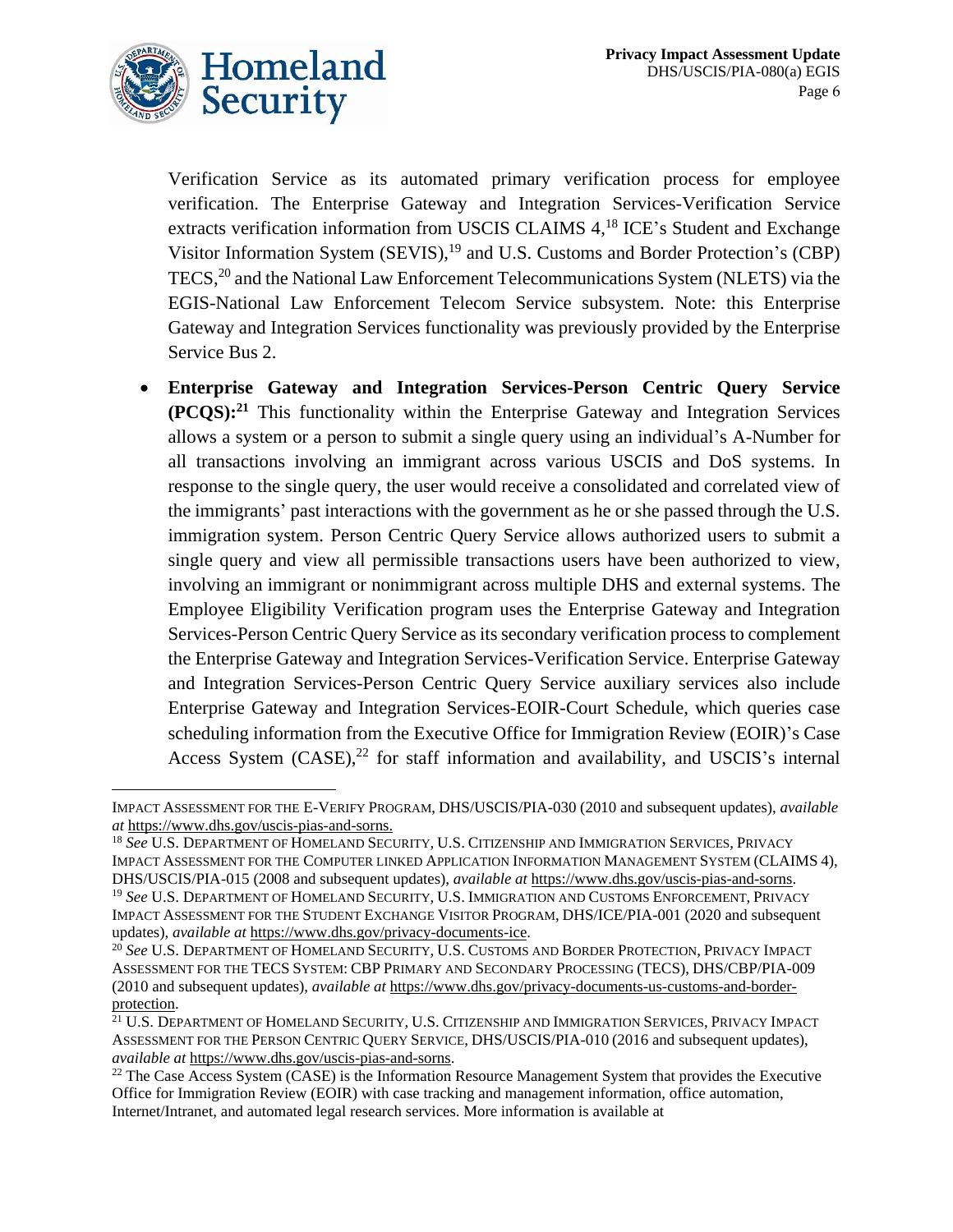

COVID contact tracking microservices. Note: this Enterprise Gateway and Integration Services was previously provided by the Enterprise Service Bus 2.

- **Enterprise Gateway and Integration Services-Customer Profile Management System (CPMS)-Support Services (EGIS-CPMS-SS):** This functionality within Enterprise Gateway and Integration Services facilitates communication between Application Support Center (ASC) Biometric Capture stations, the Office of Biometric Identity Management's (OBIM) Homeland Advanced Recognition Technology (HART), $^{23}$  the Federal Bureau of Investigation's (FBI) National Name Check Program, $^{24}$  and the Department of Defense's (DoD) Automated Biometric Identification System (ABIS)<sup>25</sup> with USCIS's Customer Profile Management System (CPMS).<sup>26</sup> Enterprise Gateway and Integration Services-Customer Profile Management System-Support Services also facilitates the exchange of document information required by all case management systems in USCIS to produce benefit documents as well as notices sent to applicants. Enterprise Gateway and Integration Services-Customer Profile Management System-Support Services also facilitates the exchange of biometric and biographic information collected from the Office of the United Nations High Commissioner for Refugees  $(UNHCR)^{27}$  to the Office of Biometric Identity Management's Homeland Advanced Recognition Technology. Note: this EGIS service was previously provided by the Enterprise Service Bus 2.
- **Enterprise Gateway and Integration Services-American Association of Motor Vehicle Administrators (AAMVA) Hub Services (AHS) (EGIS-AHS):** This function within Enterprise Gateway and Integration Services is a collection of interfaces and business logic that facilitate the transmission of information between American Association of Motor Vehicle Administrators and multiple USCIS subsystems. Note: this EGIS service was previously provided by the ESB 2.
- **Enterprise Gateway and Integration Services-Security Center Operations (SCOPS) Intake Service (EGIS-SCOPS):** This function within Enterprise Gateway and Integration

[https://www.justice.gov/eoir/major-information-systems.](https://www.justice.gov/eoir/major-information-systems)

<sup>23</sup> *See* U.S. DEPARTMENT OF HOMELAND SECURITY, OFFICE OF BIOMETRIC IDENTITY MANAGEMENT, PRIVACY IMPACT ASSESSMENT FOR THE HOMELAND ADVANCED RECOGNITION TECHNOLOGY SYSTEM (HART) INCREMENT 1, DHS/OBIM/PIA-004 (2020), *available at* [https://www.dhs.gov/privacy-documents-office-biometric-identity](https://www.dhs.gov/privacy-documents-office-biometric-identity-management-obim)[management-obim.](https://www.dhs.gov/privacy-documents-office-biometric-identity-management-obim)

<sup>&</sup>lt;sup>24</sup> The FBI Name Check is a name-based search of the FBI's Central Records System (CRS) and Universal Index (UNI). *See* DOJ/FBI-002 Central Records System (CRS), 66 Fed. Reg. 29994 (June 4, 2001).

<sup>25</sup> *See* Department of Defense Detainee Biometric Information System, 72 Fed. Reg. 14534 (March 28, 2007).

<sup>26</sup> *See* U.S. DEPARTMENT OF HOMELAND SECURITY, U.S. CITIZENSHIP AND IMMIGRATION SERVICES, PRIVACY IMPACT ASSESSMENT FOR THE CUSTOMER PROFILE MANAGEMENT SERVICE (CPMS), DHS/USCIS/PIA-060 (2015 and subsequent updates), *available at* [https://www.dhs.gov/uscis-pias-and-sorns.](https://www.dhs.gov/uscis-pias-and-sorns)

<sup>27</sup> *See* U.S. DEPARTMENT OF HOMELAND SECURITY, U.S. CITIZENSHIP AND IMMIGRATION SERVICES, PRIVACY IMPACT ASSESSMENT FOR THE UNITED NATIONS HIGH COMMISSIONER FOR REFUGEES (UNHCR) INFORMATION DATA SHARE, DHS/USCIS/PIA-081 (2019), *available at* [https://www.dhs.gov/uscis-pias-and-sorns.](https://www.dhs.gov/uscis-pias-and-sorns)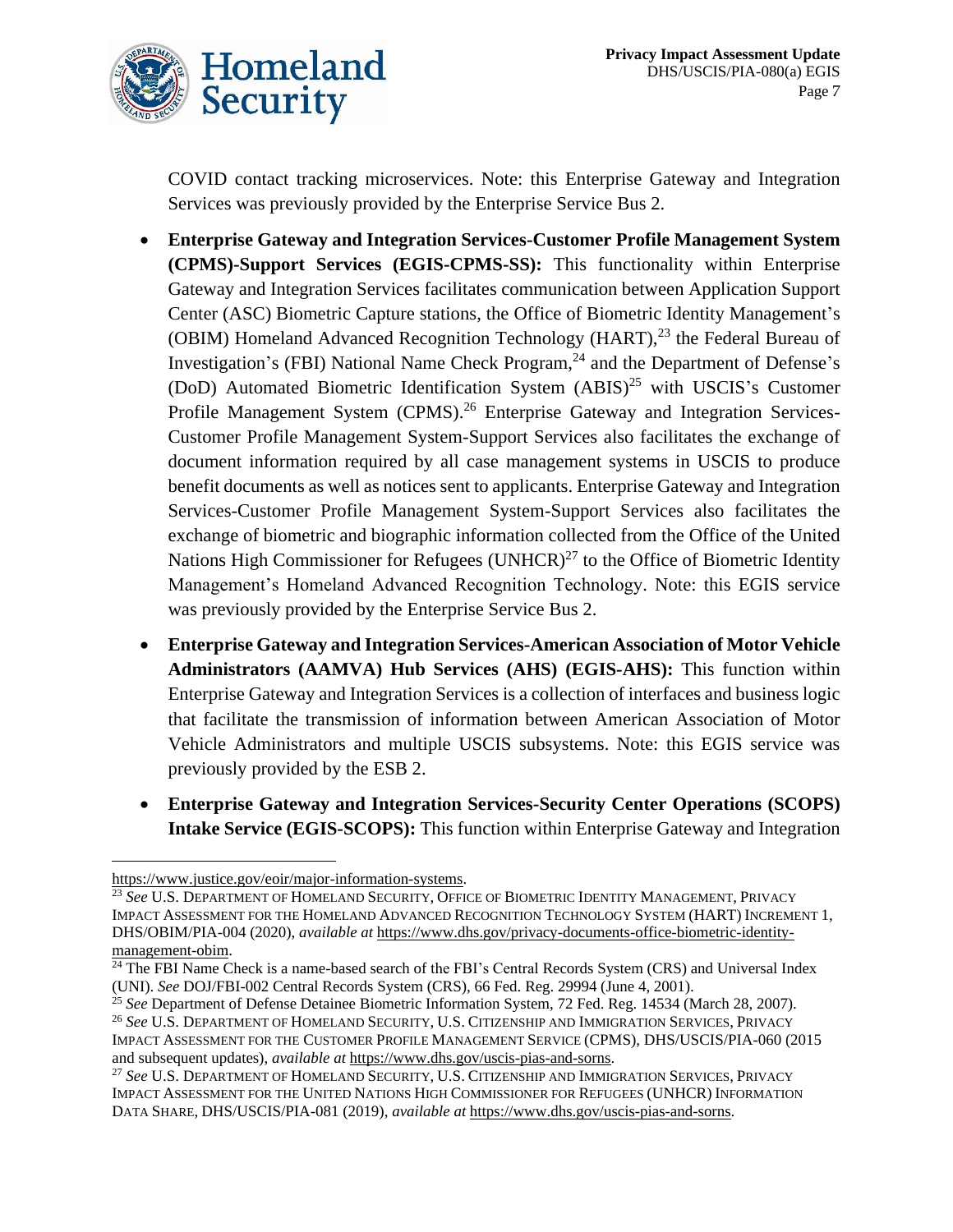

Services enables the electronic connection and messaging from USCIS Security Center Operations Applicant Service Centers (ASC) providers (i.e., California, Nebraska, Texas, and Vermont Service Centers) to the backend USCIS IT systems. These backend systems currently consist of the Electronic Document Management System (EDMS), which is the USCS system of records, that stores the scanned PDF case image files (i.e., I-129 forms submitted from the Applicant Service Centers), and the DoS Kentucky Consular Center (DoS KCC), which is used for adjudicating the Non-Immigrant workers' Visa entries to the United States. Enterprise Gateway and Integration Services-Security Center Operations performs all legacy operational business functions and augments the case files received as a part of the adjudication process. This service also provides secure file messaging services between USCIS and DoS systems. Note: this function in Enterprise Gateway and Integration Services was previously provided by the Enterprise Service Bus 2.

• **Enterprise Gateway and Integration Services-National Law Enforcement Telecom Service (NLETS) (EGIS-NLETS):** Enterprise Gateway and Integration Services verifies information related to individual's driver's licenses, driver's permits, and state-issued ID cards. Once a request is sent by USCIS, it is received by National Law Enforcement Telecom Service and then sent to the U.S. Department of Justice (DOJ) National Law Enforcement Telecom Service system. EGIS-National Law Enforcement Telecom Service will then receive a response and relay the National Law Enforcement Telecom Service response to the tasking system. Note: this function in the Enterprise Gateway and Integration Services was previously provided by the Enterprise Service Bus 2.

This Privacy Impact Assessment update also expands internal and external information beyond sharing as outlined in the original Enterprise Gateway and Integration Services Privacy Impact Assessment published in June 2019. USCIS currently shares information from USCIS with other federal agencies for the purpose of processing applications, requests, or petitions under the Immigration and Nationality Act via Enterprise Service Bus 2. The Enterprise Service Bus 2 may also share information with federal, state, local, and foreign government agencies and authorized organizations in accordance with approved routine uses, as described in the source system's associated published System of Records Notice (SORN). The Enterprise Service Bus 2 services may share electronic USCIS information with outside entities, either pursuant to regulation or through specific agreements. These information sharing activities were previously documented in the published the Enterprise Service Bus 2 Privacy Impact Assessments.<sup>28</sup> The systems transitioning from being supported by Enterprise Service Bus 2 to being supported by the Enterprise Gateway and Integration Services will continue to share information in accordance with

<sup>28</sup> *See* U.S. DEPARTMENT OF HOMELAND SECURITY, U.S. CITIZENSHIP AND IMMIGRATION SERVICES, PRIVACY IMPACT ASSESSMENT FOR THE ENTERPRISE SERVICE BUS 2 (ESB 2), DHS/USCIS/PIA-008(a) (2007 and subsequent updates), *available at* [https://www.dhs.gov/uscis-pias-and-sorns.](https://www.dhs.gov/uscis-pias-and-sorns)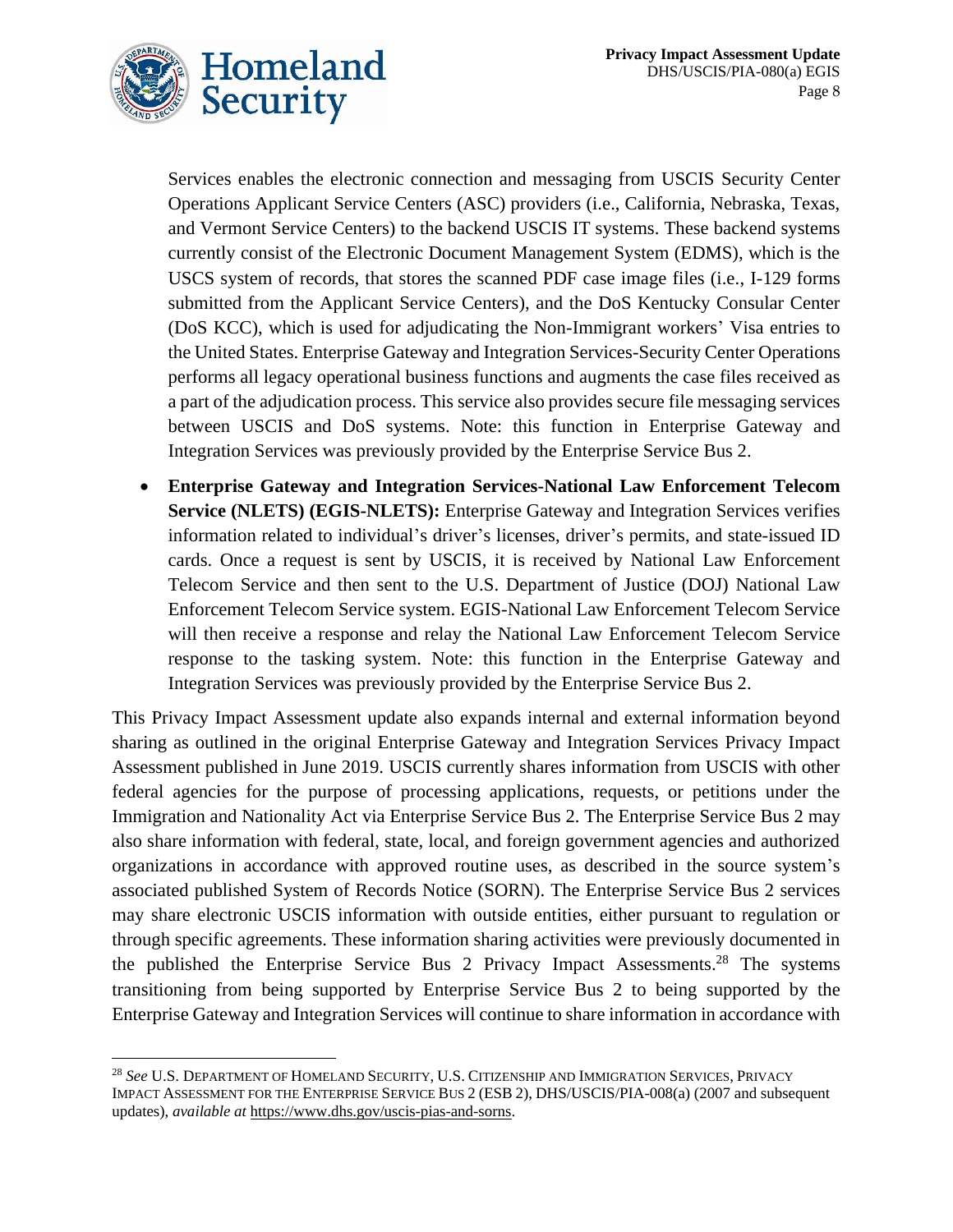

the established information sharing agreements. The transition to Enterprise Gateway and Integration Services from Enterprise Service Bus 2 will not change or expand the established information sharing activities. This continued sharing is described above within the outline of the Enterprise Gateway and Integration Services and is further detailed within this Privacy Impact Assessment

# **Privacy Impact Analysis**

# **Authorities and Other Requirements**

As stated in the previous Privacy Impact Assessment, USCIS collects and uses information under the authority of the Immigration and Nationality Act.<sup>29</sup> Specifically, 8 U.S.C. § 1103 charges the Secretary of Homeland Security with the duty of administering and enforcing laws relating to the immigration and naturalization of undocumented individuals.

The Enterprise Gateway and Integration Services Authority to Operate (ATO) is pending adjudication and publication of this Privacy Impact Assessment. The Enterprise Gateway and Integration Services plans to transition into the Ongoing Authorization (OA) program upon completion of this Privacy Impact Assessment and finalization of the Authority to Operate. Ongoing Authorization requires Enterprise Gateway and Integration Services to be reviewed by USCIS Ongoing Authorization Team on a monthly basis and maintain its security and privacy posture to maintain its Authority to Operate.

### **Characterization of the Information**

With this update, there are no changes to the Characterization of the Information detailed in the published June 2019 Enterprise Gateway and Integration Services Privacy Impact Assessment. Enterprise Gateway and Integration Services continues to be an intermediary system, meaning that it connects different source systems together to enable communication among them. The Enterprise Gateway and Integration Services continues to depend on the accuracy and quality of information from each source system and ensures the accuracy of the data by collecting the information directly from the source systems. There are no additional risks to the Characterization of the Information.

### **Uses of the Information**

With this update, there are no changes to the Uses of the Information detailed in the published June 2019 Enterprise Gateway and Integration Services Privacy Impact Assessment. The purpose of the Enterprise Gateway and Integration Services continues to support the integration of legacy and different operating systems by enabling the seamless integration,

<sup>29</sup> *See* 8 U.S.C. § 1101 et seq.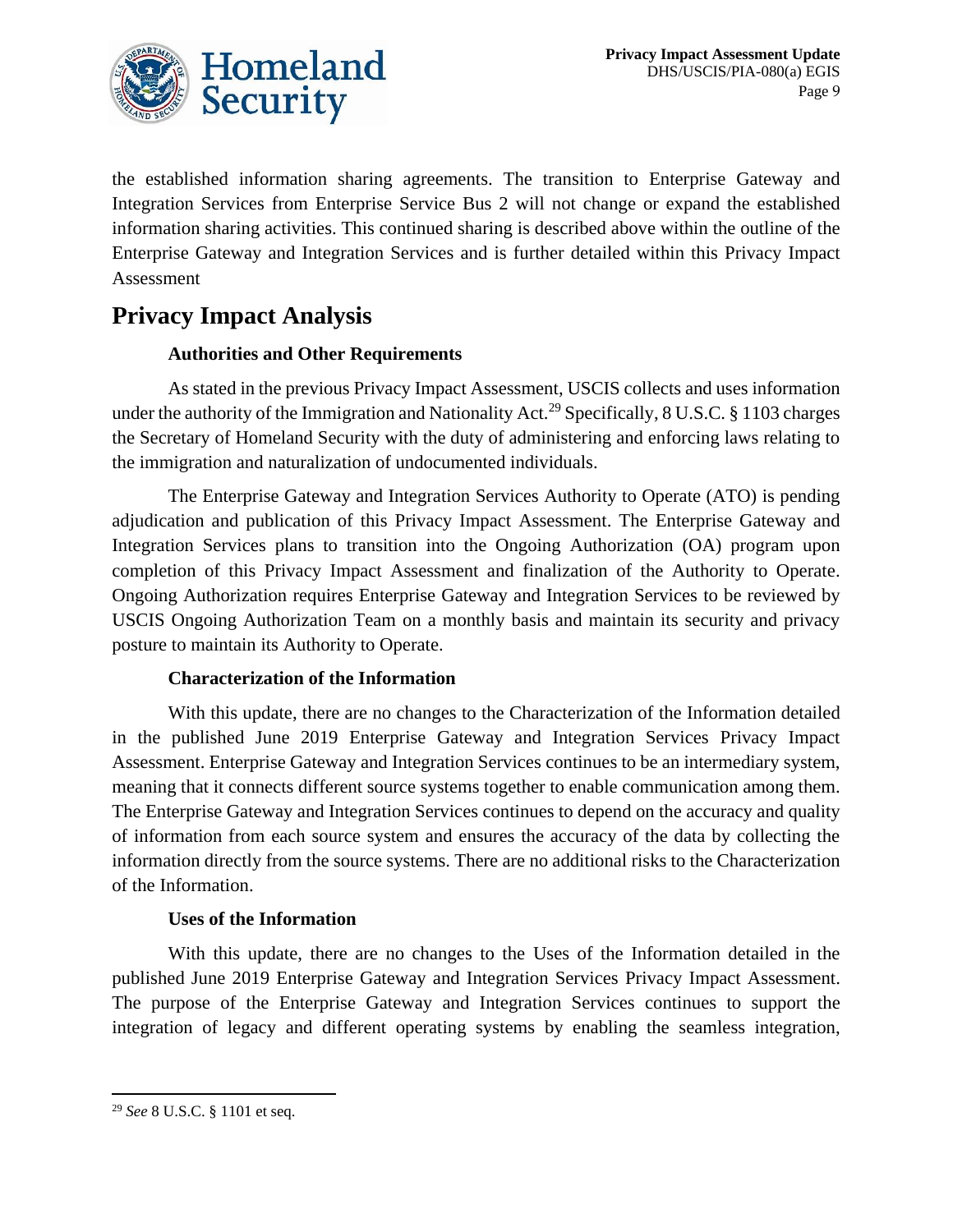

communication, and exchange of data between systems. There are no additional risks to the Uses of the Information.

### **Notice**

With this update, there are no changes to how notice is provided to individuals detailed in the published June 2019 Enterprise Gateway and Integration Services Privacy Impact Assessment. The Enterprise Gateway and Integration Services does not collect information directly from individuals. USCIS provides general notice to individuals seeking USCIS benefits through a Privacy Notice contained on all USCIS forms/instructions. There are no additional risks to Notice.

### **Data Retention by the Project**

With this update, there are no changes to the Data Retention detailed in the published June 2019 Enterprise Gateway and Integration Services Privacy Impact Assessment. The Enterprise Gateway and Integration Services continues to not save data from any of the systems that are connecting through the Enterprise Gateway and Integration Services and does not maintain/retain any data once the data is exchanged. There are no additional risks to Data Retention.

### **Information Sharing**

This update expands internal and external information beyond sharing as outlined in the Enterprise Gateway and Integration Services Privacy Impact Assessment published in June 2019.

USCIS currently shares information from USCIS with other federal agencies for the purpose of processing applications, requests, or petitions under the Immigration and Nationality Act via Enterprise Service Bus 2. Enterprise Service Bus 2 may also share information with federal, state, local, and foreign government agencies and authorized organizations in accordance with approved routine uses, as described in the source system's associated published System of Records Notice. The Enterprise Service Bus 2services may share electronic USCIS information with outside entities, either pursuant to regulation or through specific agreements. These information sharing activities were previously documented in the published Enterprise Service Bus 2Privacy Impact Assessments.<sup>30</sup>

The systems transitioning from being supported by Enterprise Service Bus 2 to being supported by Enterprise Gateway and Integration Services will continue to share information in accordance with the established information sharing agreements. The transition to Enterprise Gateway and Integration Services from Enterprise Service Bus 2 will not change or expand the established information sharing activities. The following information sharing activities will

<sup>30</sup> *See* U.S. DEPARTMENT OF HOMELAND SECURITY, U.S. CITIZENSHIP AND IMMIGRATION SERVICES, PRIVACY IMPACT ASSESSMENT FOR THE ENTERPRISE SERVICE BUS 2 (ESB 2), DHS/USCIS/PIA-008 (2007 and subsequent updates), *available at* [https://www.dhs.gov/uscis-pias-and-sorns.](https://www.dhs.gov/uscis-pias-and-sorns)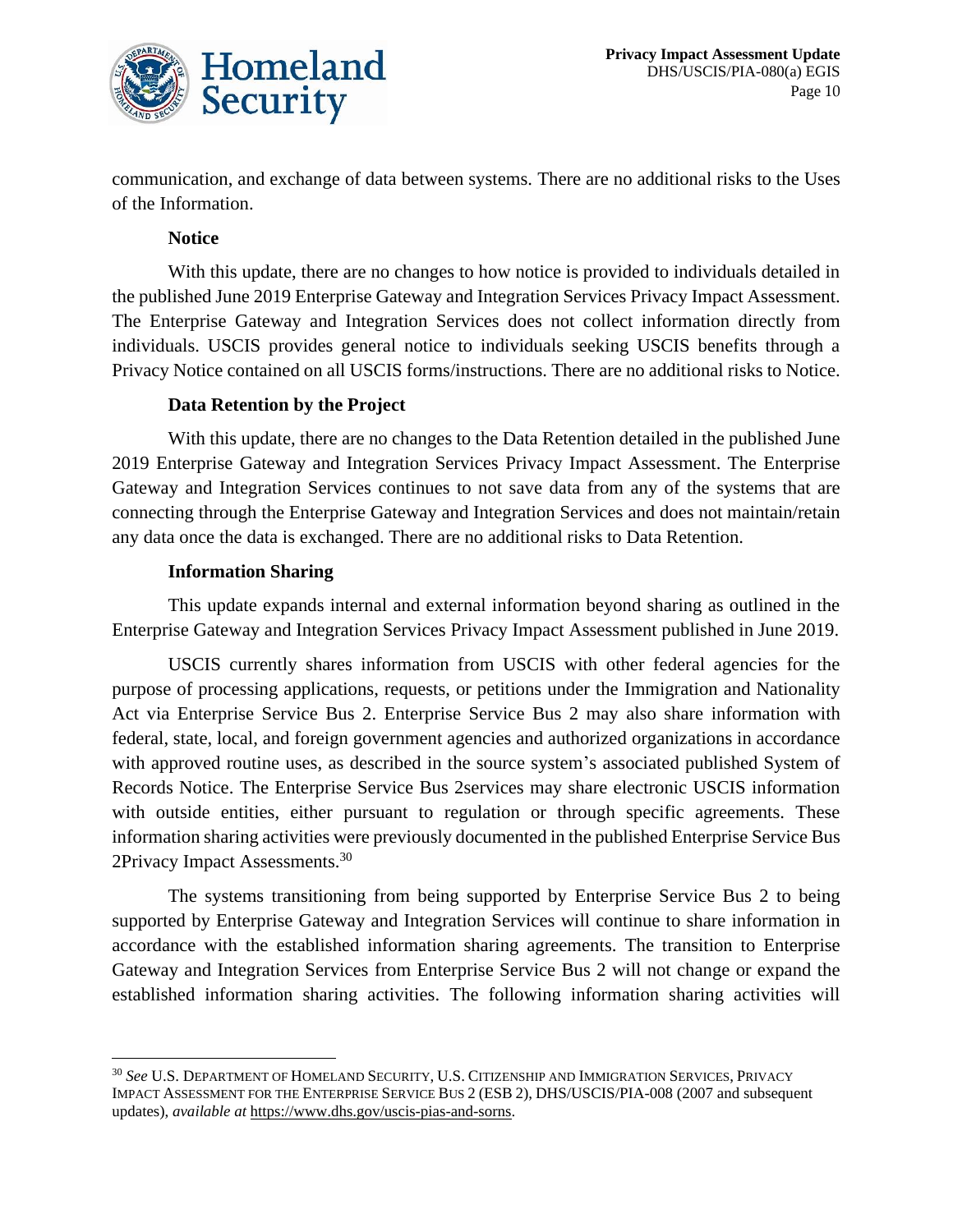

transition from being supported by Enterprise Service Bus 2 to being supported by system specific services provided by Enterprise Gateway and Integration Services:

# *Department of Defense (DoD)*

Through the Enterprise Gateway and Integration Services-Customer Profile Management System-Support Services, USCIS sends both biographic and biometric information to DoD to conduct checks on individuals, as well as their eligible family members, seeking refugee or asylum protections. All DoD check requests, responses, and queries flow through EGIS-Customer Profile Management System-Support Services, which connects DoD Automated Biometric Identification System and Customer Profile Management System.

USCIS, via Enterprise Gateway and Integration Services-Customer Profile Management System-Support Services, sends the benefit requestor's date of birth, country of birth, race, ethnicity, weight, height, eye color, hair color, gender, address, and biometric images (i.e., fingerprints, photograph, and signature) to DoD in order to conduct the background check. The DoD check is an image-based search of the DoD's Automated Biometric Identification System.<sup>31</sup> Automated Biometric Identification System contains DoD encounter history information compiled during its operations and from individuals seeking access to its installations. USCIS only sends fingerprints to Automated Biometric Identification System for specific benefit types when the beneficiary has a higher likelihood of having previously been fingerprinted by the U.S. military. Currently, those specific benefit types are refugee, asylum, and international relative petitions related to those benefit types.<sup>32</sup> DoD responds to the check with either "Non-Match" or "Match." A Non-Match response means that DoD has no encounter history information related to the fingerprints submitted by the benefit requestor. A Match response means DoD had obtained fingerprints from the same individual who had submitted fingerprints to USCIS. Match responses are accompanied by pertinent text explaining the nature of the previous DoD encounter.

Sharing USCIS data with DoD is compatible with the purpose for which it was initially collected because USCIS is required to conduct background and security checks to identify threats to national security and public safety posed by those seeking immigration benefits. The external sharing of biographic information with DoD is covered under routine use Q of DHS/USCIS-018 Immigration Biometric and Background Check System of Records Notice,<sup>33</sup> which allows USCIS to disclose information with DoD to verify an applicant's eligibility for the requested benefit.

<sup>32</sup> DoD retention of these biometrics varies based on benefit type.

<sup>31</sup> *See* Department of Defense Detainee Biometric Information System, 72 Fed. Reg. 14534 (March 28, 2007).

<sup>33</sup> *See* DHS/USCIS-018 Immigration Biometric and Background Check (IBBC) System of Records, 83 Fed. Reg. 36950 (July 31, 2018), *available at* [https://www.dhs.gov/system-records-notices-sorns.](https://www.dhs.gov/system-records-notices-sorns)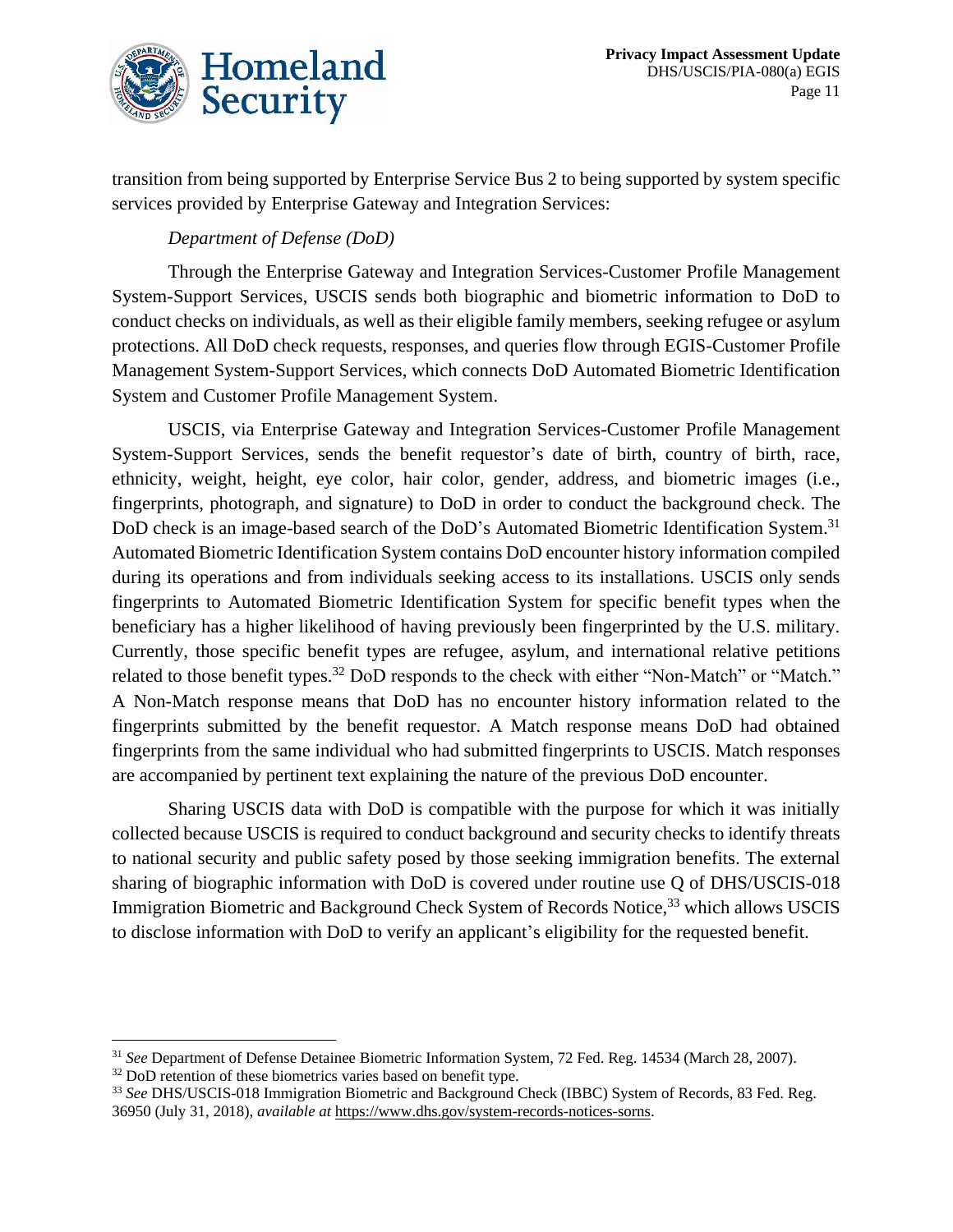

# *Department of Justice (DOJ), Federal Bureau of Investigation (FBI)*

USCIS sends immigration requestor information to the FBI to conduct name checks through Enterprise Gateway and Integration Services-Customer Profile Management System-Support Services. All FBI Name Check requests, responses, and queries flow through the EGIS-Customer Profile Management System-Support Services; there is no direct connection between the FBI systems and Customer Profile Management System.

The FBI Name Check is a name-based search of the FBI's Central Records System (CRS) and Universal Index (UNI).<sup>34</sup> Central Records System contains FBI investigative, administrative, criminal, personnel, and other files compiled for law enforcement and national security purposes. Universal Index consists of administrative, benefit requestor, criminal, personnel, and other law enforcement files. The FBI responds to the FBI Name Check with either a: "no record," "positive response," or "pending." A no record response means that the FBI has no relevant information based on the name and DOB of the benefit requestor. A pending response means further research is needed before the FBI can provide a definitive response. For those records with an initial response of pending, the FBI will complete a review of its records and provide a final response of no record or positive response. A positive response means the FBI has information relating to the subject, which is then obtained by USCIS officers through separate processes outside of Customer Profile Management System.

USCIS simultaneously sends benefit requestor information, to include, name, DOB, country of birth, race, gender, address, and biometric images (including photographs and fingerprints) to both the Automated Biometric Identification System/Homeland Advanced Recognition Technology and FBI Next Generation Identification (NGI) in order to conduct the background check.<sup>35</sup> Next Generation Identification contains FBI criminal history record information compiled from law enforcement and national security submitters. The FBI check is an image-based search of Next Generation Identification. The FBI responds to the check with either a: "Non-Match," "Match," or unclassifiable. A Non-Match response means that the FBI has no criminal history information related to the fingerprints captured from the benefit requestor. A Match response means the FBI has criminal history information relating to the fingerprints submitted. A Match response is usually accompanied by the Identity History Summary, previously known as the Record of Arrest and Prosecution Sheet (RAP Sheet). An unclassifiable response means the fingerprint image quality was too poor to compare against fingerprint records contained within the Automated Biometric Identification System/Homeland Advanced Recognition

<sup>34</sup> *See* DOJ/FBI-002 Central Records System (CRS), 66 Fed. Reg. 29994 (June 4, 2001).

<sup>&</sup>lt;sup>35</sup> The FBI replaced its Integrated Automated Fingerprint Identification System (IAFIS) with the Next Generation Identification (NGI). Please see the Privacy Impact Assessment Integrated Automated Fingerprint Identification System (IAFIS)/Next Generation Identification (NGI) Biometric Interoperability for more information, *available at*  [https://www.fbi.gov/foia/privacy-impact-assessments/iafis-ngiinteroperability-1.](https://www.fbi.gov/foia/privacy-impact-assessments/iafis-ngiinteroperability-1)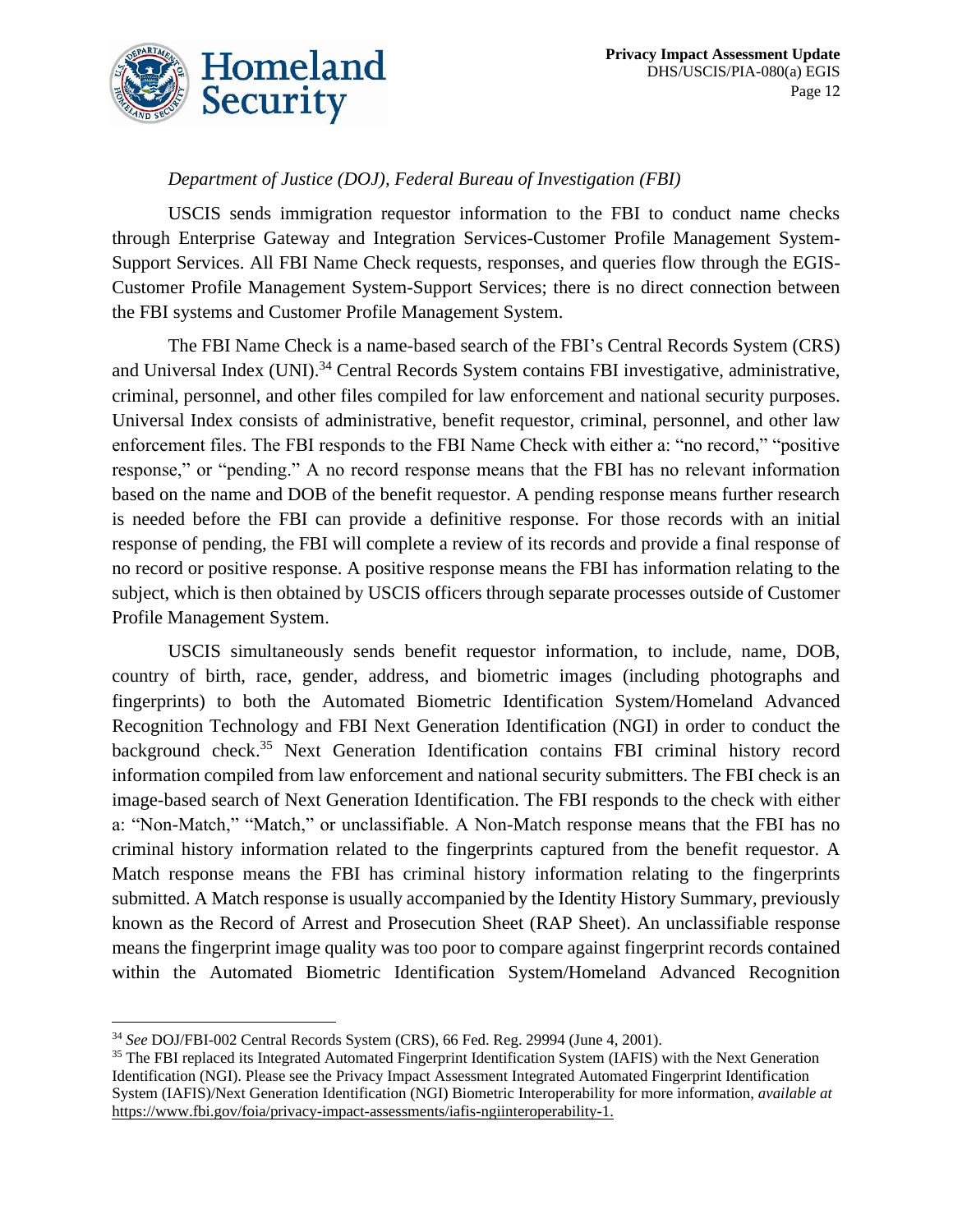

Technology and Next Generation Identification. For those records with an initial response of unclassifiable, USCIS captures and submits additional fingerprints to obtain a valid response.

Sharing USCIS data with the FBI is compatible with the purpose for which it was initially collected because USCIS is required to conduct background and security checks to identify grounds of ineligibility for the requested benefit, to include threats to national security and public safety posed by those seeking immigration benefits. The external sharing of biographic and biometric information with the FBI is covered under Routine Use O of the DHS/USCIS-018 Immigration Biometric and Background Check System of Records Notice,<sup>36</sup> which allows USCIS to share information in Customer Profile Management System with the FBI to verify the applicant's eligibility for the benefit being sought.

# *Department of Justice (DOJ), Executive Office for Immigration Review (EOIR)*

USCIS Enterprise Gateway and Integration Services-Person Centric Query Service auxiliary service, Enterprise Gateway and Integration Services-Executive Office for Immigration Review-Court Schedule, queries case scheduling information from the Executive Office for Immigration Review's Case Access System  $(CASE)^{37}$  for staff information and availability. Enterprise Gateway and Integration Services-Person Centric Query Service does not send information to Executive Office for Immigration Review.

### *Department of State (DoS)*

Enterprise Gateway and Integration Services continues to share data with DoS in accordance with the sharing outlined in the published June 2019 Enterprise Gateway and Integration Services Privacy Impact Assessment. Enterprise Gateway and Integration Services shares information from USCIS to DOS for the purpose of processing applications and petitions under the Immigration and Naturalization Act. The Enterprise Gateway and Integration Services-Adoption Case Management System (ACMS) Orchestration Services (EGIS-ACMS-AOS) and the Enterprise Gateway and Integration Services-Refugee Asylum Support Service (RASS) (EGIS-RASS) services facilitate the sharing of benefit requestor information with DoS.

Enterprise Gateway and Integration Services-Adoption Case Management System Orchestration Services continues to facilitate the secure connection between the USCIS Adoption

<sup>36</sup> *See* DHS/USCIS-018 Immigration Biometric and Background Check (IBBC) System of Records, 83 Fed. Reg. 36950 (July 31, 2018), *available at* [https://www.dhs.gov/system-records-notices-sorns.](https://www.dhs.gov/system-records-notices-sorns)

<sup>&</sup>lt;sup>37</sup> The Case Access System (CASE) is the Information Resource Management System that provides the Executive Office for Immigration Review (EOIR) with case tracking and management information, office automation, Internet/Intranet, and automated legal research services. More information is *available at* [https://www.justice.gov/eoir/major-information-systems.](https://www.justice.gov/eoir/major-information-systems)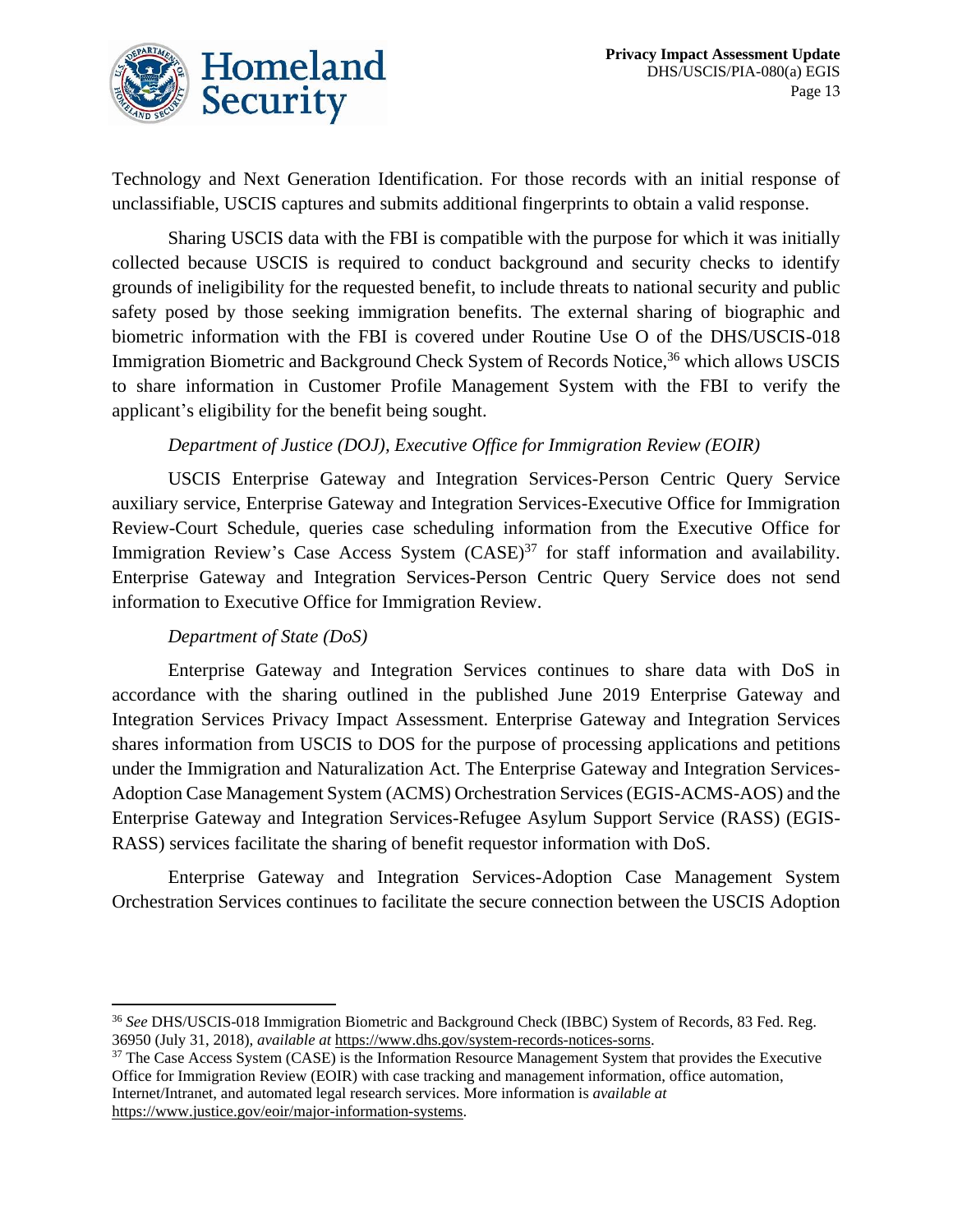

Case Management System  $(ACMS)^{38}$  and the DoS Consolidated Consular Database  $(CCD)^{39}$  in support of inter-country adoptions. USCIS adjudicators are able to electronically share intercountry adoption filings from Adoption Case Management System to DoS' Consolidated Consular Database through Enterprise Gateway and Integration Services-Adoption Case Management System Orchestration Services. Enterprise Gateway and Integration Services-Adoption Case Management System Orchestration Services reads the message from Adoption Case Management System, transforms the data using the mappings defined in the EGIS service, and updates DoS' Consolidated Consular Database in a compatible format. Adoption Case Management System transmits an encrypted adoption message to Enterprise Gateway and Integration Services-Adoption Case Management System Orchestration Services using the USCIS Data Streaming Services.<sup>40</sup> Using the Data Streaming Service, Enterprise Gateway and Integration Services-Adoption Case Management System Orchestration Services can securely decrypt, validate, and transform the adoption application from Adoption Case Management System into the required message format for delivery to DOS. Once processed by Enterprise Gateway and Integration Services-Adoption Case Management System Orchestration Services, the application information is once again encrypted and sent to the DoS' Consolidated Consular Database using the Consolidated Consular Database web service.

Enterprise Gateway and Integration Services-Refugee Asylum Support Service retrieves refugee case information from DoS Worldwide Refugee Admissions Processing System (WRAPS) <sup>41</sup> for ingestion into the Case and Activity Management for International Operations (CAMINO).<sup>42</sup> EGIS-Refugee Asylum Support Service also passes the DOS Worldwide Refugee Admissions Processing System information to CBP's Automated Targeting System (ATS).<sup>43</sup> CBP's Automated Targeting System acts strictly as a conduit, which will pass the information through to National Counter Terrorism Center (NCTC) and does not store any information. The

<sup>38</sup> *See* U.S. DEPARTMENT OF HOMELAND SECURITY, U.S. CITIZENSHIP AND IMMIGRATION SERVICES, PRIVACY IMPACT ASSESSMENT FOR THE DOMESTICALLY FILLED INTER-COUNTRY ADOPTION APPLICATIONS AND PETITIONS, DHS/USCIS/PIA-007 (2016 and subsequent updates), *available at* [https://www.dhs.gov/uscis-pias-and-sorns.](https://www.dhs.gov/uscis-pias-and-sorns)

<sup>39</sup> *See* U.S. DEPARTMENT OF STATE, PRIVACY IMPACT ASSESSMENT FOR THE DOS CONSULAR CONSOLIDATED DATABASE (CCD), *available at* [https://www.state.gov/wp-content/uploads/2019/05/Consular-Consolidated-](https://www.state.gov/wp-content/uploads/2019/05/Consular-Consolidated-Database-CCD.pdf)[Database-CCD.pdf.](https://www.state.gov/wp-content/uploads/2019/05/Consular-Consolidated-Database-CCD.pdf)

<sup>40</sup> *See* U.S. DEPARTMENT OF HOMELAND SECURITY, U.S. CITIZENSHIP AND IMMIGRATION SERVICES, PRIVACY IMPACT ASSESSMENT FOR THE DATA STREAMING SERVICES, DHS/USCIS/PIA-078 (2019), *available at*  [https://www.dhs.gov/uscis-pias-and-sorns.](https://www.dhs.gov/uscis-pias-and-sorns)

<sup>41</sup> *See* U.S. DEPARTMENT OF STATE, PRIVACY IMPACT ASSESSMENT AND SYSTEM OF RECORDS NOTICE FOR THE WRAPS, *available at* [https://www.state.gov/wp-content/uploads/2020/06/Worldwide-Refugee-Admissions-](https://www.state.gov/wp-content/uploads/2020/06/Worldwide-Refugee-Admissions-Processing-System-WRAPS-PIA.pdf)[Processing-System-WRAPS-PIA.pdf.](https://www.state.gov/wp-content/uploads/2020/06/Worldwide-Refugee-Admissions-Processing-System-WRAPS-PIA.pdf)

<sup>42</sup> *See* U.S. DEPARTMENT OF HOMELAND SECURITY, U.S. CITIZENSHIP AND IMMIGRATION SERVICES, PRIVACY IMPACT ASSESSMENT FOR THE CASE AND ACTIVITY MANAGEMENT FOR INTERNATIONAL OPERATIONS (CAMINO), DHS/USCIS/PIA-051 (2020 and subsequent updates), *available at* [https://www.dhs.gov/uscis-pias-and-sorns.](https://www.dhs.gov/uscis-pias-and-sorns)

<sup>43</sup> *See* U.S. DEPARTMENT OF HOMELAND SECURITY, U.S. CUSTOMS AND BORDER PROTECTION, PRIVACY IMPACT ASSESSMENT FOR THE AUTOMATED TARGETING SYSTEM, DHS/CBP/PIA-006(e), *available at* [https://www.dhs.gov/uscis-pias-and-sorns.](https://www.dhs.gov/uscis-pias-and-sorns)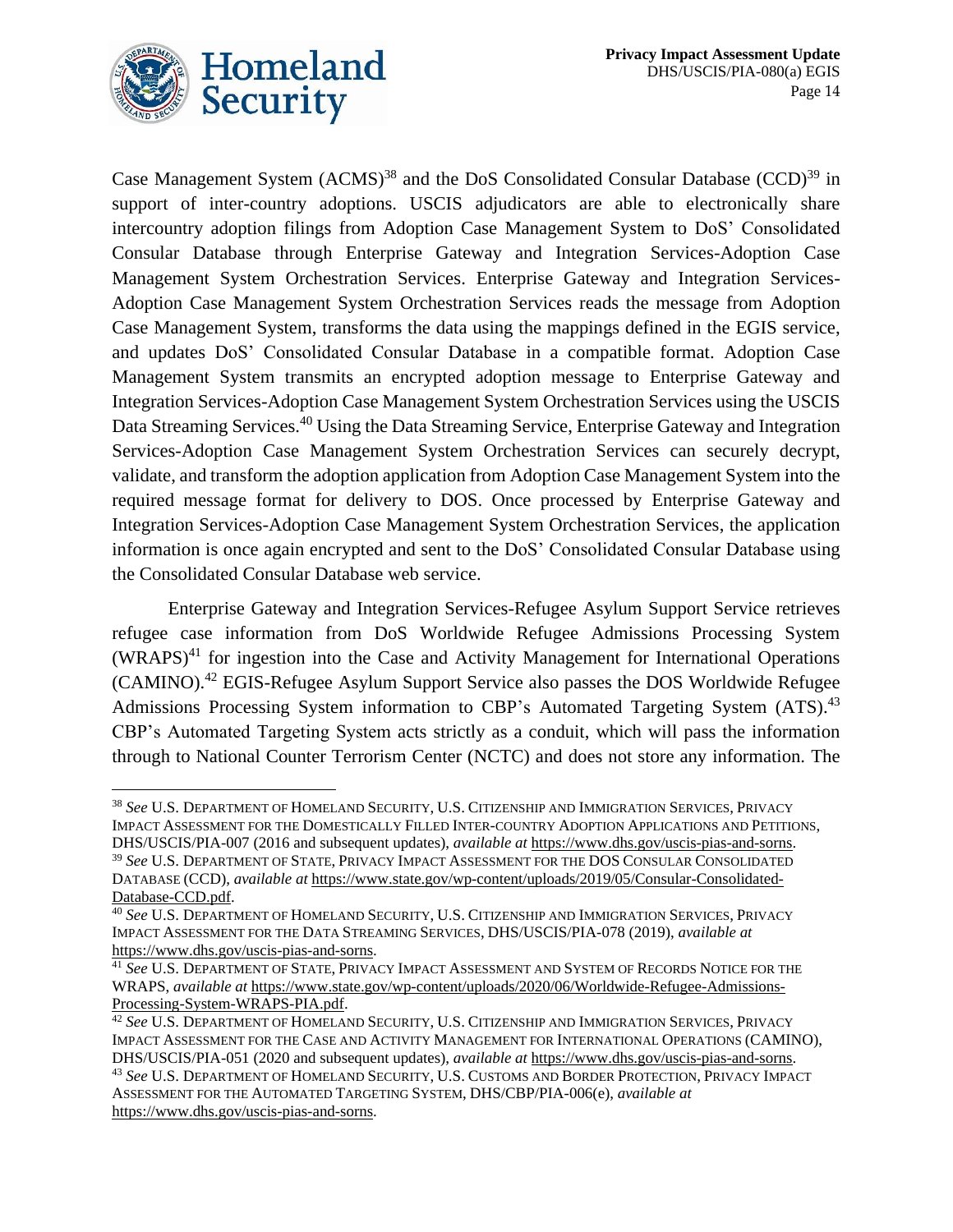

National Counter Terrorism Center reviews the information and sends back results, which once again will be passed through CBP's Automated Targeting System strictly as a conduit to the Case and Activity Management for International Operations system via EGIS-Refugee Asylum Support Service. USCIS uses this information to assist in identifying terrorism-related grounds of inadmissibility. The "clear" or "not clear" results of the National Counter Terrorism Center check are uploaded into the Case and Activity Management for International Operations system, which is then used by USCIS personnel to compile and provide a final response to DoS Worldwide Refugee Admissions Processing System. The responses are considered by DOS for determination regarding issuance of a visa and by USCIS for its determination on whether to grant the benefit. This sharing enables vetting of DoS Worldwide Refugee Admissions Processing System data against each agency's respective holdings to identify possible derogatory information related to individuals seeking refugee status.

With this update, Enterprise Gateway and Integration Services will begin to support existing USCIS-DoS sharing previously supported by Enterprise Service Bus 2. Enterprise Gateway and Integration Services-Person Centric Query Service and Enterprise Gateway and Integration Services-Enterprise Document Management Service Support Services facilitate the sharing of immigration requestor information with DoS. Enterprise Gateway and Integration Services-Person Centric Query Service provides authorized DoS users direct access to USCIS systems. Sharing USCIS data with DoS is compatible for which it was initially collected because the DoS mission, like USCIS, includes processing immigration requests under the Immigration and Nationality Act to ensure visits and immigration to the United States are lawful.

USCIS shares information with DoS as permitted under the following routine uses:

- Routine Use O of DHS/USCIS/ICE/CBP-001 Alien File, Index, and National File Tracking System of Records Notice<sup>44</sup> permits the disclosure of information with the DoS in the processing of petitions or applications for benefits under the Immigration and Nationality Act, and all other immigration and nationality laws including treaties and reciprocal agreements; or when the DoS requires information to consider and/or provide an informed response to a request for information from a foreign, international, or intergovernmental agency, authority, or organization about an undocumented individual or an enforcement operation with transnational implications.
- Routine Use I of the DHS/USCIS-007 Benefits Information System System of Records Notice<sup>45</sup> permits the disclosure of information with the DoS to assist with the processing of petitions or applications for benefits under the Immigration and Nationality Act, and all

<sup>44</sup> *See* DHS/USCIS/ICE/CBP-001 Alien File, Index, and National File Tracking System of Records, 82 Fed. Reg. 43556 (September 18, 2017), *available at* [https://www.dhs.gov/system-records-notices-sorns.](https://www.dhs.gov/system-records-notices-sorns)

<sup>45</sup> *See* DHS/USCIS-007 Benefits Information System, 84 Fed. Reg. 54622 (October 10, 2019), *available at* [https://www.dhs.gov/system-records-notices-sorns.](https://www.dhs.gov/system-records-notices-sorns)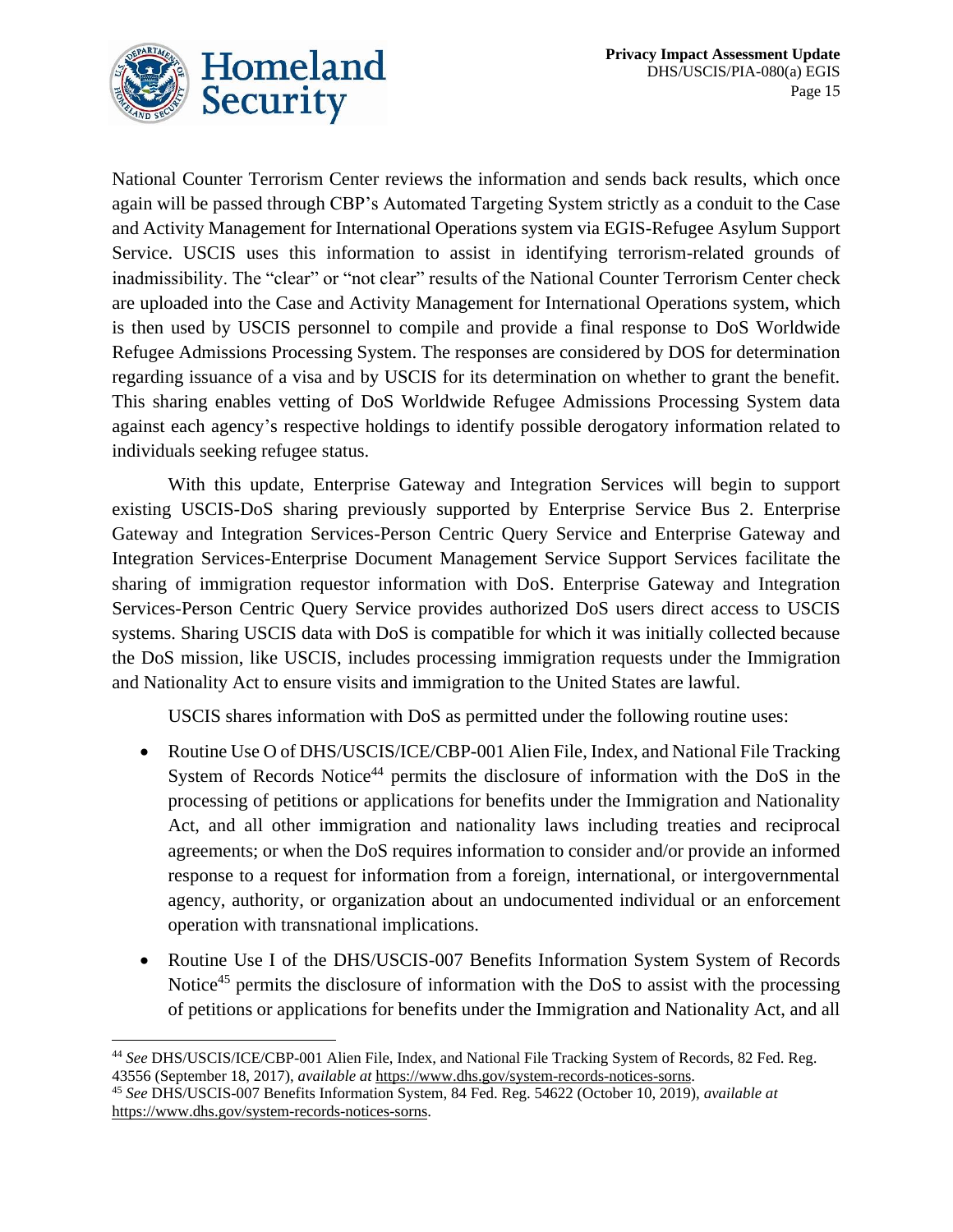

other immigration and nationality laws and treaties and reciprocal agreements entered into in furtherance of the enforcement of U.S. immigration and nationality laws.

- Routine Use K of DHS/USCIS-010 Asylum Information and Pre-Screening System of Records Notice<sup>46</sup> permits the disclosure of information with the DoS for the purpose of assisting in the processing of petitions or applications for benefits under the Immigration and Nationality Act, and all other immigration and nationality laws and treaties and reciprocal agreements entered into in furtherance of the enforcement of U.S. immigration and nationality laws.
- Routine Use P of the DHS/USCIS-018 Immigration Biometric and Background Check System of Records Notice<sup>47</sup> permits the sharing of information with the DoS in the processing of petitions or applications for benefits under the Immigration and Nationality Act, and all other immigration and nationality laws and treaties and reciprocal agreements entered into in furtherance of the enforcement of U.S. immigration and nationality laws.

# *Department of the Treasury (Treasury)*

After an individual has submitted the requisite fees through Pay.Gov, USCIS ELIS<sup>48</sup> receives payment confirmation through Enterprise Gateway and Integration Services-Enterprise Document Management Service Support Services from the Collection Information Repository (CIR). Sharing USCIS data with Treasury is compatible for which it was initially collected because Treasury collects and processes fee payments associated with immigration requests from individuals on behalf of USCIS. Routine Use Z of the DHS/USCIS-007 Benefits Information System of Records Notice <sup>49</sup> permits sharing information with Treasury to perform initial processing of immigration requests and to accept and resolve payment and any related issues.

### *U.S. Postal Service (USPS)*

Address information provided by the benefit seeker is transmitted to USPS to obtain the USPS standardized address. No System of Records Notice is required for this external sharing because the data is not maintained in a system of records under the Privacy Act.

<sup>46</sup> *See* DHS/USCIS-010 Asylum Information and Pre-Screening, 80 Fed. Reg. 74781 (November 30, 2015), *available at* [https://www.dhs.gov/system-records-notices-sorns.](https://www.dhs.gov/system-records-notices-sorns)

<sup>47</sup> *See* DHS/USCIS-018 Immigration Biometric and Background Check (IBBC) System of Records, 83 Fed. Reg. 36950 (July 31, 2018), *available at* [https://www.dhs.gov/system-records-notices-sorns.](https://www.dhs.gov/system-records-notices-sorns)

<sup>48</sup> *See* U.S. DEPARTMENT OF HOMELAND SECURITY, U.S. CITIZENSHIP AND IMMIGRATION SERVICES, PRIVACY IMPACT ASSESSMENT FOR THE ELECTRONIC IMMIGRATION SYSTEM, DHS/USCIS/PIA-056, (2018 and subsequent updates), *available at* [https://www.dhs.gov/uscis-pias-and-sorns.](https://www.dhs.gov/uscis-pias-and-sorns)

<sup>49</sup> *See* DHS/USCIS-007 Benefits Information System, 84 Fed. Reg. 54622 (October 10, 2019), *available at* [https://www.dhs.gov/system-records-notices-sorns.](https://www.dhs.gov/system-records-notices-sorns)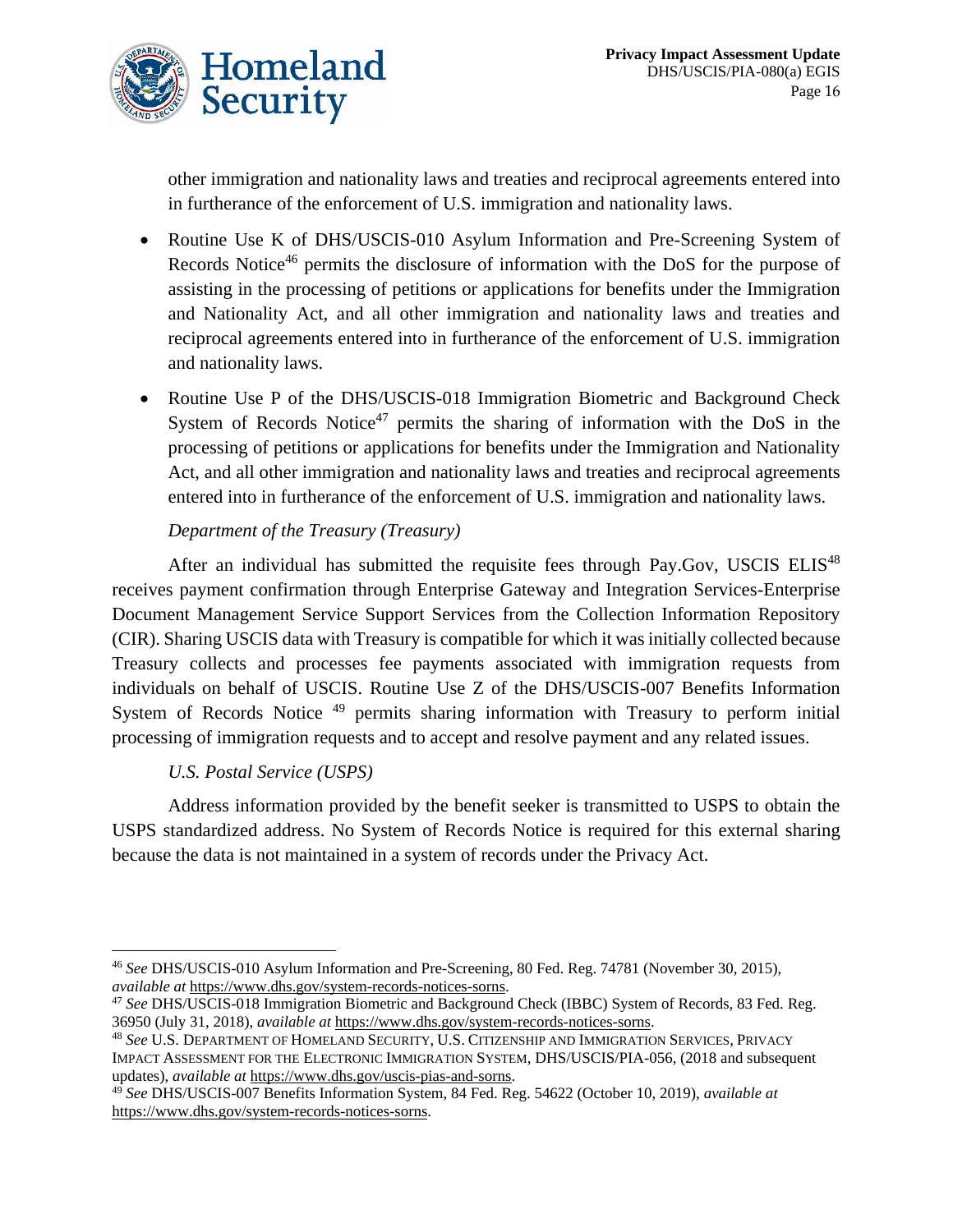

# *American Association of Motor Vehicle Administrators (AAMVA)*

Enterprise Gateway and Integration Services-American Association of Motor Vehicle Administrators Hub Services facilitates the secure connection between USCIS Verification Information System and American Association of Motor Vehicle Administrators in support of the Systematic Alien Verification for Entitlements. Disclosing USCIS data with American Association of Motor Vehicle Administrators is compatible with the purpose for which USCIS initially collected the information because the law permits employers to verify the information from a driver's license, permit, or state-issued ID card if the state has established a memorandum of agreement (MOA) with DHS USCIS to allow verification of this information. AAMVAnet is a conduit that provides access to biographical information collected by state Motor Vehicle Agencies (MVA). American Association of Motor Vehicle Administrators operates AAMVAnet; however, the data in the system is owned by the organization that had the original authority to collect the data.

### *National Law Enforcement Telecommunications System (NLETS)*

In support of the E-Verify Program, USCIS established a secure connection between USCIS Verification Information System and National Law Enforcement Telecom Service to verify information related to individuals' driver's licenses, driver's permits, and state-issued ID cards. This sharing is supported by Enterprise Gateway and Integration Services-National Law Enforcement Telecom Service. Sharing USCIS data with National Law Enforcement Telecom Service is compatible with the purpose of the system because the law permits employers to verify the information from a driver's license, permit, or state-issued ID card if there is an information sharing agreement in place with DHS USCIS to allow verification of this information. National Law Enforcement Telecom Service is a conduit that provides access to biographical information collected by state Motor Vehicle Agencies (MVA). However, the data in the system is owned by the organization with the original authority to collect the data.

### *United Nations High Commissioner for Refugees (UNHCR)*

On January 9, 2019, DHS entered into a Memorandum of Understanding (MOU) with United Nations High Commissioner for Refugees to share biometric and associated biographic data on refugees seeking to resettle in the United States. DHS and United Nations High Commissioner for Refugees entered into this Memorandum of Understanding to expand the scope of the existing information shared through the State Department to support the U.S. Refugee Admissions Program (USRAP). Under the 2019 Memorandum of Understanding, United Nations High Commissioner for Refugees directly shares biometric and associated biographic information with DHS Office of Biometric Identity Management's Automated Biometric Identification System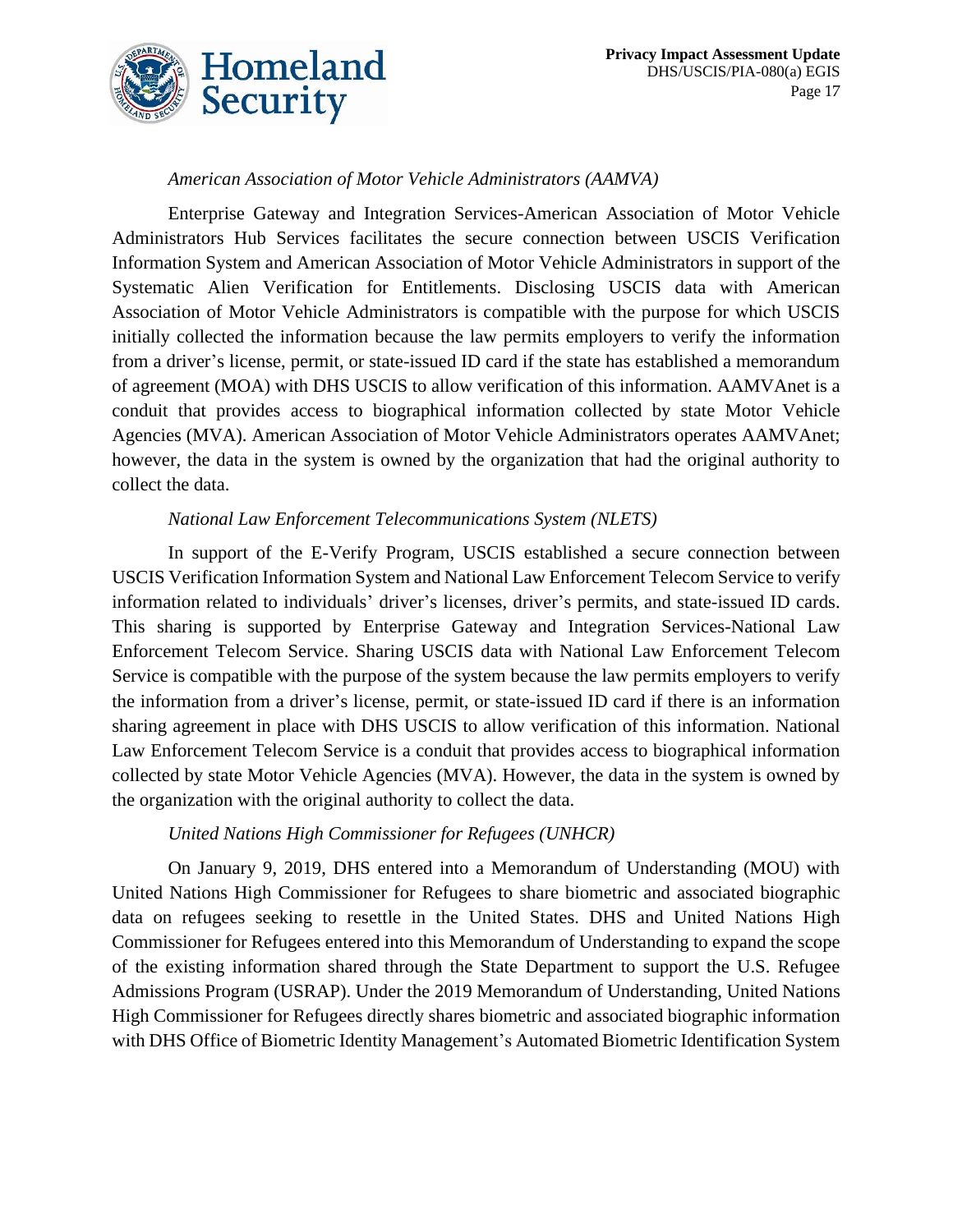

 $(IDENT)^{50}$  (soon to be replaced by Homeland Advanced Recognition Technology<sup>51</sup>). The electronic transmission of data between United Nations High Commissioner for Refugees and Automated Biometric Identification System is facilitated by USCIS.

Enterprise Gateway and Integration Services-Customer Profile Management System-Support Services facilitates the exchange of biometrics (e.g., fingerprints, photograph, and/or iris) along with basic biographic data (e.g., name, date of birth, place of birth, gender) collected from the Office of the United Nations High Commissioner for Refugees to OBIM's Automated Biometric Identification System. This information allows USCIS verify that the individual being processed by USCIS for refugee resettlement is the same individual who was registered and referred by United Nations High Commissioner for Refugees.<sup>52</sup>

Enterprise Gateway and Integration Services-Customer Profile Management System-Support Services is facilitating the exchange of information between United Nations High Commissioner for Refugees and OBIM's Automated Biometric Identification System (IDENT). United Nations High Commissioner for Refugees is sharing biometric and biographic information related to individuals seeking admission into the U.S. Refugee Admissions Program. The transfer of data is accomplished using the Enterprise Gateway and Integration Services-Customer Profile Management System-Support Services. Upon receipt, Enterprise Gateway and Integration Services-Customer Profile Management System-Support Services forwards the information to OBIM's Automated Biometric Identification System where it is retained. Enterprise Gateway and Integration Services-Customer Profile Management System-Support Services only facilitates the exchange of information from United Nations High Commissioner for Refugees and OBIM's Automated Biometric Identification System. USCIS does not retain or retrieve the records using a unique personal identifier. Therefore, System of Records Notice coverage is not required for this exchange of information.

The exchange of information from the United Nations High Commissioner for Refugees to OBIM is covered under the External Biometric Records System of Records Notice,<sup>53</sup> which discusses the use of biometric and associated biographic information from non-DHS entities, both

<sup>50</sup> *See* U.S. DEPARTMENT OF HOMELAND SECURITY, OFFICE OF BIOMETRIC IDENTITY MANAGEMENT, PRIVACY IMPACT ASSESSMENT FOR THE AUTOMATED BIOMETRIC IDENTIFICATION SYSTEM (IDENT), DHS/OBIM/PIA-001 (2012 and subsequent updates), *available at* [https://www.dhs.gov/privacy-documents-office-biometric-identity](https://www.dhs.gov/privacy-documents-office-biometric-identity-management-obim)[management-obim.](https://www.dhs.gov/privacy-documents-office-biometric-identity-management-obim)

<sup>51</sup> *See* U.S. DEPARTMENT OF HOMELAND SECURITY, OFFICE OF BIOMETRIC IDENTITY MANAGEMENT, PRIVACY IMPACT ASSESSMENT FOR THE HOMELAND ADVANCED RECOGNITION TECHNOLOGY SYSTEM (HART) INCREMENT 1, DHS/OBIM/PIA-004 (2020), *available at* [https://www.dhs.gov/privacy-documents-office-biometric-identity](https://www.dhs.gov/privacy-documents-office-biometric-identity-management-obim)[management-obim.](https://www.dhs.gov/privacy-documents-office-biometric-identity-management-obim)

<sup>52</sup> *See* U.S. DEPARTMENT OF HOMELAND SECURITY, U.S. CITIZENSHIP AND IMMIGRATION SERVICES, PRIVACY IMPACT ASSESSMENT FOR THE UNITED NATIONS HIGH COMMISSIONER FOR REFUGEES (UNHCR) INFORMATION DATA SHARE, DHS/USCIS/PIA-081 (2019), *available at* [https://www.dhs.gov/uscis-pias-and-sorns.](https://www.dhs.gov/uscis-pias-and-sorns) <sup>53</sup> *See* DHS/USCIS-041 External Biometric Records, 83 Fed. Reg. 17829 (April 24, 2018), *available at* [https://www.dhs.gov/system-records-notices-sorns.](https://www.dhs.gov/system-records-notices-sorns)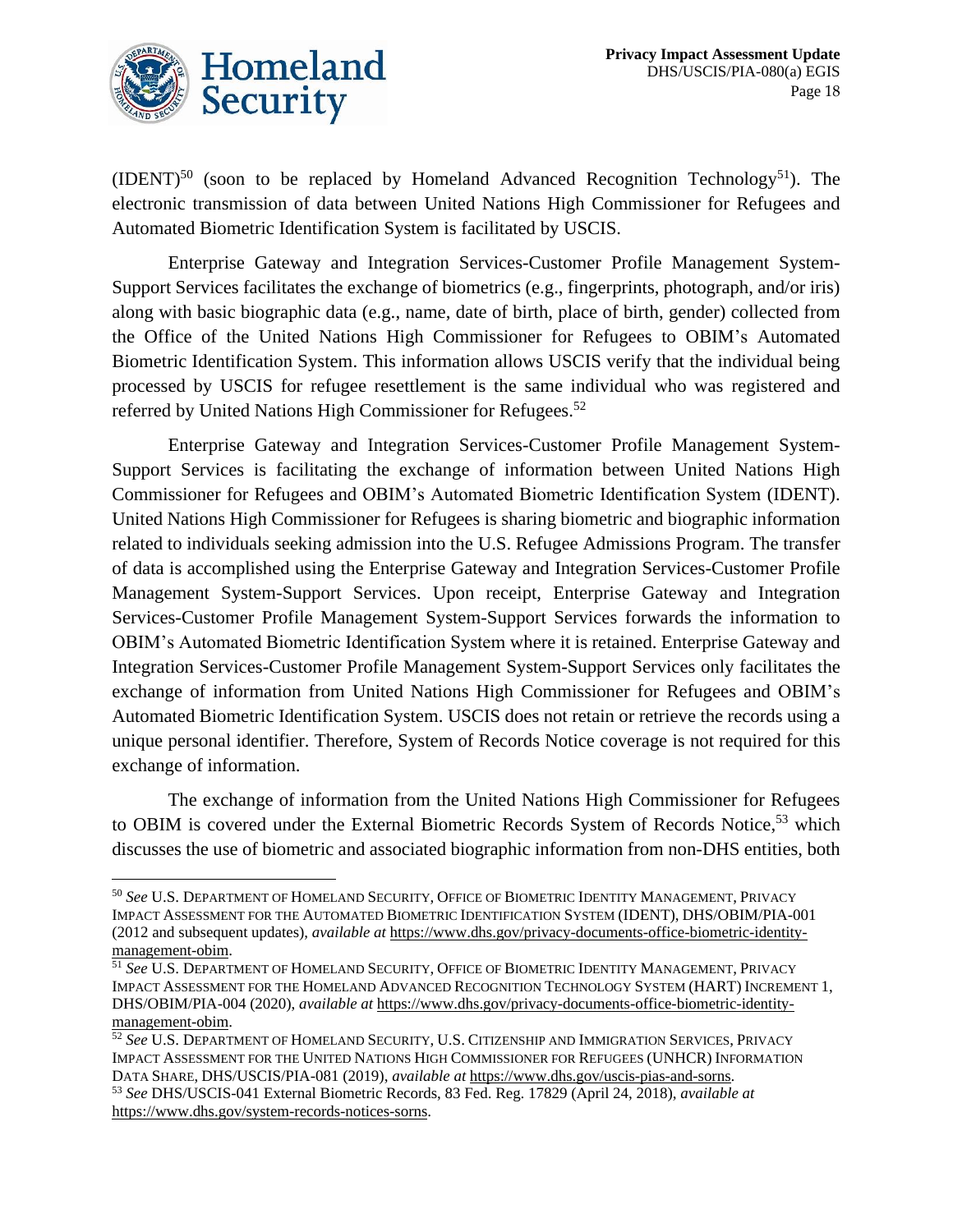

foreign and domestic, for law enforcement, national security, immigration screening, border enforcement, intelligence, and national defense.

**Privacy Risk:** There is a risk that USCIS may potentially disclose data for a purpose that is not compatible with the original purpose for collection.

**Mitigation:** This risk is mitigated. USCIS mitigates this risk by ensuring the information sharing is compatible with the purpose for collection prior to disclosing any information. USCIS reviews the routine uses in the applicable System of Records Notices to verify the compatibility of an information exchange prior to disclosing data. DHS has Memoranda of Understanding/Agreement in place with external agencies to ensure that there are formal procedures in place to secure and protect biographic and biometric information. The agreements between DHS and external entities fully outline responsibilities of the parties, security standards, and limits of use of the information, including re-dissemination, prior to information sharing. As discussed above, Enterprise Gateway and Integration Services maintains a record of disclosure of information in accordance with the associated routine use or information sharing agreement. Records are kept as system audit trail logs, which are maintained to identify transactions performed by users. In addition, USCIS ensures through the Memoranda of Understanding/Agreement process that the external agencies have policies, procedures, and training in place to ensure that information is not inappropriately disseminated.

**Privacy Risk:** There is a risk that data shared externally from a source system via the Enterprise Gateway and Integration Services may be inaccurate.

**Mitigation:** This risk cannot be fully mitigated. The Enterprise Gateway and Integration Services depends on the accuracy and quality of information from each source system. Enterprise Gateway and Integration Services ensures the accuracy of the data by collecting the information directly from the source systems. For data that may be transferred through the Enterprise Gateway and Integration Services, the data is queried from the underlying systems and is delivered "as is," with the exception of reformatting to standardize the representation of the data.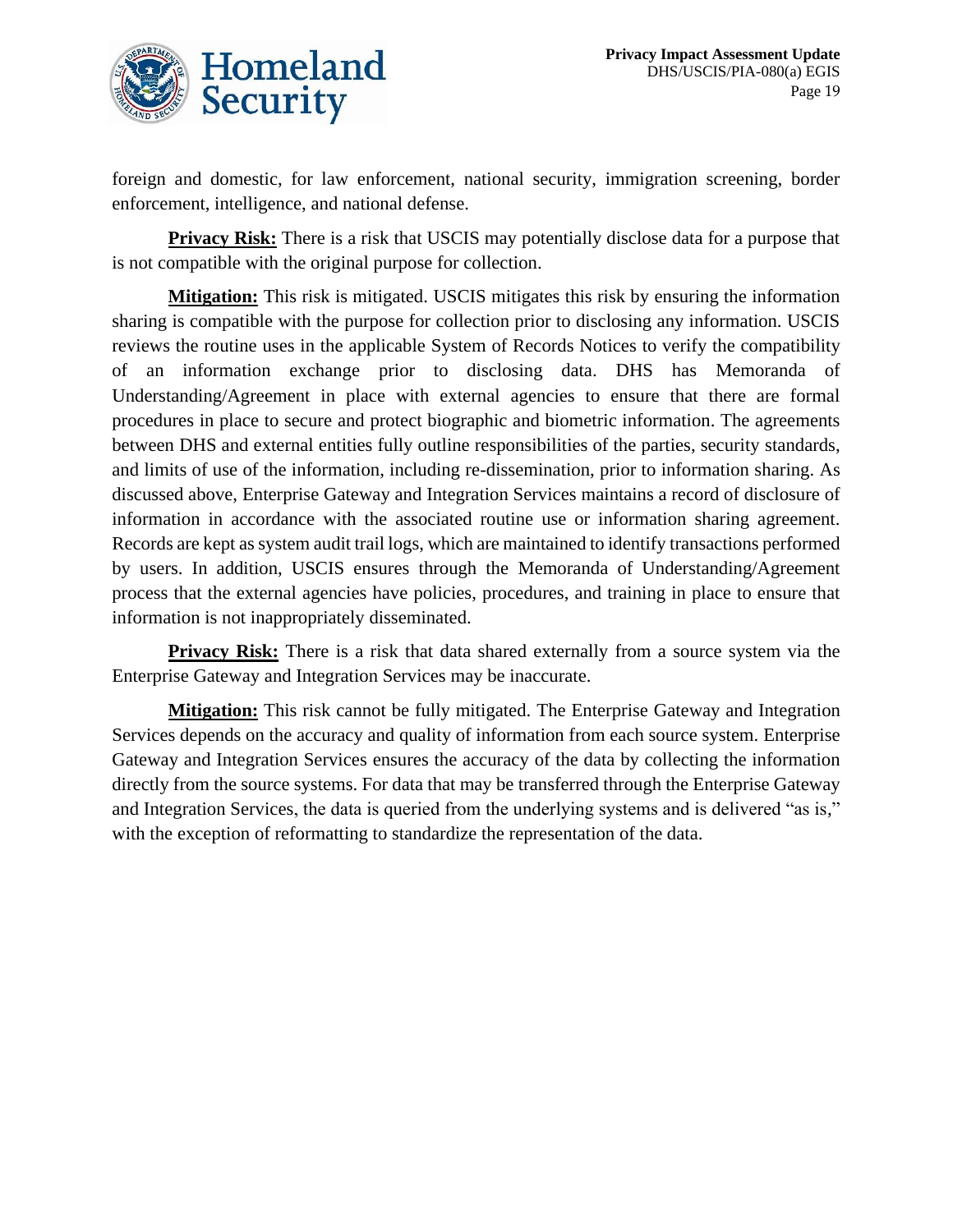

### **Redress**

There are no changes in the risk associated with redress from the initial Privacy Impact Assessment. Enterprise Gateway and Integration Services does not store any records. Any redress mechanisms would come from the source system.

### **Auditing and Accountability**

USCIS ensures that practices stated in this Privacy Impact Assessment comply with federal, DHS, and USCIS standards, policies, and procedures, including standard operating procedures, rules of behavior, and auditing and accountability procedures. The Enterprise Gateway and Integration Services is maintained in Amazon Web Services, which is a public cloud designed to meet a wide range of security and privacy requirements (e.g., administrative, operational, and technical controls) that are used by USCIS to protect data in accordance with federal security guidelines. Amazon Web Services is Federal Risk and Authorization Management Program (FedRAMP)-approved and authorized to host personally identifiable information. 54

USCIS requires Enterprise Gateway and Integration Services to undergo the security assessment process to verify adherence to DHS privacy and security requirements. USCIS validates technical and security controls to preserve the confidentiality, integrity, and availability of the data during the security authorization process. These technical and security controls limit access to USCIS users and mitigate privacy risks associated with unauthorized access and disclosure to non-USCIS users. Further, DHS security specifications require auditing capabilities that log the activity of each user in order to reduce the possibility of misuse and inappropriate dissemination of information. All user actions are tracked via audit logs to identify information by user identification, network terminal identification, date, time, and data accessed. All USCIS systems employ auditing measures and technical safeguards to prevent the misuse of data.

All USCIS employees and contractors are required to complete annual privacy awareness and computer security awareness training to ensure their understanding of properly handling and securing personally identifiable information. The privacy awareness training addresses appropriate privacy concerns, including Privacy Act obligations. The computer security awareness training examines appropriate technical, physical, personnel, and administrative controls to safeguard information. USCIS also provides role-based training on the proper uses of USCIS information.

USCIS only grants back-end Enterprise Gateway and Integration Services access to authorized personnel (administrator role only) on a strictly need-to-know basis. USCIS audits user access in accordance with the DHS Sensitive Systems Policy Directive, which requires auditing capabilities that log the activity of each user in order to reduce the possibility of misuse and

<sup>&</sup>lt;sup>54</sup> FedRAMP is a government-wide program that provides a standardized approach to security assessment, authorization, and continuous monitoring for cloud products and services. More information is available at [https://www.fedramp.gov/.](https://www.fedramp.gov/)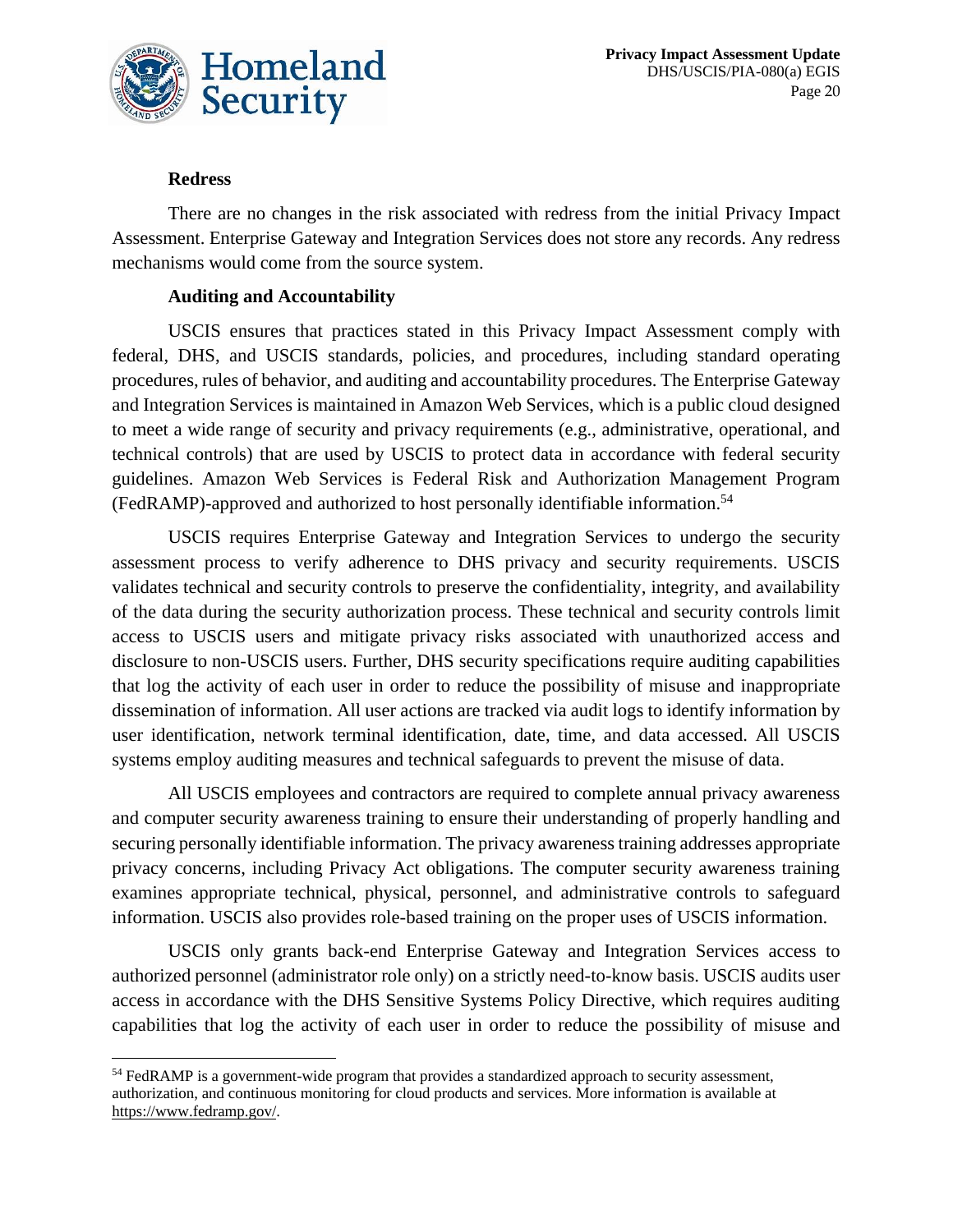

inappropriate dissemination of information. All user actions are tracked via audit logs to identify information by user identification, network terminal identification, date, time, and data accessed. All USCIS systems employ auditing measures and technical safeguards to prevent the misuse of data.

# **Responsible Official**

Angela Washington Privacy Officer U.S. Citizenship and Immigration Services U.S. Department of Homeland Security (240) 721-3701

# **Approval Signature**

Original, signed copy on file with the DHS Privacy Office.

Lynn Parker Dupree Chief Privacy Officer U.S. Department of Homeland Security (202) 343-1717

\_\_\_\_\_\_\_\_\_\_\_\_\_\_\_\_\_\_\_\_\_\_\_\_\_\_\_\_\_\_\_\_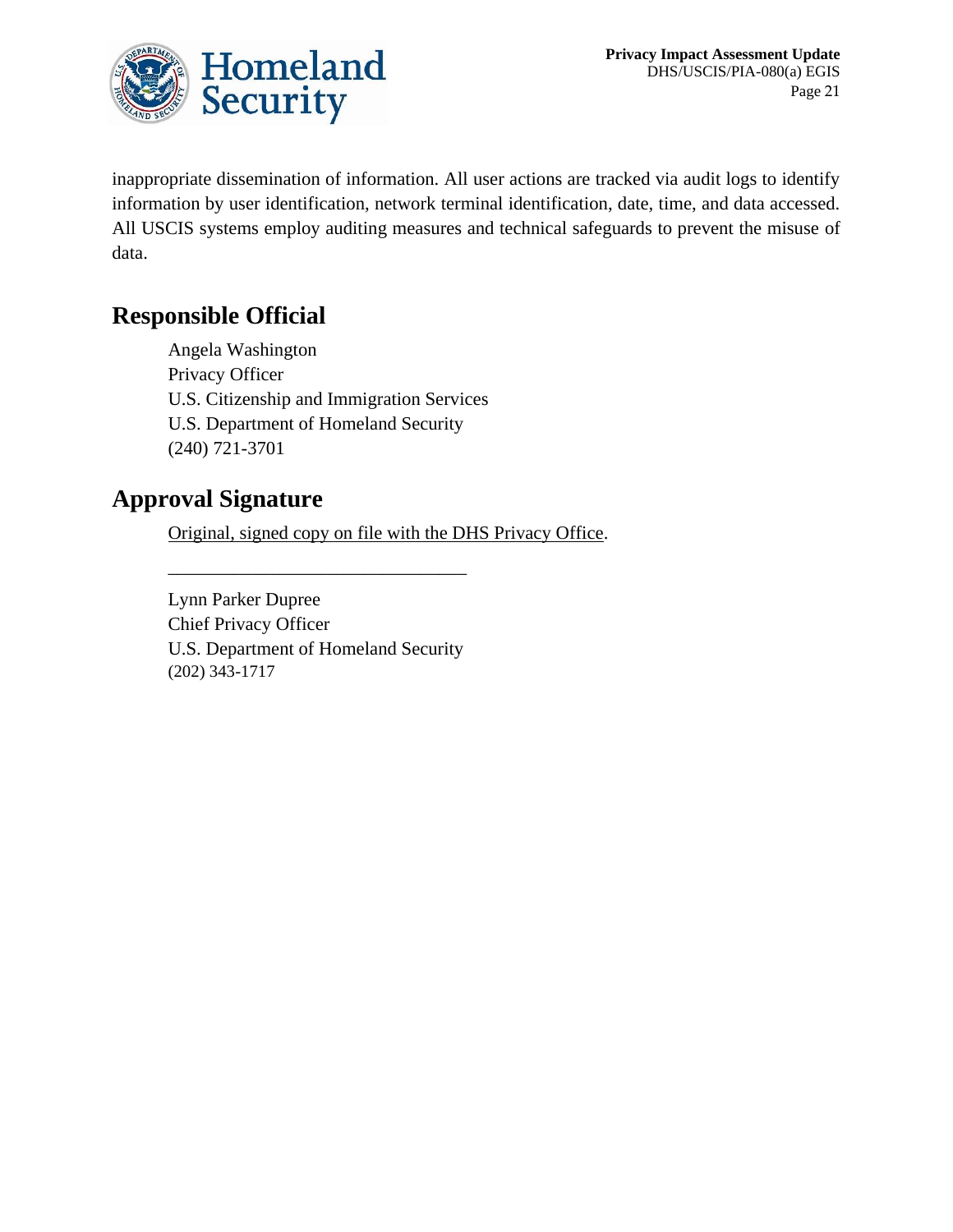

### **APPENDIX A: Adoption Orchestration Services (AOS)**

No changes have been made to the AOS. Please refer to the July 2019 EGIS PIA.

### **APPENDIX B: Lockbox Intake Service (LIS)**

No changes have been made to the LIS. Please refer to the July 2019 EGIS PIA.

### **APPENDIX C: EGIS Refugee Asylum Support Service (RASS)**

No changes have been made to the RASS. Please refer to the July 2019 EGIS PIA.

### **APPENDIX D: USCIS Visa Support Services (VSS)**

No changes have been made to the VSS. Please refer to the July 2019 EGIS PIA.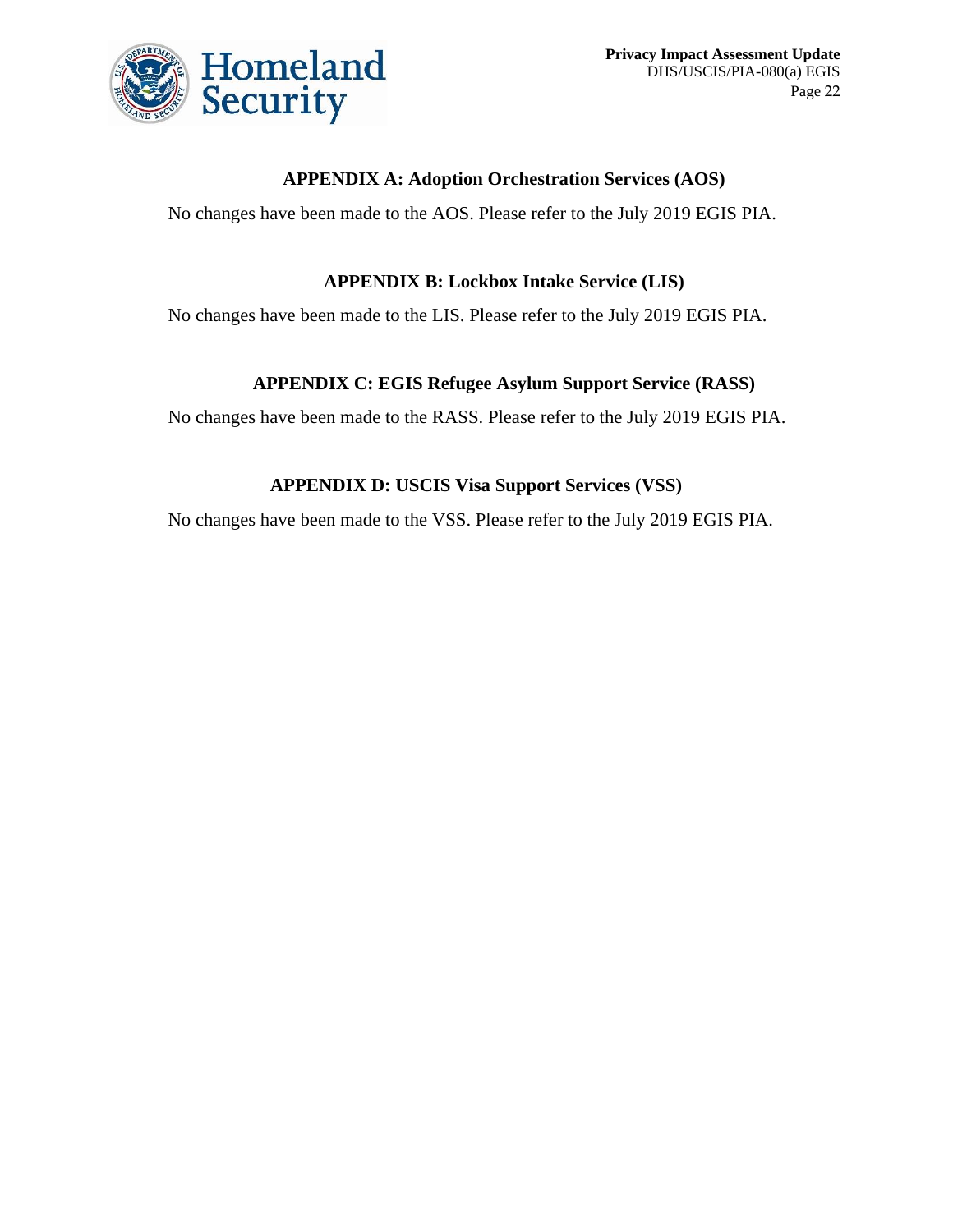

### **Appendix E**

### **EGIS-Reference Data as a Service (EGIS-RefDaaS)**

### **Background:**

The EGIS-RefDaaS component serves to provide ordinal and index data typically resident in existing ESB 2 functions (e.g. United States Postal Service (USPS) zip codes and USCIS country codes). Reference data is best described by example, such as a list of approved and commonly shared data such as country code (2-character or 3 character), states, zip codes, hair colors, eye colors, races, ethnicities, and religion. These kinds of data are in fact updated at times (country names change for example) and new data sets are ingested over time on the behest of system owners that would like their referential data shared. These data elements have been combined in a service accessible by all other EGIS components. EGIS-RefDaaS is most typically used to populate user interfaces with drop down lists when users are filling out forms, having to select from the approved list of countries of birth, for example. The Office of the Chief Data Officer (OCDO) is an independent organization that presides over the standardization and correctness of the data. EGIS-RefDaaS simply warehouses the data for them and makes the data highly available. EGIS-RefDaaS is used by many other USCIS systems such as NASS, myUSCIS, and more.

### **Information Collected, Retained, and Disseminated and Source(s) of any PII and SPII:**

This service does not collect, use, store, or transmit PII.

### **Category of Individuals Affected:**

Reference Data is not related to specific individuals, but serves as a standardized repository for consistent data element enumeration.

### **Information Sharing:**

Reference data in the form of ordinal data such as country codes and zip codes are shared between various USCIS systems.

### **Applicable System of Records Notice:**

A System of Records Notice (SORN) is not required for EGIS-RefDaaS as it contains no PII or other sensitive information.

### **Retention:**

Time contextualized reference data (including current and archival) is retained as directed by OCDO within limits of storage space and access time constraints.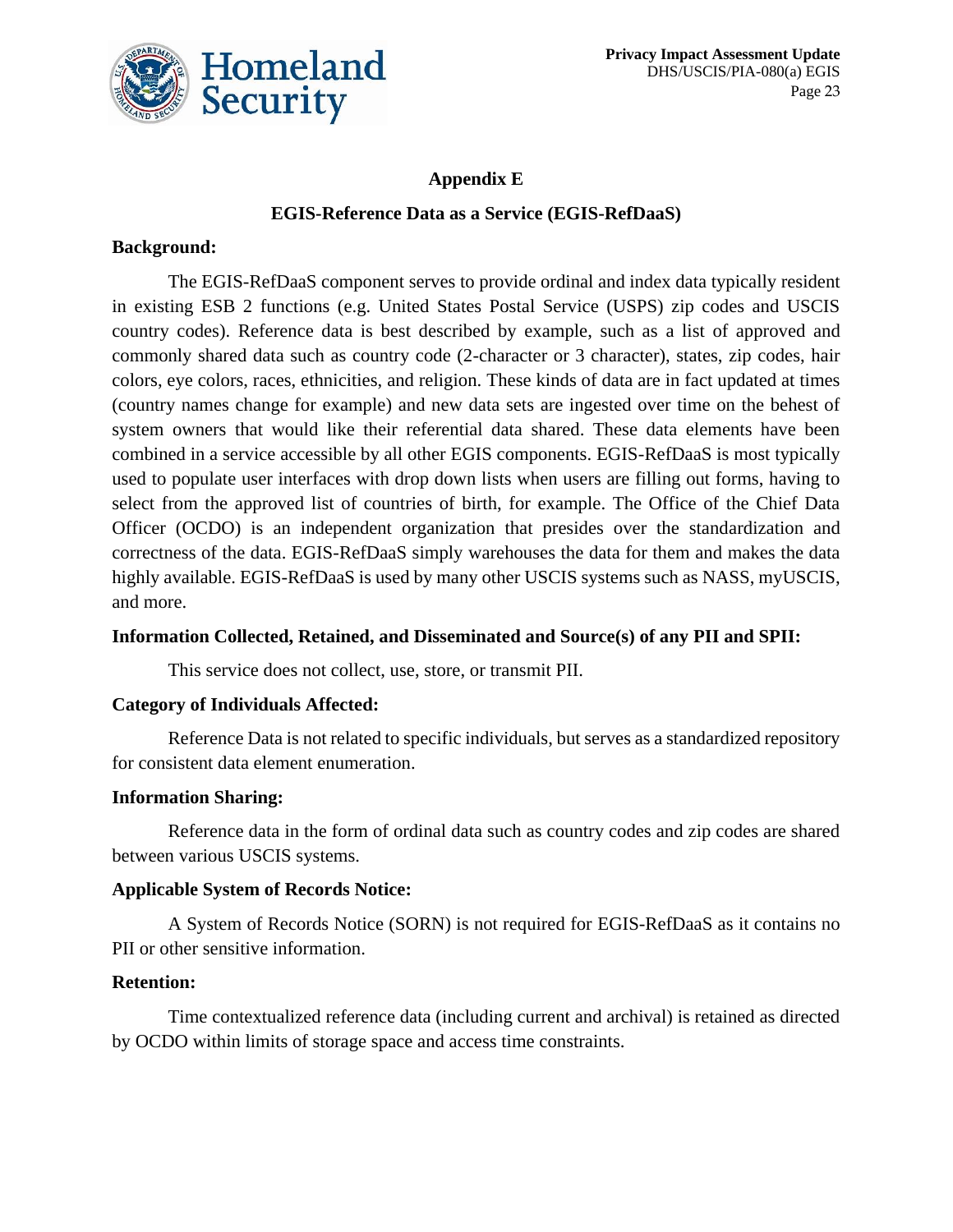

# **Appendix F EGIS-Common Services (EGIS-CS)**

### **Background:**

EGIS - Common Services (EGIS-CS) provides enterprise capabilities in support of Service Oriented Architecture, Business Process Management and Complex Event Processing. This service within EGIS will provide general enterprise-wide capabilities in support of USCIS systems. The EGIS-Common Services will enable USCIS to build enterprise services that can be used by multiple systems or applications rather than employ a traditional system development style where unique versions of the same service must be built for every different application or system.

EGIS enables USCIS to implement greater security and privacy measures into the data usage and transfer process by providing a centralized mechanism for authenticating and authorizing service access and interface access. The EGIS-CS includes functionality found in ESB 2 (e.g., error handling services, logging services) and includes additional functionality (e.g., authentication services, encryption services) that are common to most services included in the EGIS system.

EGIS-CS employs auditing measures to prevent inappropriate dissemination of data and facilitate incident forensics, which is the collection and examination of digital evidence residing on electronic systems and the subsequent response to threats and attacks. EGIS-CS also includes platform specific tools including portions of the EGIS system that allow for development and operation of the system, including configuration of the orchestration engine, messaging subsystems, and security tools that are specific to the EGIS system.

EGIS-CS includes Encryption as a Service (EaaS), which allows encryption of data at rest (e.g., data in temporarily placed in reusable Kafka queues). Iteration-2 will also include the Enterprise Audit Logging Service (EALS) to provide a centralized mechanism to capture application logs, event logs, audit logs and handle run-time exceptions, which are sent to Splunk to meet USCIS and DHS security requirements. and the iteration also includes the Email Service to provide common functionality for sending emails using USCIS SMTP service agent.

### **Information Collected, Retained, and Disseminated and Source(s) of any PII and SPII:**

These tools themselves do not collect or store PII. This component may handle PII in encrypted transit. PII transiting the system using these tools will be addressed within the Appendices covering the specific components of EGIS (e.g., VSS, RASS).

### **Category of Individuals Affected:**

Refer to the Appendices covering the specific components of EGIS (e.g., VSS, RASS) which uses the EGIS-CS.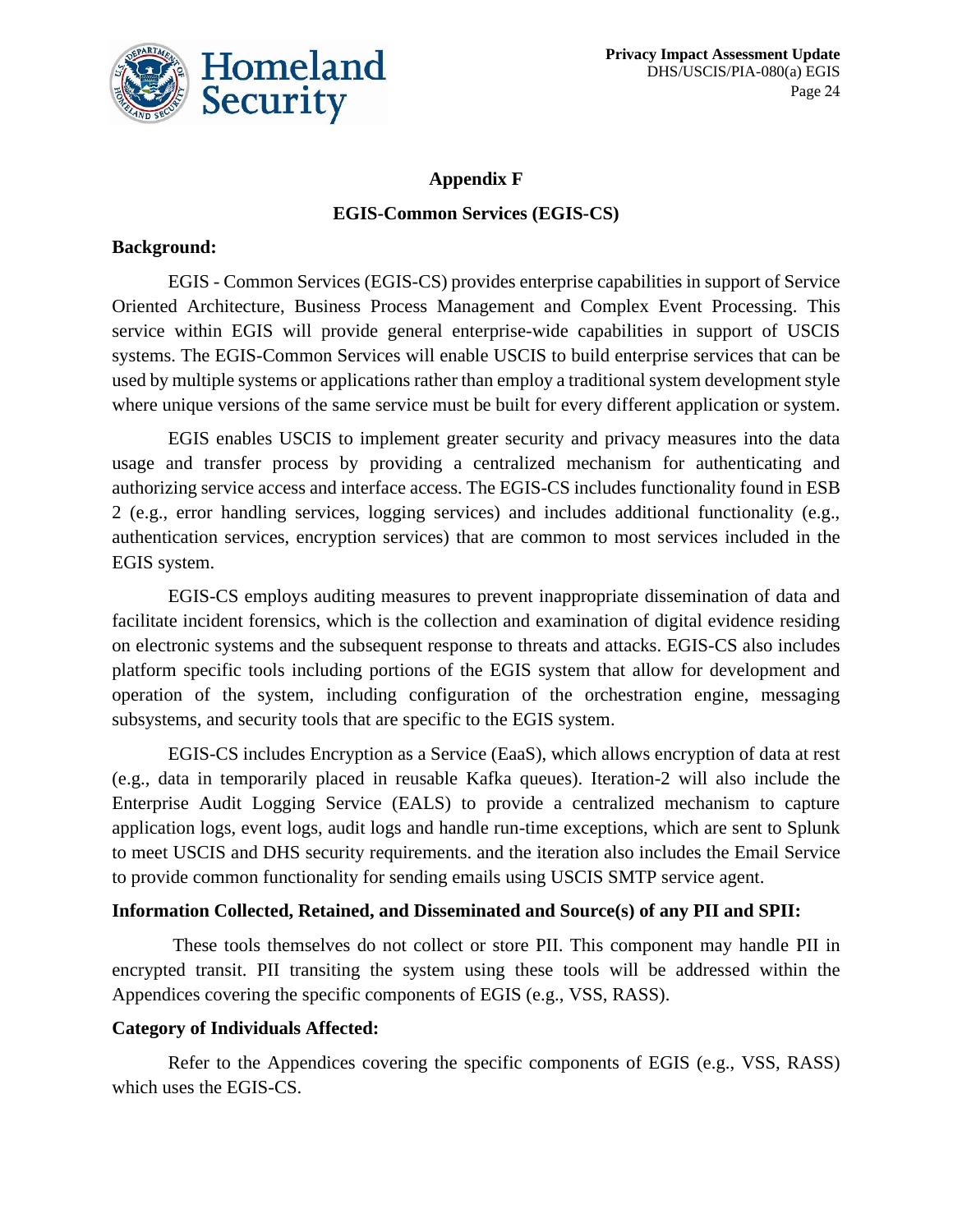

### **Information Sharing:**

Refer to the Appendices covering the specific components of EGIS (e.g., VSS, RASS) which uses the EGIS-CS.

### **Applicable System of Records Notice:**

Refer to the Appendices covering the specific components of EGIS (e.g., VSS, RASS) which uses the EGIS-CS.

### **Retention:**

Refer to the Appendices covering the specific components of EGIS (e.g., VSS, RASS) which uses the EGIS-CS.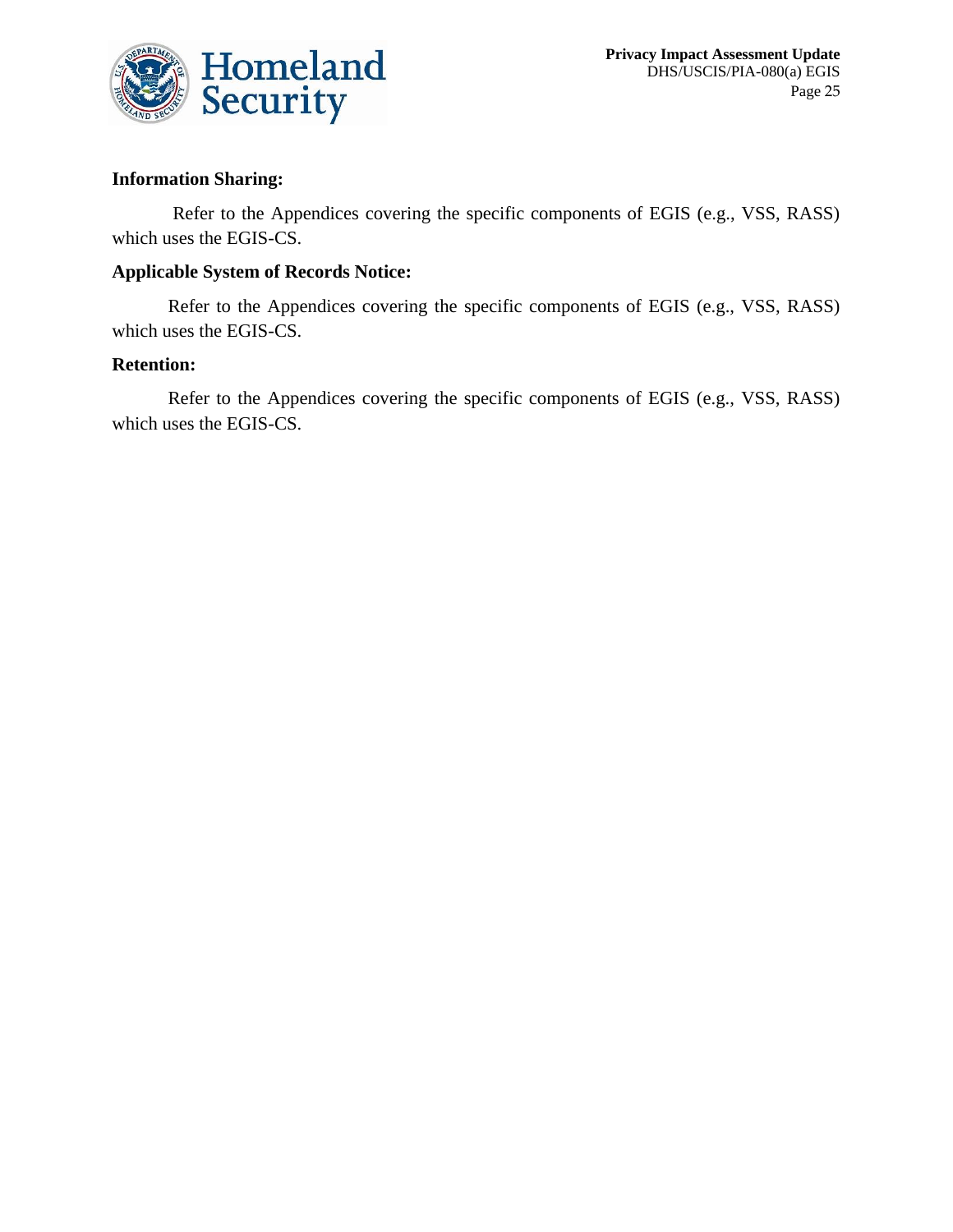

# **Appendix G**

### **EGIS-Snapshot Service**

### **Background:**

The EGIS Snapshot service provides RESTful endpoints that consume JavaScript Object Notation (JSON) form data and accurately produce corresponding forms in either HTML or PDF format. For example, an authorized program may send a JSON formatted message to the EGIS-Snapshot service that would complete USCIS Form I-539 *Application to Extend/Change Nonimmigrant Status*. The reply message would be the output byte stream for the PDF.

The EGIS-Snapshot service provides two primary features:

- Endpoints which consume JSON data and produce a document in either HTML or PDF format; and
- A utility endpoint to convert an HTML document to PDF (experimental).

Currently, this service is in production for the electronic submission of Form I-539 (since May 2019) and multiple forms are in the development process.

### **Information Collected, Retained, and Disseminated and Source(s) of any PII and SPII:**

EGIS-Snapshot does not collect or store PII. This component may handle PII in encrypted transit. PII transiting the system using these tools will be addressed within the Appendices covering the specific components of EGIS (e.g., other Appendices within this PIA).

### **Category of Individuals Affected:**

Individuals seeking to Extend/Change Nonimmigrant Status.

### **Information Sharing:**

Refer to the Appendices covering the specific components of EGIS (e.g., other Appendices within this PIA) which uses the EGIS-Snapshot subsystem.

### **Applicable System of Records Notice:**

Refer to the Appendices covering the specific components of EGIS (e.g., other Appendices within this PIA) which uses the EGIS-Snapshot subsystem.

### **Retention:**

Refer to the Appendices covering the specific components of EGIS (e.g., other Appendices within this PIA) which uses the EGIS-Snapshot subsystem.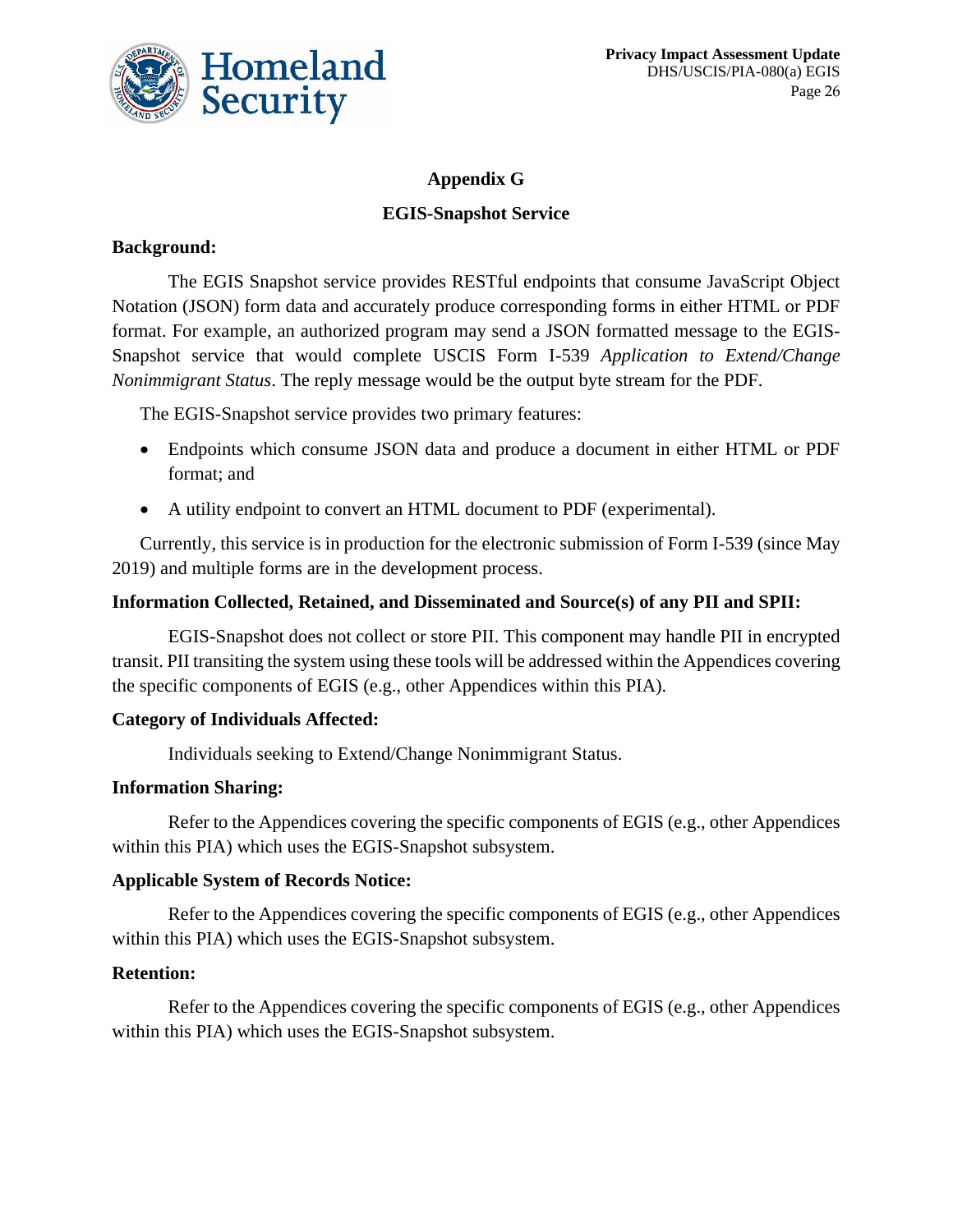

### **Appendix H**

### **EGIS-Payment Service**

### **Background:**

The EGIS Payments service provides global payment services for all benefit types in support of the adjudication process. The EGIS Payments Service provides payment transaction interface to Pay.Gov (Treasury) for all eProcessing Forms. All transactions are saved in AWS PostgreSQL RDS database.

### **Information Collected, Retained, and Disseminated and Source(s) of any PII and SPII:**

Payment reference number and status are consumed by the EGIS-Payments Service in order to verify completion of the payment no PII or Sensitive Financial Data is used within the EGIS-Payments Service subsystem

### **Category of Individuals Affected:**

USCIS systems supporting individuals paying USCIS Fees electronically interface with the EGIS-Payments Service subsystem.

### **Information Sharing:**

USCIS Transaction related payment information is shared with US Treasury and tasking USCIS systems. Applicants are directed into the U.S. Treasury payment portal [www.pay.gov.](http://www.pay.gov/)

### **Applicable System of Records Notice:**

USCIS does not collect or maintain financial or payment information involved during a transaction with Pay.gov. The Department of the Treasury, Bureau of the Fiscal Service FS 013 – Collections Records SORN<sup>55</sup> covers information collected and maintained about individuals who electronically authorize payments to the federal government, including through the use of Pay.gov.

### **Retention:**

The EGIS Payments Service subsystem retains non-sensitive transaction related data (payment reference number and status) in a PostgreSQL database until no longer required by the tasking USCIS system.

<sup>55</sup> *See* Department of the Treasury, Bureau of the Fiscal Service FS 013 – Collections Records SORN, 85 Fed. Reg. 11776 (February 27, 2020), *available at* [https://home.treasury.gov/footer/privacy-act/system-of-records-notices](https://home.treasury.gov/footer/privacy-act/system-of-records-notices-sorns)[sorns.](https://home.treasury.gov/footer/privacy-act/system-of-records-notices-sorns)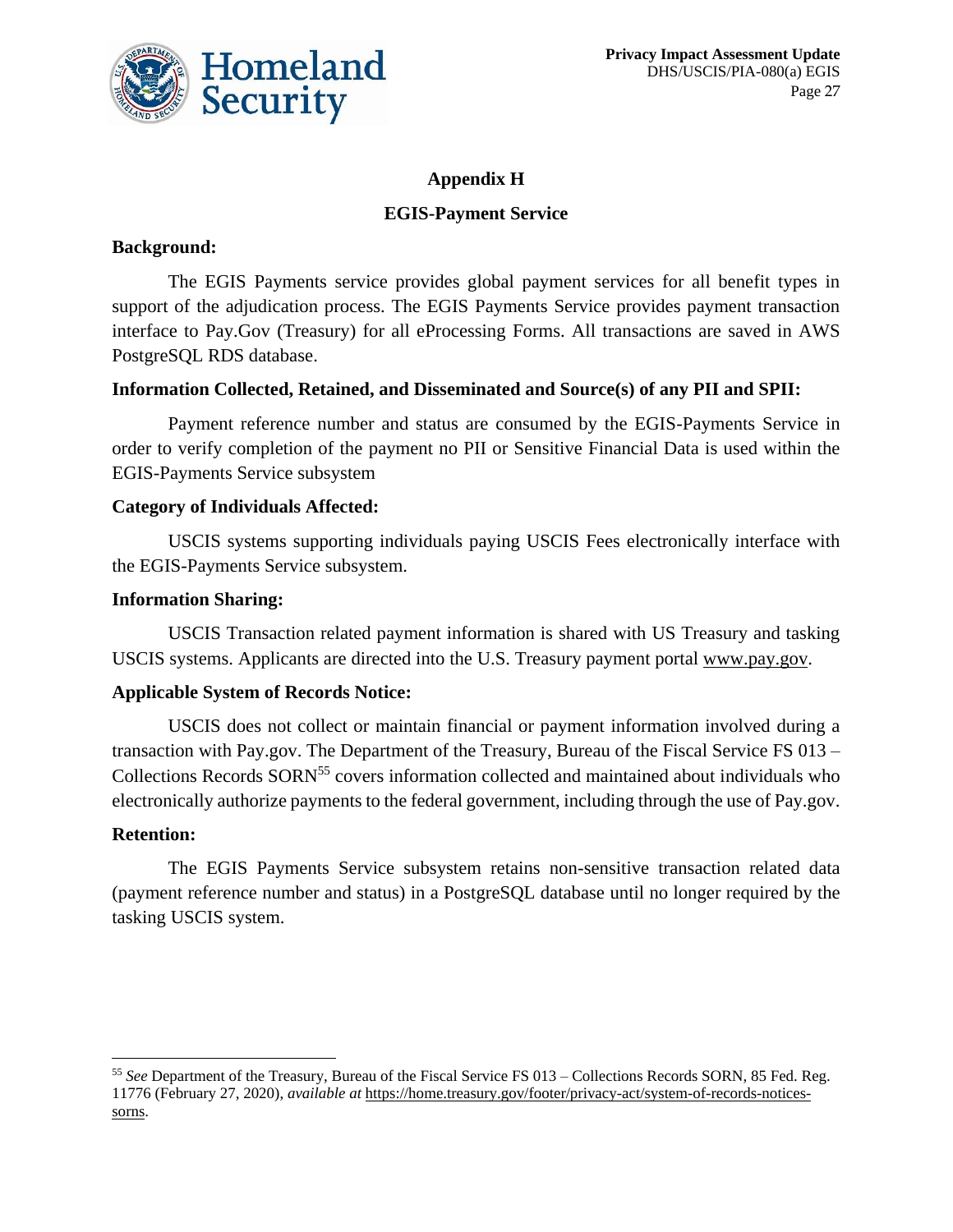

# **Appendix I**

# **EGIS-Validation Instrument for Business Enterprises (EGIS-VIBE/VIBE+)**

### **Background:**

The EGIS Validation Instrument for Business Enterprises (EGIS-VIBE/VIBE+) service provides independent verification of petitioner information for employment-based visas. This service within EGIS assists the  $VIBE<sup>56</sup>$  system with validating the business operations of companies and organizations seeking to employ foreign workers in the United States. USCIS uses commercial information to verify a petitioning<sup>57</sup> entity's qualifications for the benefit requested, to assess a petitioning entity's financial viability for cases that require the petitioning entity to establish ability to pay, and to provide a basis for a score that assists Immigration Services Officers (ISOs) in identifying possible fraud concerns or contradictory information submitted by the petitioning entity. EGIS-VIBE enables the independent verification of petitioner information for immigrant and non-immigrant employment-based visas.

EGIS-VIBE verifies the actual financial viability of the petitioning organizations. It uses commercially available open-source data received via EGIS-BEQS from an independent data service provider, Dun and Bradstreet (D&B), to validate and verify the information provided by petitioning organizations. This information confirms petitioning organization validity and provides a baseline indicator of financial viability for that entity. To accomplish this, EGIS-VIBE communicates with EGIS-Common Services, Enterprise Citizenship and Immigrations Services Centralized Operational Repository (eCISCOR),<sup>58</sup> CLAIMS 3,<sup>59</sup> Verification Information System  $(VIS)$ ,<sup>60</sup> and D&B systems.<sup>61</sup> The EGIS-VIBE user interface allows users to retrieve and

<sup>56</sup> *See* U.S. DEPARTMENT OF HOMELAND SECURITY, UNITED STATES CITIZENSHIP AND IMMIGRATION SERVICES, PRIVACY IMPACT ASSESSMENT FOR THE VALIDATION INSTRUMENT FOR BUSINESS ENTERPRISES (VIBE), DHS/USCIS/PIA-044 (2014 and subsequent updates), *available at* [https://www.dhs.gov/uscis-pias-and-sorns.](https://www.dhs.gov/uscis-pias-and-sorns)

<sup>&</sup>lt;sup>57</sup> A petitioner is defined as a U.S. citizen or lawful permanent resident family member or employer (or the employer's agent) who files a family-based or employment-based immigrant visa petition with USCIS.

<sup>58</sup> *See* U.S. DEPARTMENT OF HOMELAND SECURITY, UNITED STATES CITIZENSHIP AND IMMIGRATION SERVICES, PRIVACY IMPACT ASSESSMENT FOR THE ENTERPRISE CITIZENSHIP AND IMMIGRATION SERVICES CENTRALIZED OPERATIONAL REPOSITORY (eCISCOR), DHS/USCIS/PIA-023 (2009 and subsequent updates), *available at* [https://www.dhs.gov/uscis-pias-and-sorns.](https://www.dhs.gov/uscis-pias-and-sorns)

<sup>59</sup> *See* U.S. DEPARTMENT OF HOMELAND SECURITY, UNITED STATES CITIZENSHIP AND IMMIGRATION SERVICES, PRIVACY IMPACT ASSESSMENT FOR THE COMPUTER LINKED APPLICATION INFORMATION MANAGEMENT SYSTEM (CLAIMS 3) AND ASSOCIATED SYSTEMS, DHS/USCIS/PIA-016(a) (2008 and subsequent updates), *available at* [https://www.dhs.gov/uscis-pias-and-sorns.](https://www.dhs.gov/uscis-pias-and-sorns)

<sup>60</sup> *See* U.S. DEPARTMENT OF HOMELAND SECURITY, UNITED STATES CITIZENSHIP AND IMMIGRATION SERVICES, PRIVACY IMPACT ASSESSMENTS FOR THE E-VERIFY PROGRAM, DHS/USCIS/PIA-030 (2010 and subsequent updates), *available at* [https://www.dhs.gov/uscis-pias-and-sorns.](https://www.dhs.gov/uscis-pias-and-sorns) *See* U.S. DEPARTMENT OF HOMELAND SECURITY, UNITED STATES CITIZENSHIP AND IMMIGRATION SERVICES, PRIVACY IMPACT ASSESSMENT FOR THE SYSTEMATIC ALIEN VERIFICATION FOR ENTITLEMENTS (SAVE) PROGRAM, DHS/USCIS/PIA-006 (2011 and subsequent updates), *available at* [https://www.dhs.gov/uscis-pias-and-sorns.](https://www.dhs.gov/uscis-pias-and-sorns)

<sup>61</sup> Dun & Bradstreet (D&B), Inc. Provides commercial data, analytics, and insights for businesses. D&B collects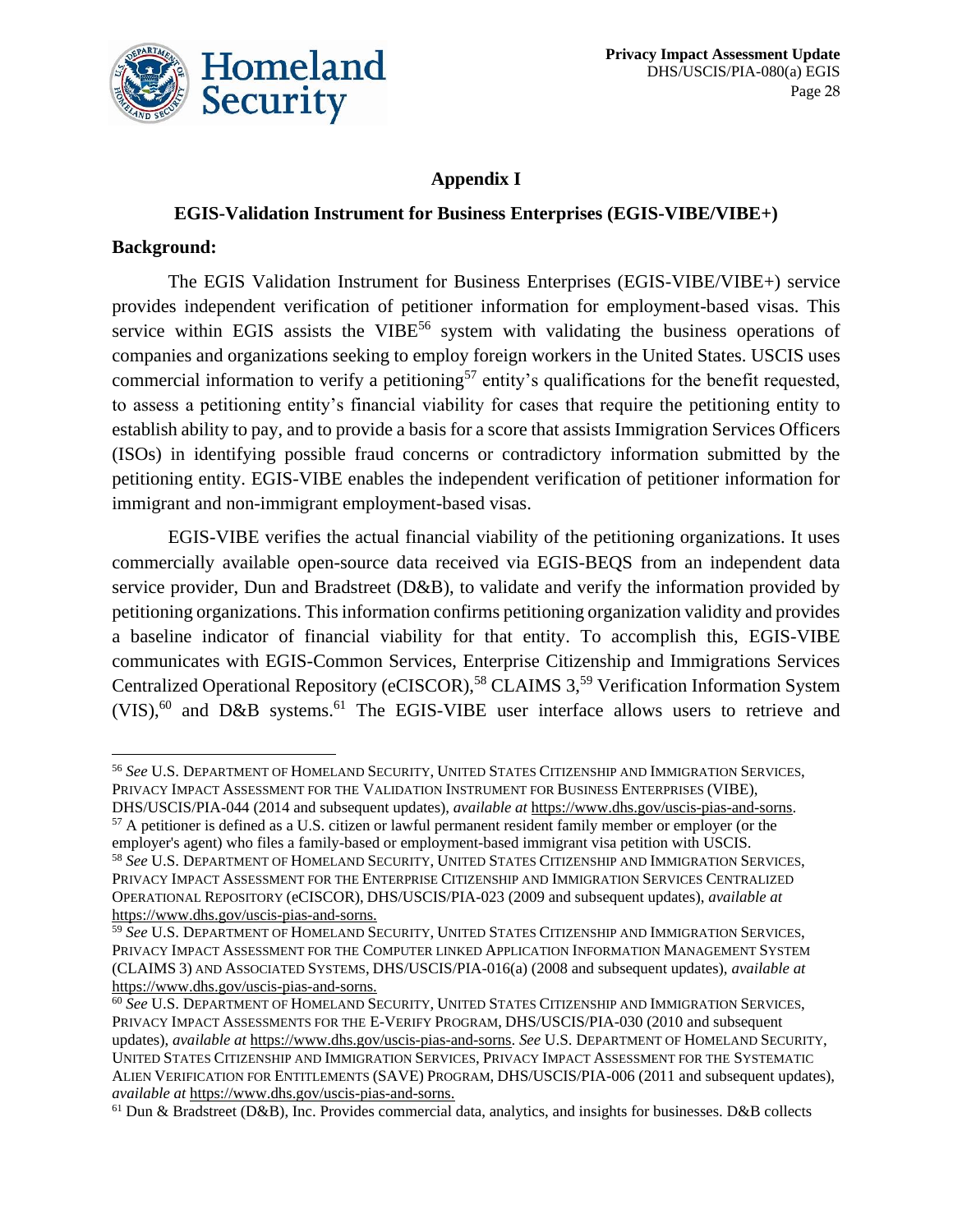

consolidate data related to immigrant and non-immigrant employment-based petitions. This subsystem is the successor to the ESB2 subsystem entitled Validation Instrument for Business Enterprises (VIBE).

A parallel development effort is underway to enhance the front-end accessibility to EGIS-VIBE via a new interface (EGIS-VIBE+). EGIS-VIBE+ is currently being released in production to a subset of USCIS users. EGIS-VIBE+ will include all of the back-end functionality of legacy EGIS-VIBE as well as the new interface. Cutover to EGIS-VIBE+ is targeted for the near future with plans to sunset EGIS-VIBE shortly after.

### **Information Collected, Retained, and Disseminated and Source(s) of any PII and SPII:**

EGIS-VIBE electronically receives company information from D&B via EGIS-BEQS and the petition information from CLAIMS 3 and VIBE.

### **Category of Individuals Affected:**

USCIS uses EGIS-VIBE to assist in adjudicating employment-based immigration request forms and other benefits that are associated with a higher fraud risk.

### **Information Sharing:**

VIBE uses EGIS-VIBE to interface with D&B, CLAIMS 3, and eCISCOR.

### **Applicable System of Records Notice:**

The following SORNs cover the collection, maintenance, and use of EGIS-VIBE:

- Alien File, Index, and National File Tracking System,<sup>62</sup> which covers the petition, supplemental evidence, and decision notices;
- Fraud Detection and National Security Records,  $^{63}$  which covers the cases referred to CFDO for administrative inquiry and identified as benefit fraud; and
- Benefits Information System, $64$  which covers the review of applications and petitions.

information directly from businesses and business professionals when they participate in online services, such as apply for a D&B DU-N-S® Number. D&B also collects information offline from business owners and principals, from businesses' creditors, vendors and suppliers, and from public records such as business registrations and bankruptcy filings. D&B provides businesses and business professionals with access to their information within the D&B databases and with an opportunity to correct verified inaccuracies. *See* DUN & BRADSTREET, *available at*  [https://www.dnb.com/.](https://www.dnb.com/)

<sup>62</sup> *See* DHS/USCIS/ICE/CBP-001 Alien File, Index, and National File Tracking System of Records, 82 Fed. Reg. 43556 (September 18, 2017), *available at* [https://www.dhs.gov/system-records-notices-sorns.](https://www.dhs.gov/system-records-notices-sorns)

<sup>63</sup> *See* DHS/USCIS-006 Fraud Detection and National Security Records (FDNS), 77 Fed. Reg. 47411 (August 8, 2012), *available at* [https://www.dhs.gov/system-records-notices-sorns.](https://www.dhs.gov/system-records-notices-sorns)

<sup>64</sup> *See* DHS/USCIS-007 Benefits Information System, 84 Fed. Reg. 54622 (October 10, 2019), *available at* [https://www.dhs.gov/system-records-notices-sorns.](https://www.dhs.gov/system-records-notices-sorns)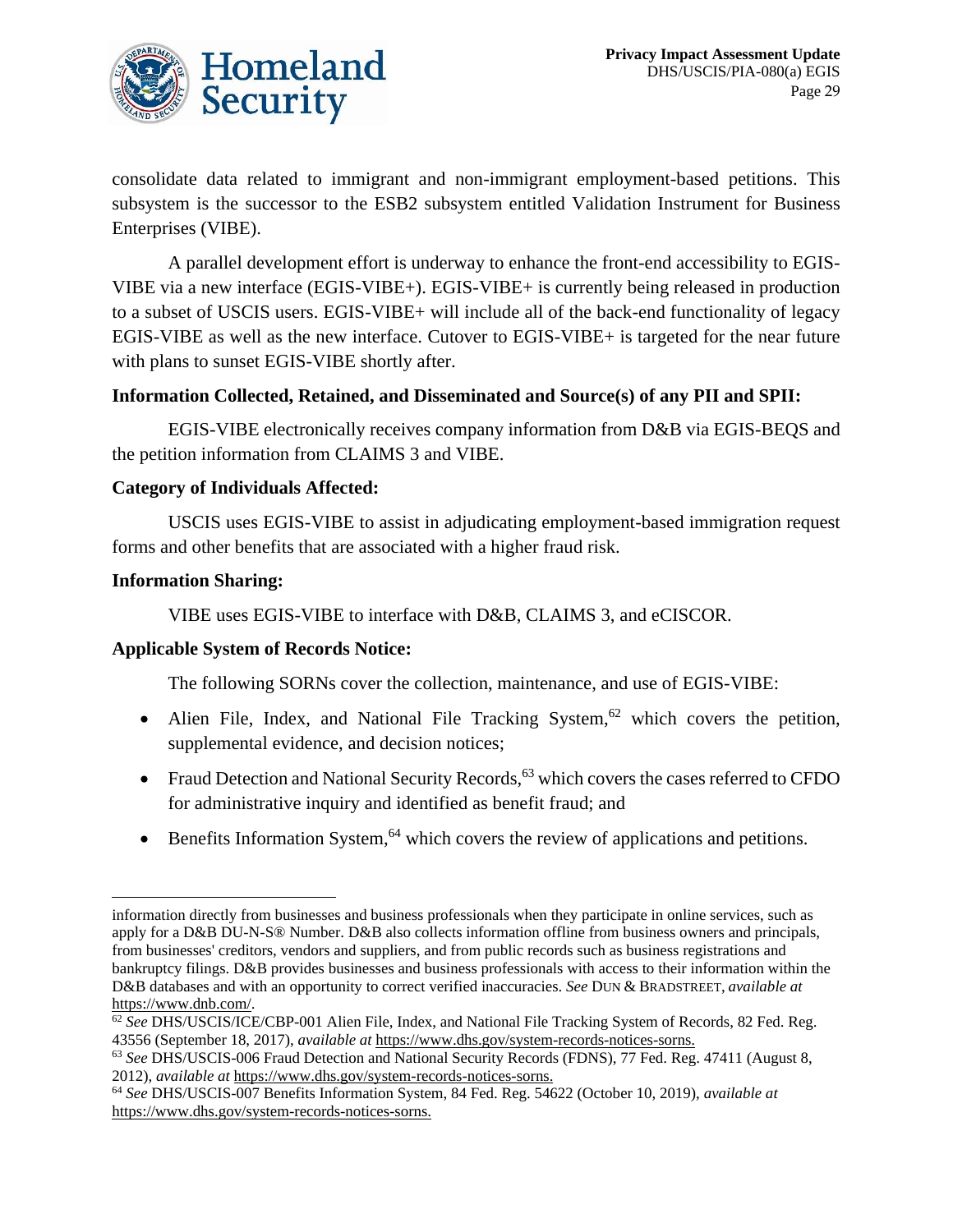

**Privacy Impact Assessment Update** DHS/USCIS/PIA-080(a) EGIS Page 30

### **Retention:**

The EGIS VIBE subsystem does not maintain/retain any data. The data is temporarily stored in a queue for few seconds for processing. Once successfully or unsuccessfully processed, the data is no longer available in the queue.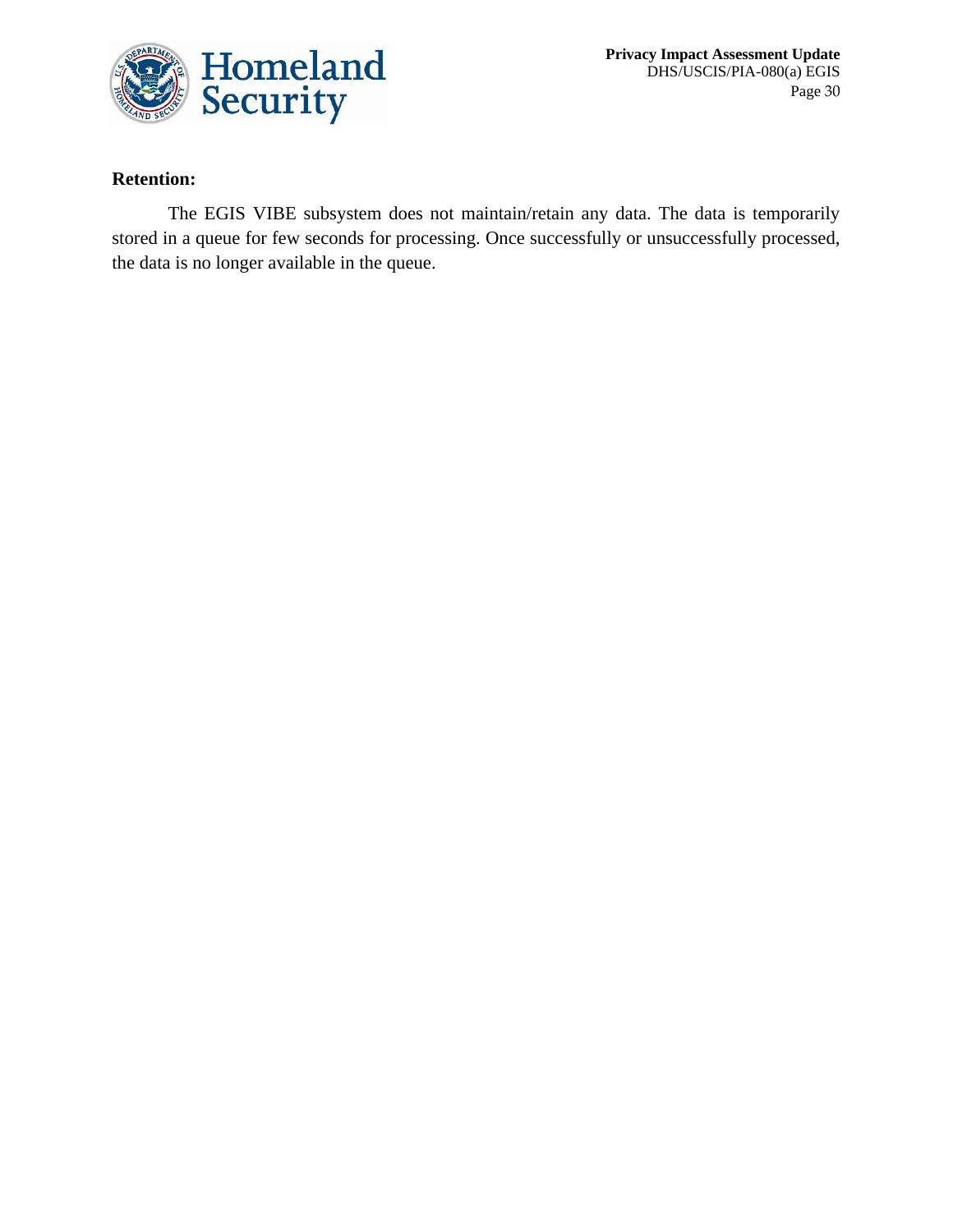

# **Appendix J**

# **EGIS-Business Enterprise Query System (EGIS-BEQS)**

### **Background:**

The EGIS BEQS interface is used to send company name and address to Dun and Bradstreet (D&B), whereby D&B can match the information provided with its records, and then return additional information about the company to USCIS. It uses commercially available opensource data from an independent data service provider, Dun and Bradstreet (D&B), to validate and verify the information provided by petitioning organizations. This information confirms petitioning organization validity and provides a baseline indicator of financial viability for that entity. The Verification Information System (VIS) System uses this interface in real-time and VIBE adjudication algorithm uses data provided by EGIS-BEQS.

# **Information Collected, Retained, and Disseminated and Source(s) of any PII and SPII:**

EGIS-BEQS electronically receives company only information from D&B and the petition information from VIBE.

### **Category of Individuals Affected:**

USCIS uses EGIS-BEQS in conjunction with EGIS-VIBE to assist in adjudicating employment-based immigration request forms and other benefits that are associated with a higher fraud risk.

### **Information Sharing:**

EGIS-BEQS interfaces with D&B, EGIS-VIBE, and VIBE

### **Applicable System of Records Notice:**

EGIS-BEQS is does not retain records subject to a SORN.

### **Retention:**

The EGIS-BEQS subsystem does not maintain/retain any data. The data is temporarily stored in a queue for few seconds for processing. Once successfully or unsuccessfully processed, the data is no longer available in the queue.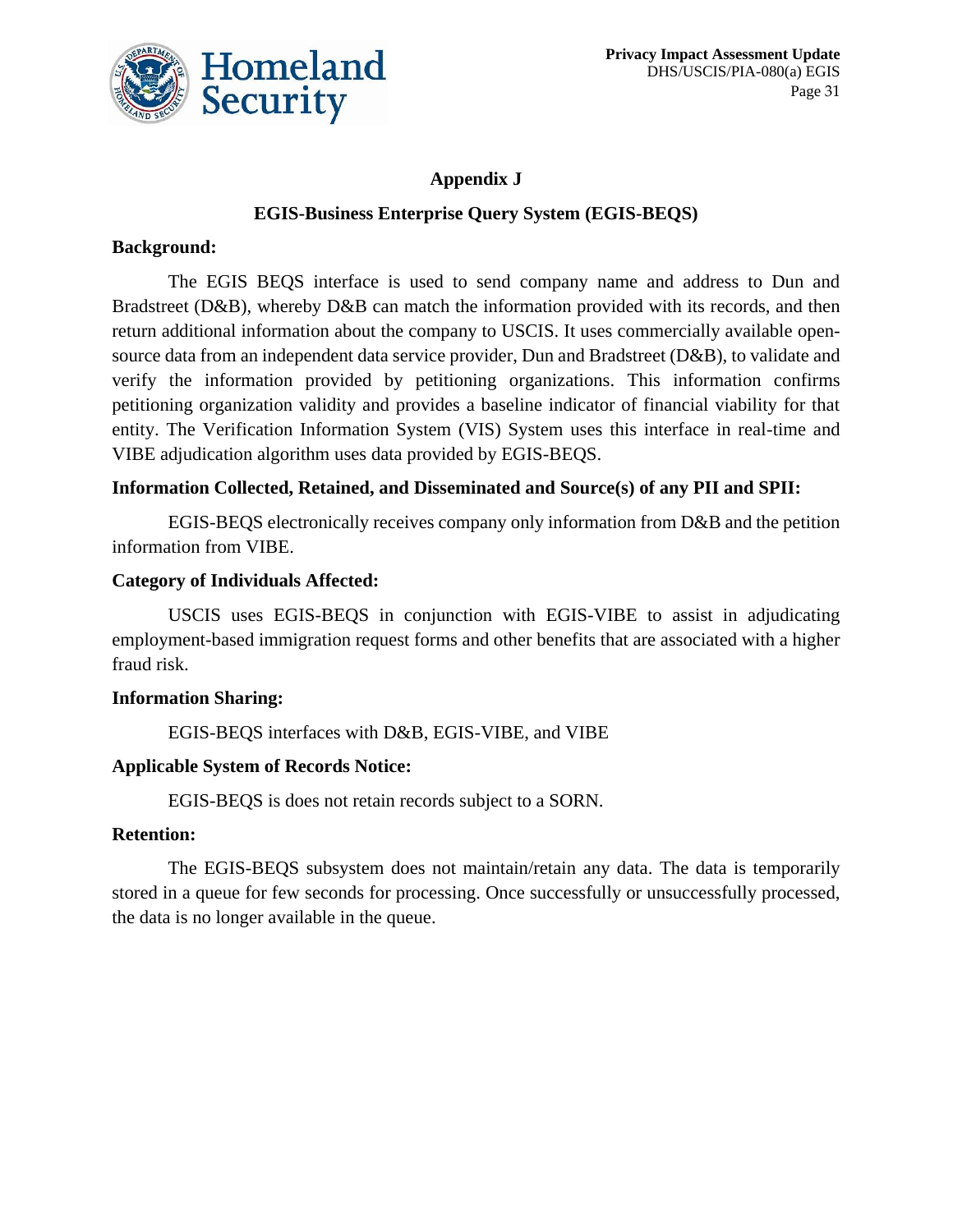

# **Appendix K**

# **EGIS- Enterprise Document Management Service (EDMS) Support Services (EGIS-ESS) Background:**

The EGIS EDMS Support Service (EGIS-ESS), in its role as an Integration Service, supports the transfer of Immigrant Visa (IV) notifications and supporting documentation and recorded data between USCIS and DoS. EGIS-ESS interconnects the associated subsystems (IVCS, EGIS--CS, CIS, and EDMS) by facilitating the synchronization and delivery of digitized benefits applications, visa issuance and travel notifications, and applicant documentation information between USCIS, CBP, and DoS. EGIS-ESS facilitates the transmission of data between EDMS and multiple subsystems. EGIS-ESS facilitates the data exchange between EDMS and Central Index System 2 (CIS  $2$ ),<sup>65</sup> U.S. Immigration and Customs Enforcement (ICE) Office of the Principal Legal Advisor (OPLA) Case Management System (OCMS),<sup>66</sup> and USCIS Freedom of Information Act (FOIA) Immigration Records System (FIRST).<sup>67</sup>

# **Information Collected, Retained, and Disseminated and Source(s) of any PII and SPII:**

The EGIS-ESS Support Services includes the:

- **Digitization Notification Service** allows client applications to communicate one Alien Number (A-Number) for an operation and provides the client application with response codes that detail the success or failure of the Digitization Notification Request.
- **Metadata Update Service** transforms the data provided by CIS into the format required by EDMS and places that message on a queue on the ESB 2. The Metadata Update Service also removes any incomplete/invalid dates, (dates with a 00 month, day or year) received by CIS before sending to EDMS.
- **A-File Delivery Service** Data is transmitted securely between OPLA and FIPS and the ESB using Simple Object Access Protocol (SOAP)<sup>68</sup> Hypertext Transfer Protocol Secure (HTTPS)<sup>69</sup> and Web Services Security (WS-Security) Headers via this service. HTTPS

<sup>65</sup>*See* U.S. DEPARTMENT OF HOMELAND SECURITY, UNITED STATES CITIZENSHIP AND IMMIGRATION SERVICES, PRIVACY IMPACT ASSESSMENT FOR THE CENTRAL INDEX SYSTEM (CIS), DHS/USCIS/PIA-009 (2009 and subsequent updates), *available at* [https://www.dhs.gov/uscis-pias-and-sorns.](https://www.dhs.gov/uscis-pias-and-sorns)

<sup>66</sup> *See* U.S. DEPARTMENT OF HOMELAND SECURITY, IMMIGRATION AND CUSTOMS ENFORCEMENT, PRIVACY IMPACT ASSESSMENT FOR THE OFFICE OF THE PRINCIPAL LEGAL ADVISOR (OPLA) CASE MANAGEMENT SYSTEM,

DHS/ICE/PIA-036 (2013 and subsequent updates), *available at* [https://www.dhs.gov/privacy-documents-ice.](https://www.dhs.gov/privacy-documents-ice) <sup>67</sup> *See* U.S. DEPARTMENT OF HOMELAND SECURITY, UNITED STATES CITIZENSHIP AND IMMIGRATION SERVICES, PRIVACY IMPACT ASSESSMENT FOIA IMMIGRATION RECORDS SYSTEM (FIRST), DHS/USCIS/PIA-077 (2019), *available at* [https://www.dhs.gov/uscis-pias-and-sorns.](https://www.dhs.gov/uscis-pias-and-sorns)

<sup>68</sup> SAOP is a protocol specification for exchanging structured information in the implementation of web services in computer networks.

<sup>69</sup> HTTPS is an adaptation of the HTTP for secure communication over a computer network.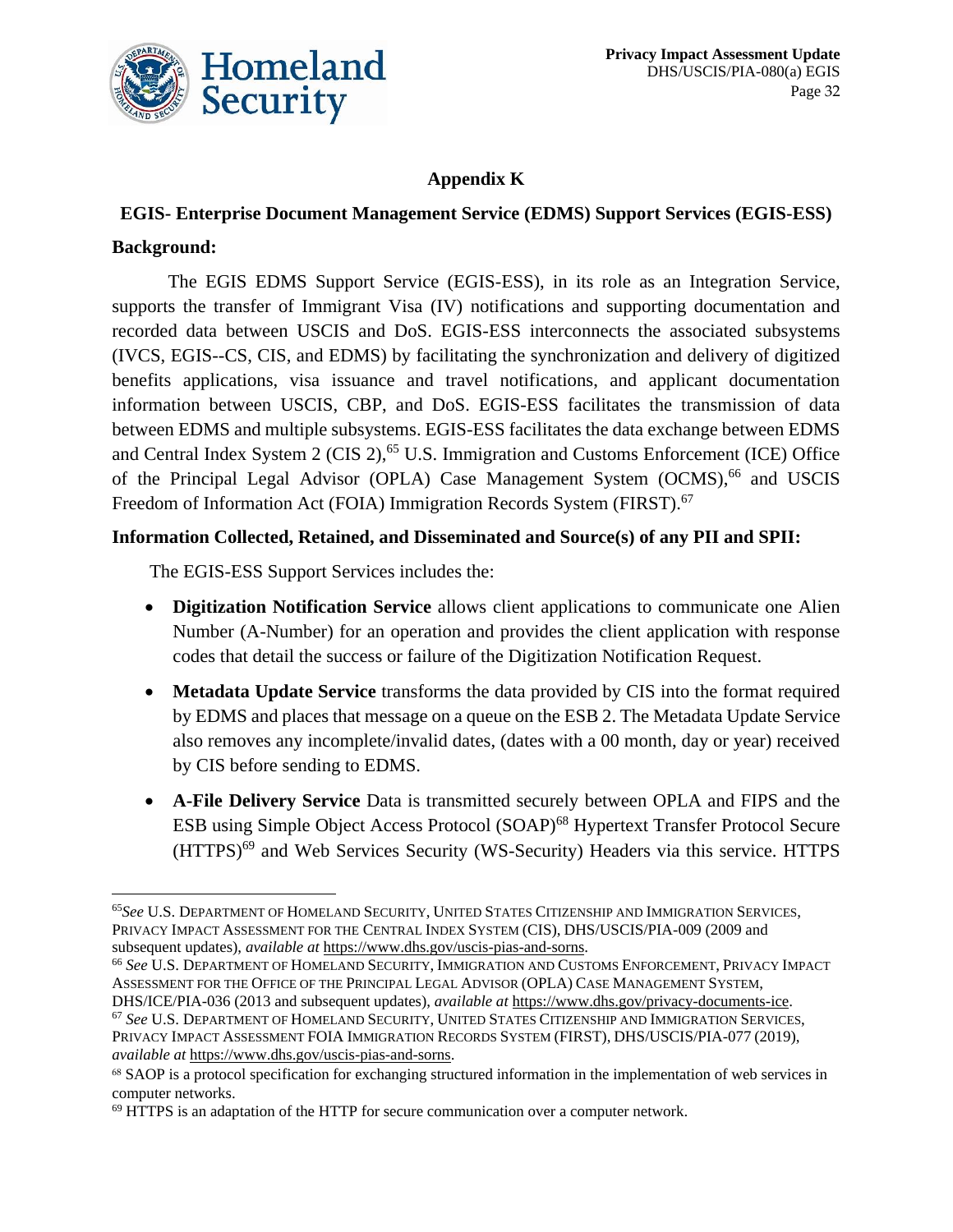

encrypts the transport and provides server authentication, while usage of the WS-Security Headers will provide client authentication.

### **Category of Individuals Affected:**

Applicants and petitioners seeking immigrant and non-immigrant benefits to include: lawful permanent residents, naturalized citizens, United States border crossers, aliens who illegally entered the United States, aliens who have been issued employment authorization documents, individuals who petitioned for benefits on behalf of family members, and other individuals subject to the provisions of the Immigration and Nationality Act (INA).

### **Information Sharing:**

EGIS-ESS facilitates the data exchange between EDMS and USCIS CIS, ICE OPLA, and USCIS FIRST.

### **Applicable System of Records Notice:**

The following SORNs cover the collection, maintenance, and use of EGIS-ESS:

- Alien File, Index, and National File Tracking System,<sup>70</sup> which covers the collection, use, and maintenance of information related to individuals who have passed through the immigration process. Records maintained in this system of records includes immigration requests forms and supplemental evidence, as well as data in CIS and EDMS; and
- Department of Homeland Security (DHS) Freedom of Information Act (FOIA) and Privacy Act (PA) Record System,<sup>71</sup> which covers the processing of record access requests and administrative appeals under the FOIA, as well as access, notification, and amendment requests and administrative appeals under the Privacy Act.

### **Retention:**

EGIS-EDMS System Support Service does not maintain/retain any data. The data is temporarily stored in a queue for a few seconds for processing. Once successfully or unsuccessfully processed, the data is no longer available in EGIS-EDMS System Support Service.

<sup>70</sup> *See* DHS/USCIS/ICE/CBP-001 Alien File, Index, and National File Tracking System of Records, 82 Fed. Reg. 43556 (September 18, 2017), *available at* [https://www.dhs.gov/system-records-notices-sorns.](https://www.dhs.gov/system-records-notices-sorns)

<sup>71</sup> *See* DHS/ALL-001 Department of Homeland Security (DHS) Freedom of Information Act (FOIA) and Privacy Act (PA) Record System, 79 Fed. Reg. 6609 (February 4, 2014) *available at* [https://www.dhs.gov/system-records](https://www.dhs.gov/system-records-notices-sorns)[notices-sorns.](https://www.dhs.gov/system-records-notices-sorns)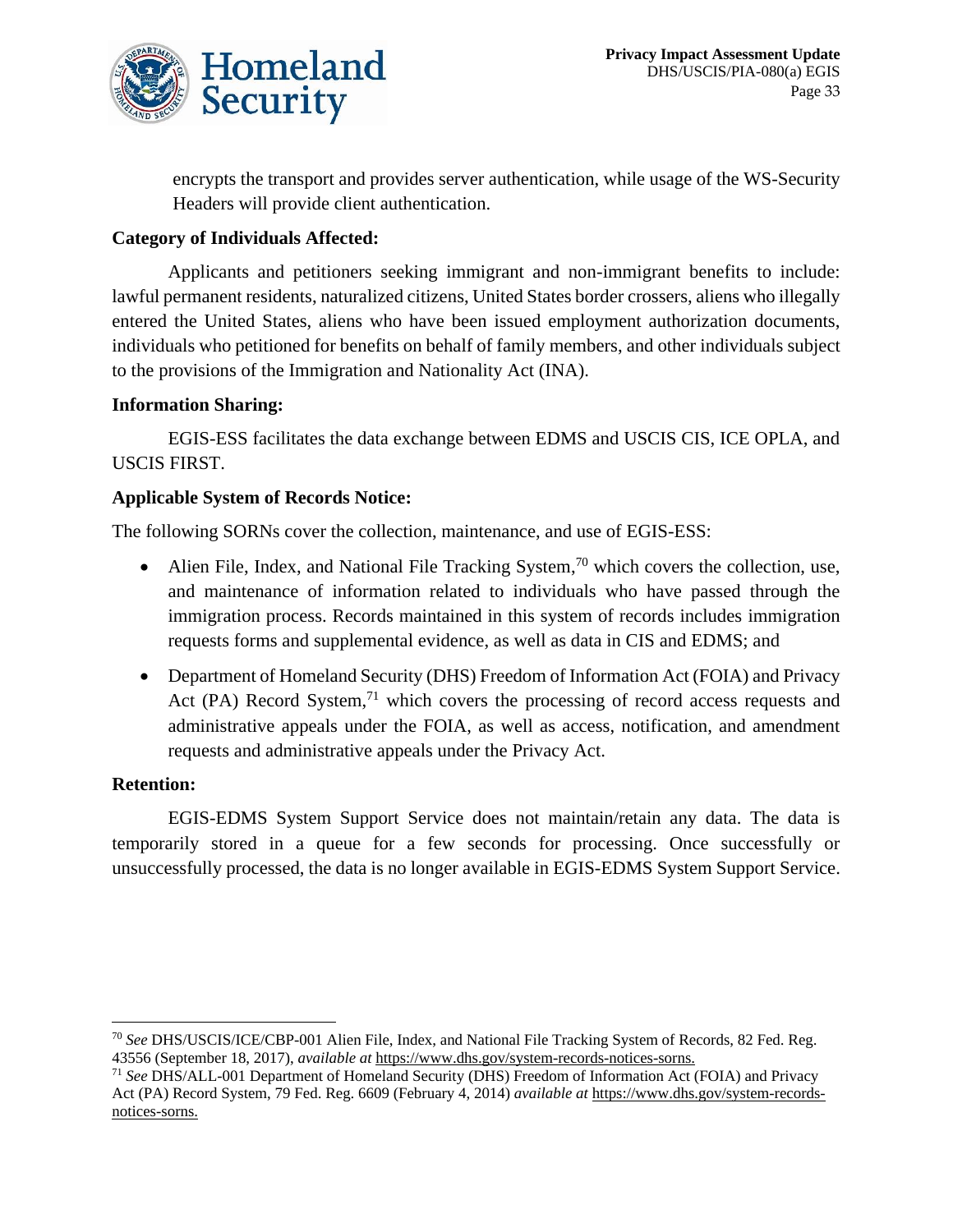

# **Appendix L EGIS-Verification Service (EGIS-VS)**

### **Background:**

The EGIS Verification Service (EGIS-VS) is a service that supports the Employee Eligibility Verification (EEV) program and allows authorized USCIS personnel the ability to search for information against multiple sources via one operation to verify claimed information. The Verification Division application, E-Verify<sup>72</sup>, leverages the EGIS-Verification Service as its automated primary verification process for employee verification. The EEV uses another EGIS service, the EGIS Person Centric Query Service (EGIS-PCQS), as its secondary verification process.

EGIS-VS allows authorized USCIS personnel to search multiple sources for verification information via one operation. The EGIS-VS extracts verification information from USCIS CLAIMS  $4^{73}$  ICE Student and Exchange Visitor Information System (SEVIS),  $^{74}$  and U.S. Customs and Border Protection (CBP) TECS,<sup>75</sup> and National Law Enforcement Telecommunications System (NLETS) via the EGIS-NLETS subsystem. The systems and the specific information searched in each are listed below. The unavailability of a certain subsystem does not impact the ability of the EGIS-VIS to return verification information from other subsystems.

### **Information Collected, Retained, and Disseminated and Source(s) of any PII and SPII:**

The EGIS-VS transmits PII and SPII data, such as: first name, last name, date of birth (DOB), Social Security number, naturalization number, passport number, and driver's license number for verification purposes. The following information is exchanged:

<sup>72</sup> *See* U.S. DEPARTMENT OF HOMELAND SECURITY, UNITED STATES CITIZENSHIP AND IMMIGRATION SERVICES, PRIVACY IMPACT ASSESSMENT FOR THE E-VERIFY PROGRAM, DHS/USCIS/PIA-030 (2010 and subsequent updates), *available at* <https://www.dhs.gov/uscis-pias-and-sorns>

<sup>73</sup> *See* U.S. DEPARTMENT OF HOMELAND SECURITY, UNITED STATES CITIZENSHIP AND IMMIGRATION SERVICES, PRIVACY IMPACT ASSESSMENT FOR THE COMPUTER LINKED APPLICATION INFORMATION MANAGEMENT SYSTEM (CLAIMS 4), DHS/USCIS/PIA-015 (2008 and subsequent updates), *available at* [https://www.dhs.gov/uscis-pias](https://www.dhs.gov/uscis-pias-and-sorns)[and-sorns.](https://www.dhs.gov/uscis-pias-and-sorns)

<sup>74</sup> *See* U.S. DEPARTMENT OF HOMELAND SECURITY, IMMIGRATION AND CUSTOMS ENFORCEMENT, PRIVACY IMPACT ASSESSMENT FOR THE STUDENT EXCHANGE VISITOR PROGRAM, DHS/ICE/PIA-001 (2020 and subsequent updates), *available at* [https://www.dhs.gov/privacy-documents-ice.](https://www.dhs.gov/privacy-documents-ice)

<sup>75</sup> *See* U.S. DEPARTMENT OF HOMELAND SECURITY, US CUSTOMS AND BORDER PROTECTION, PRIVACY IMPACT ASSESSMENT FOR THE TECS SYSTEM: CBP PRIMARY AND SECONDARY PROCESSING (TECS) NATIONAL SAR INITIATIVE, DHS/CBP/PIA-009 (2010 and subsequent updates), *available at* [https://www.dhs.gov/privacy](https://www.dhs.gov/privacy-documents-us-customs-and-border-protection)[documents-us-customs-and-border-protection.](https://www.dhs.gov/privacy-documents-us-customs-and-border-protection)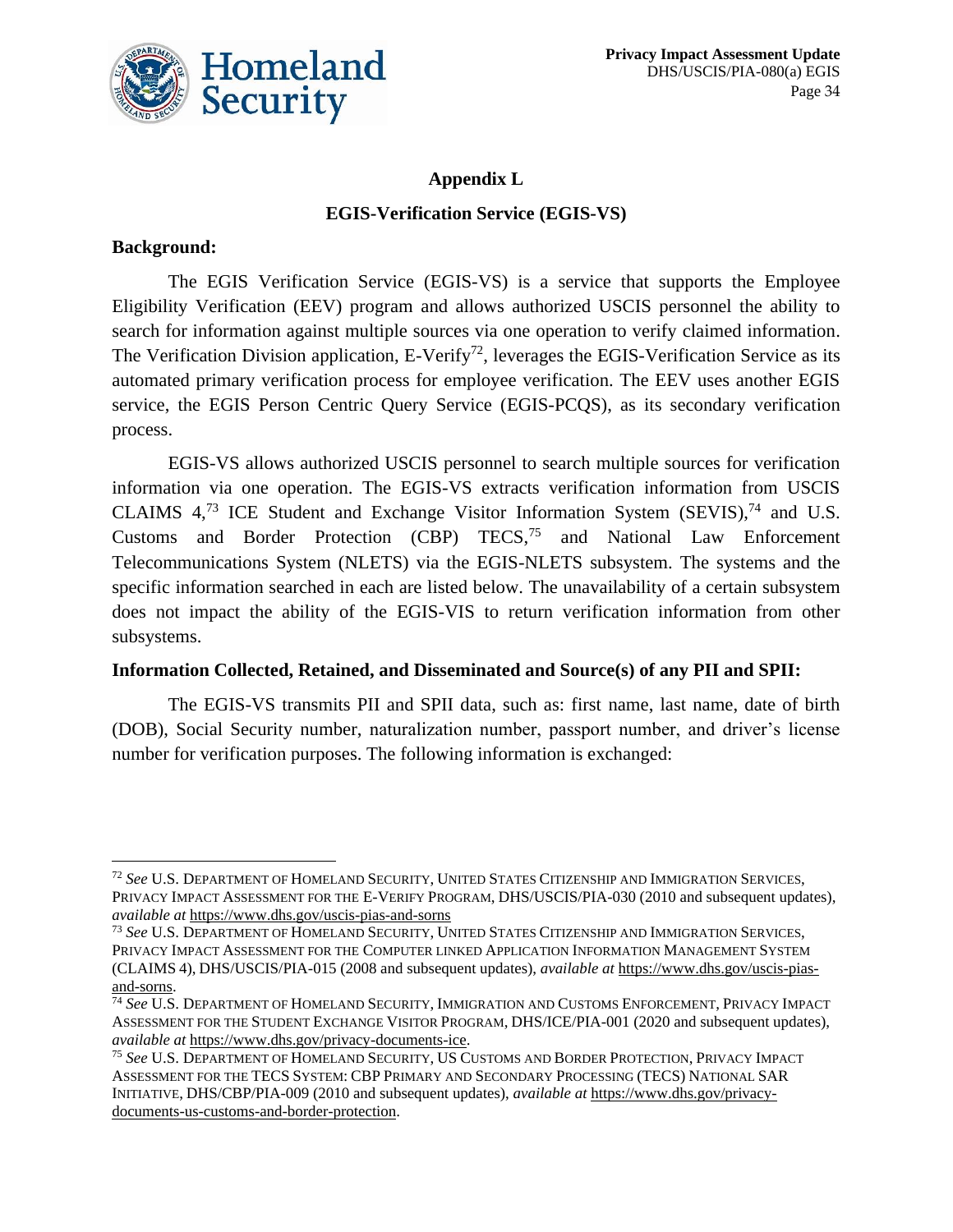

# **USCIS Computer Linked Application Information Management System (CLAIMS 4)**<sup>76</sup>

To verify an individual's Naturalization Status, the following data is communicated:

- First name;
- Last name;
- DOB;
- Naturalization number; and
- Social Security number (SSN).

# **USCIS Redesigned Naturalization Application Casework System (RNACS) via eCISCOR**<sup>77</sup>

To verify an individual's naturalization status, the following data is communicated:

- Naturalization Certificate;
- A-Number;
- First name;
- Last name; and
- DOB.

# **USCIS Central Index System (CIS)**, <sup>78</sup> Alien Number Verification module:

To verify an alien registration number, the following data is communicated:

- First name;
- Last name; and
- DOB.

<sup>76</sup> *See* U.S. DEPARTMENT OF HOMELAND SECURITY, UNITED STATES CITIZENSHIP AND IMMIGRATION SERVICES, PRIVACY IMPACT ASSESSMENT FOR THE COMPUTER LINKED APPLICATION INFORMATION MANAGEMENT SYSTEM (CLAIMS 4), DHS/USCIS/PIA-015 (2008 and subsequent updates), *available at* [https://www.dhs.gov/uscis-pias](https://www.dhs.gov/uscis-pias-and-sorns)[and-sorns.](https://www.dhs.gov/uscis-pias-and-sorns)

<sup>77</sup> *See* U.S. DEPARTMENT OF HOMELAND SECURITY, UNITED STATES CITIZENSHIP AND IMMIGRATION SERVICES, PRIVACY IMPACT ASSESSMENT FOR THE ENTERPRISE CITIZENSHIP AND IMMIGRATION SERVICES CENTRALIZED OPERATIONAL REPOSITORY (eCISCOR), DHS/USCIS/PIA-023 (2009 and subsequent updates), *available at* [https://www.dhs.gov/uscis-pias-and-sorns.](https://www.dhs.gov/uscis-pias-and-sorns)

<sup>78</sup> *See* U.S. DEPARTMENT OF HOMELAND SECURITY, UNITED STATES CITIZENSHIP AND IMMIGRATION SERVICES, PRIVACY IMPACT ASSESSMENT FOR THE CENTRAL INDEX SYSTEM (CIS), DHS/USCIS/PIA-009 (2009 and subsequent updates), *available at* [https://www.dhs.gov/uscis-pias-and-sorns.](https://www.dhs.gov/uscis-pias-and-sorns)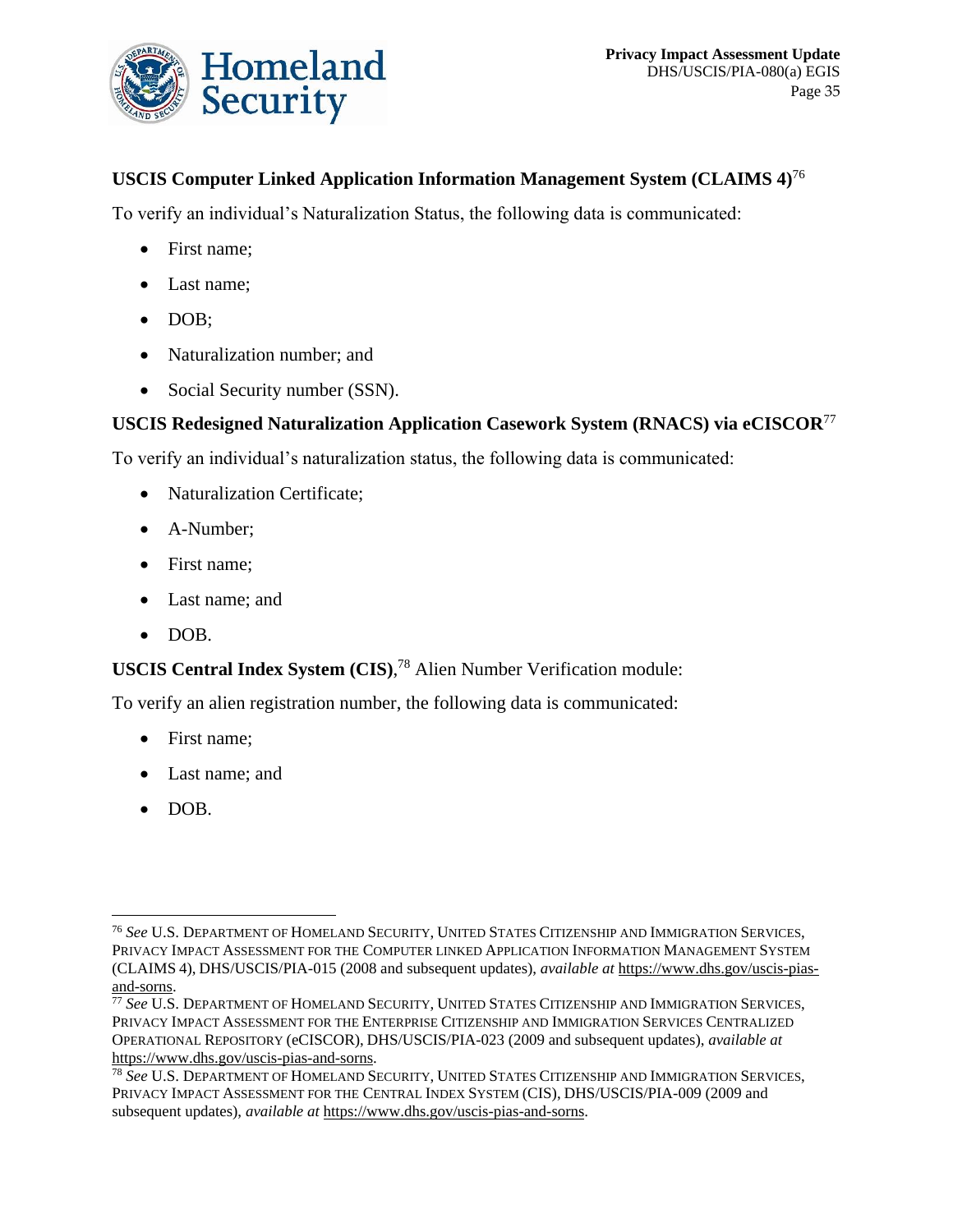

# **USCIS Computer Linked Application Information Management System 3 (CLAIMS 3)**<sup>79</sup>

To verify a document number, the following data is communicated:

• Alien Number.

### **USCIS Global**<sup>80</sup>

To verify a document number against Global, the following data is communicated:

• A-Number.

# **U.S. Immigration and Customs Enforcement (ICE) Student and Exchange Visitor Information System (SEVIS)**<sup>81</sup>

To verify an individual's student visa status, the following data is communicated:

• SEVIS ID.

# **U.S. Customs and Border Patrol (CBP) Electronic System for Travel Authorization (ESTA)**<sup>82</sup>

To verify password issuance, the following data is communicated:

- First name;
- Last name;
- DOB; and
- Passport number.

# **CBP Arrival and Departure Information System (ADIS)**<sup>83</sup>

To verify a document number, the following data is communicated:

<sup>79</sup> *See* U.S. DEPARTMENT OF HOMELAND SECURITY, UNITED STATES CITIZENSHIP AND IMMIGRATION SERVICES, PRIVACY IMPACT ASSESSMENT FOR THE COMPUTER LINKED APPLICATION INFORMATION MANAGEMENT SYSTEM (CLAIMS 3) AND ASSOCIATED SYSTEMS, DHS/USCIS/PIA-016(a) (2008 and subsequent updates), *available at* [https://www.dhs.gov/uscis-pias-and-sorns.](https://www.dhs.gov/uscis-pias-and-sorns)

<sup>80</sup> *See* U.S. DEPARTMENT OF HOMELAND SECURITY, UNITED STATES CITIZENSHIP AND IMMIGRATION SERVICES, PRIVACY IMPACT ASSESSMENT FOR THE Asylum Division, DHS/USCIS/PIA-027(c) (2009 and subsequent updates), *available at* [https://www.dhs.gov/uscis-pias-and-sorns.](https://www.dhs.gov/uscis-pias-and-sorns)

<sup>81</sup> *See* U.S. DEPARTMENT OF HOMELAND SECURITY, IMMIGRATION AND CUSTOMS ENFORCEMENT, PRIVACY IMPACT ASSESSMENT FOR THE STUDENT EXCHANGE VISITOR PROGRAM, DHS/ICE/PIA-001 (2020 and subsequent updates), *available at* [https://www.dhs.gov/privacy-documents-ice.](https://www.dhs.gov/privacy-documents-ice)

<sup>82</sup> *See* U.S. DEPARTMENT OF HOMELAND SECURITY, US CUSTOMS AND BORDER PROTECTION, PRIVACY IMPACT ASSESSMENT FOR THE ELECTRONIC SYSTEM FOR TRAVEL AUTHORIZATION, DHS/CBP/PIA-007 (2008 and subsequent updates), *available at* [https://www.dhs.gov/privacy-documents-us-customs-and-border-protection.](https://www.dhs.gov/privacy-documents-us-customs-and-border-protection)

<sup>83</sup> *See* U.S. DEPARTMENT OF HOMELAND SECURITY, US CUSTOMS AND BORDER PROTECTION, PRIVACY IMPACT ASSESSMENT FOR THE ARRIVAL AND DEPARTURE INFORMATION SYSTEM, DHS/CBP/PIA-024 (2007 and subsequent updates), *available at* [https://www.dhs.gov/privacy-documents-us-customs-and-border-protection.](https://www.dhs.gov/privacy-documents-us-customs-and-border-protection)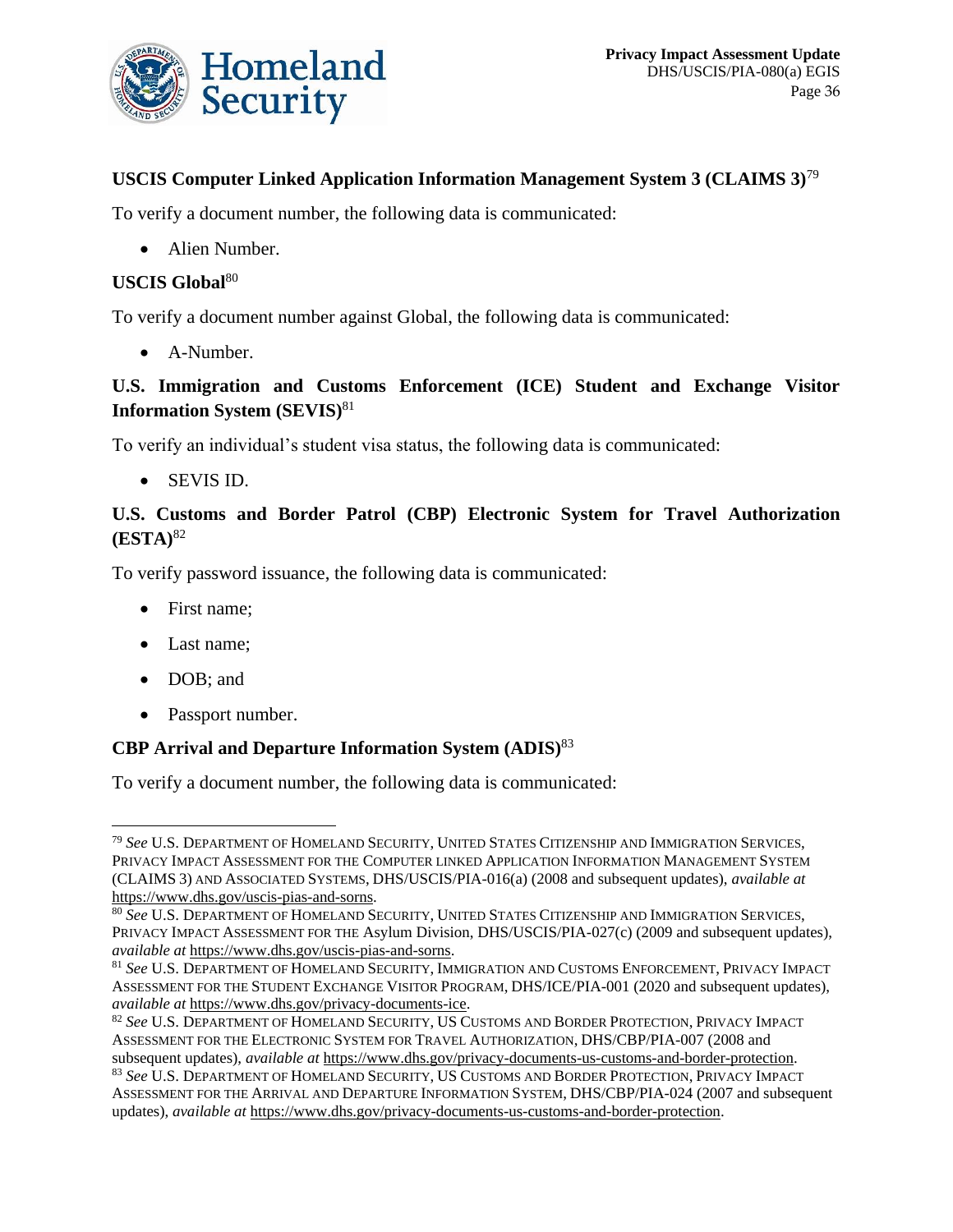

- Document number;
- Country of issuance;
- Event category; and
- Event count.

# **National Law Enforcement Telecommunications System (NLETS)**<sup>84</sup> via EGIS NLETS subsystem

To verify the validity of a driver's license, the following data is communicated:

- First name;
- Last name;
- DOB;
- Driver's License number;
- License type;
- License status;
- Address<sup>\*</sup>;
- Physical description\*;
- SSN\*; and
- Driver's License restrictions (While not an exhaustive list, examples of restrictions could include: driver must wear corrective lenses, driver not to exceed a specific speed limit, a licensed driver 21 years of age or older must be in the front seat, prohibited from nighttime driving.) \*.

\* NLETS does not prepare a separate response configuration for USCIS so the data elements that are not pertinent (address, physical description, Social Security number, and restrictions) to the verification process will not be stored by USCIS. The address, physical description, Social Security number, and restrictions will not be sent to the audit logs and will never be made available. Further, for increased security measures, the EGIS-VS will strip all data fields and only send a match or no-match response to E-Verify (which is displayed to the E-Verify user).

<sup>84</sup> *See* U.S. DEPARTMENT OF HOMELAND SECURITY, UNITED STATES CITIZENSHIP AND IMMIGRATION SERVICES, PRIVACY IMPACT ASSESSMENT FOR THE E-VERIFY PROGRAM, DHS/USCIS/PIA-030 (2010 and subsequent updates), *available at* [https://www.dhs.gov/uscis-pias-and-sorns.](https://www.dhs.gov/uscis-pias-and-sorns)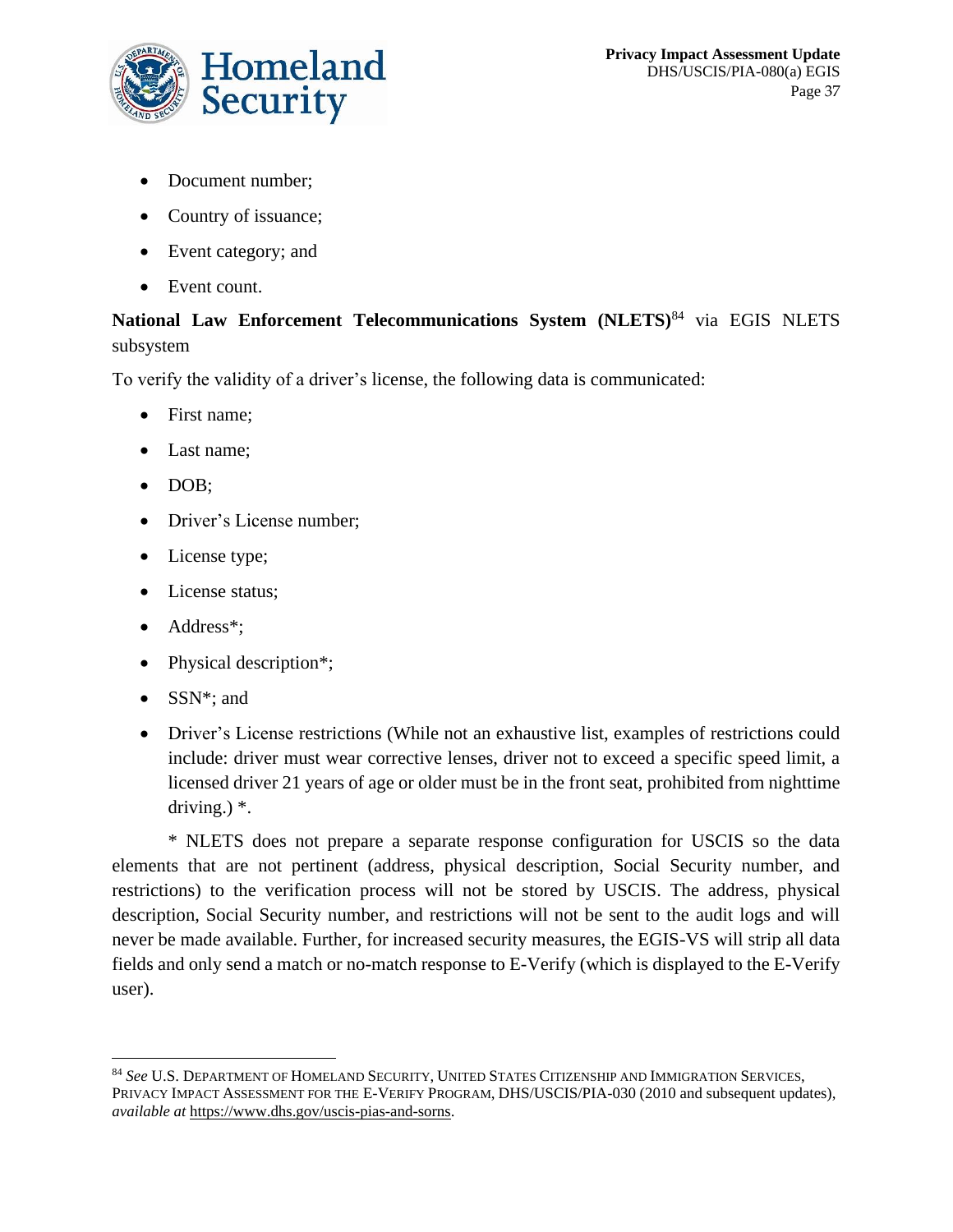

# **Category of Individuals Affected:**

USCIS uses the EGIS-Verification Service to verify information provided by individuals who interact with USCIS. This includes but is not limited to benefit applicants, petitioners, and derivatives.

### **Information Sharing:**

The EGIS-Verification Service shares information between systems mentioned below:

- USCIS CLAIMS 4;
- USCIS RNACS via eCISCOR;
- USCIS CLAIMS 3;
- USCIS Global;
- USCIS CIS2;
- CBP ESTA;
- CBP ADIS;
- ICE SEVIS; and
- USCIS NLETS.

### **Applicable System of Records Notice:**

The information maintained and shared is covered under the following SORNs:

- Alien File, Index, and National File Tracking System,<sup>85</sup> which covers CIS, which serves as a DHS-wide index of key information for A-Files (whether paper or electronic). CIS contains information on individuals who interact with DHS. The system contains biographic information on those individuals which can be used to retrieve additional information from other systems. However, A-Files are not contained in CIS;
- Benefits Information System,<sup>86</sup> which covers the collection and use of immigrant and nonimmigrant benefit request forms and decisional data in CLAIMS 3, CLAIMS 4, and RNACS (via eCISCOR);

<sup>85</sup> *See* DHS/USCIS/ICE/CBP-001 Alien File, Index, and National File Tracking System of Records, 82 Fed. Reg. 43556 (September 18, 2017), *available at* [https://www.dhs.gov/system-records-notices-sorns.](https://www.dhs.gov/system-records-notices-sorns)

<sup>86</sup> *See* DHS/USCIS-007 Benefits Information System, 84 Fed. Reg. 54622 (October 10, 2019), *available at* [https://www.dhs.gov/system-records-notices-sorns.](https://www.dhs.gov/system-records-notices-sorns)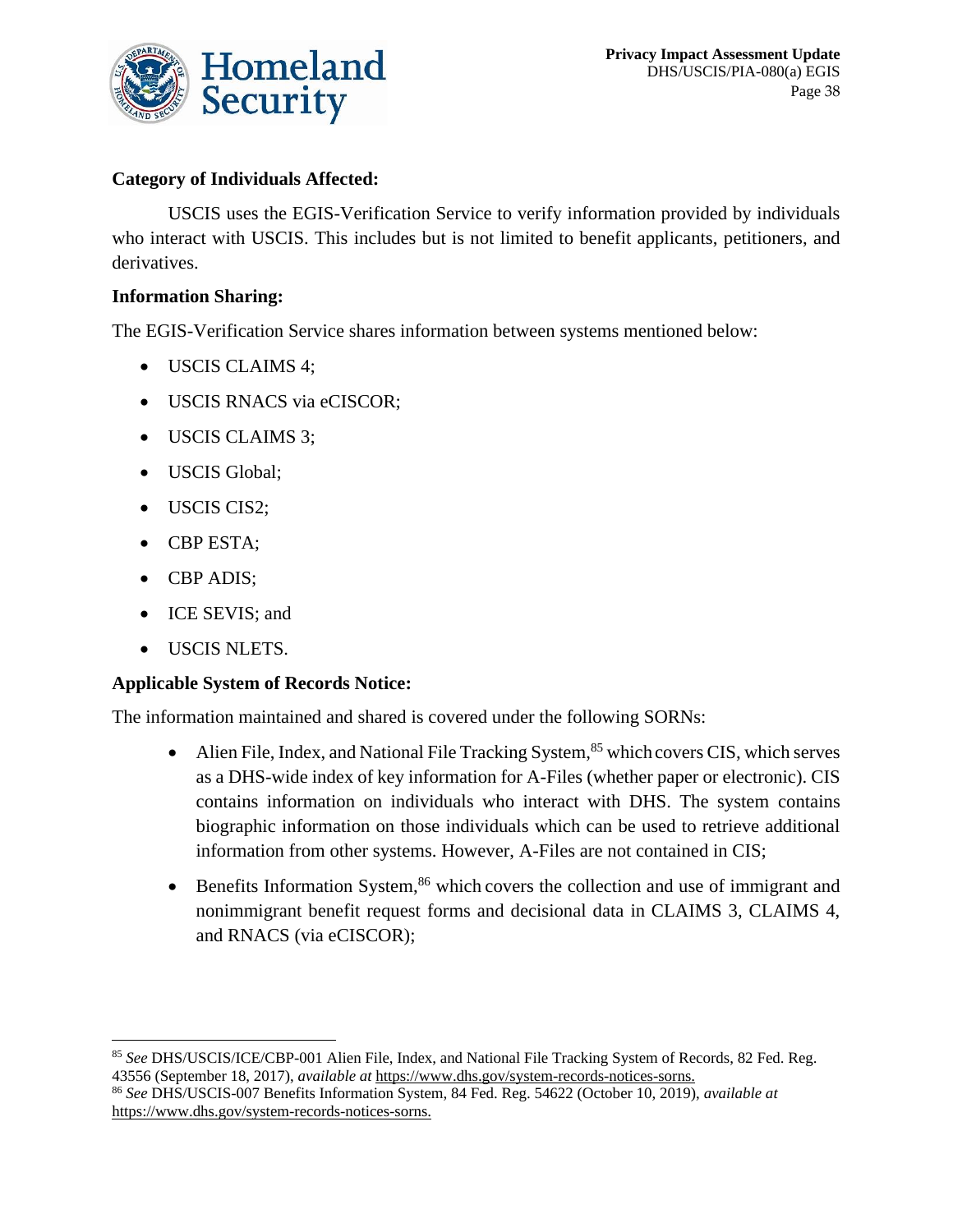

- Asylum Information and Pre-Screening System, $87$  which covers the collection and use of benefit request forms and decisional data in Global;<sup>88</sup>
- E-Verify Program,  $89$  which covers the collection and use of information to verify the information from a driver's license, permit, or state issued ID card if the state has agreed to allow verification of this information through a secure connection between USCIS VIS and NLETS;
- Systematic Alien Verification for Entitlements Program,  $90$  which covers the collection and use of information to verify the information from a driver's license, permit, or state issued-ID card if the state has established a MOA with USCIS to allow verification of this information with AAMVA;
- Electronic System for Travel Authorization,  $91$  which covers the collection and maintenance of individuals who want to travel to the United States under the Visa Waiver Program (VWP), and to determine whether applicants are eligible to travel to and enter the United States under the VWP;
- Arrival and Departure Information System,  $92$  which serves as the primary repository for tracking entry and exit data throughout the immigrant and non-immigrant pre-entry, entry, status management, and exit processes; and
- Student and Exchange Visitor Information System,  $93$  which covers the tracking of certain nonimmigrants and their dependents during their stay in the U.S.

### **Retention:**

The EGIS-Verification Service does not maintain/retain any data. The data is temporarily in queue (a few seconds) for processing. Once successfully or unsuccessfully processed, the data is no longer available in the Verification Service.

<sup>87</sup> *See* DHS/USCIS-010 Asylum Information and Pre-Screening, 80 Fed. Reg. 74781 (November 30, 2015), *available at* [https://www.dhs.gov/system-records-notices-sorns.](https://www.dhs.gov/system-records-notices-sorns)

<sup>88</sup> *See* U.S. DEPARTMENT OF HOMELAND SECURITY, UNITED STATES CITIZENSHIP AND IMMIGRATION SERVICES, PRIVACY IMPACT ASSESSMENT FOR THE Asylum Division, DHS/USCIS/PIA-027(c) (2009 and subsequent updates), *available at* [https://www.dhs.gov/uscis-pias-and-sorns.](https://www.dhs.gov/uscis-pias-and-sorns)

<sup>89</sup> *See* DHS/USCIS-011 E-Verify Program, 84 Fed. Reg. 28326 (June 18, 2019), *available at* [https://www.dhs.gov/system-records-notices-sorns.](https://www.dhs.gov/system-records-notices-sorns)

<sup>90</sup>*See* DHS/USCIS-004 Systematic Alien Verification for Entitlements (SAVE) Program System of Records, 85 Fed. Reg. 31798 (May 27, 2020), *available at* [https://www.dhs.gov/system-records-notices-sorns.](https://www.dhs.gov/system-records-notices-sorns)

<sup>91</sup> *See* DHS/CBP-009 Electronic System for Travel Authorization (ESTA) System of Records, 81 Fed. Reg. 60713 (September 2, 2016) *available at* [https://www.dhs.gov/system-records-notices-sorns.](https://www.dhs.gov/system-records-notices-sorns)

<sup>92</sup> *See* DHS/CBP-021 Arrival and Departure Information System (ADIS) System of Records, 80 Fed. Reg. 72081 (November 18, 2015) *available at* [https://www.dhs.gov/system-records-notices-sorns.](https://www.dhs.gov/system-records-notices-sorns)

<sup>&</sup>lt;sup>93</sup> See DHS/ICE-001 Student and Exchange Visitor Information System (SEVIS) System of Records, 75 Fed. Reg. 412 (January 5, 2010) *available at* [https://www.dhs.gov/system-records-notices-sorns.](https://www.dhs.gov/system-records-notices-sorns)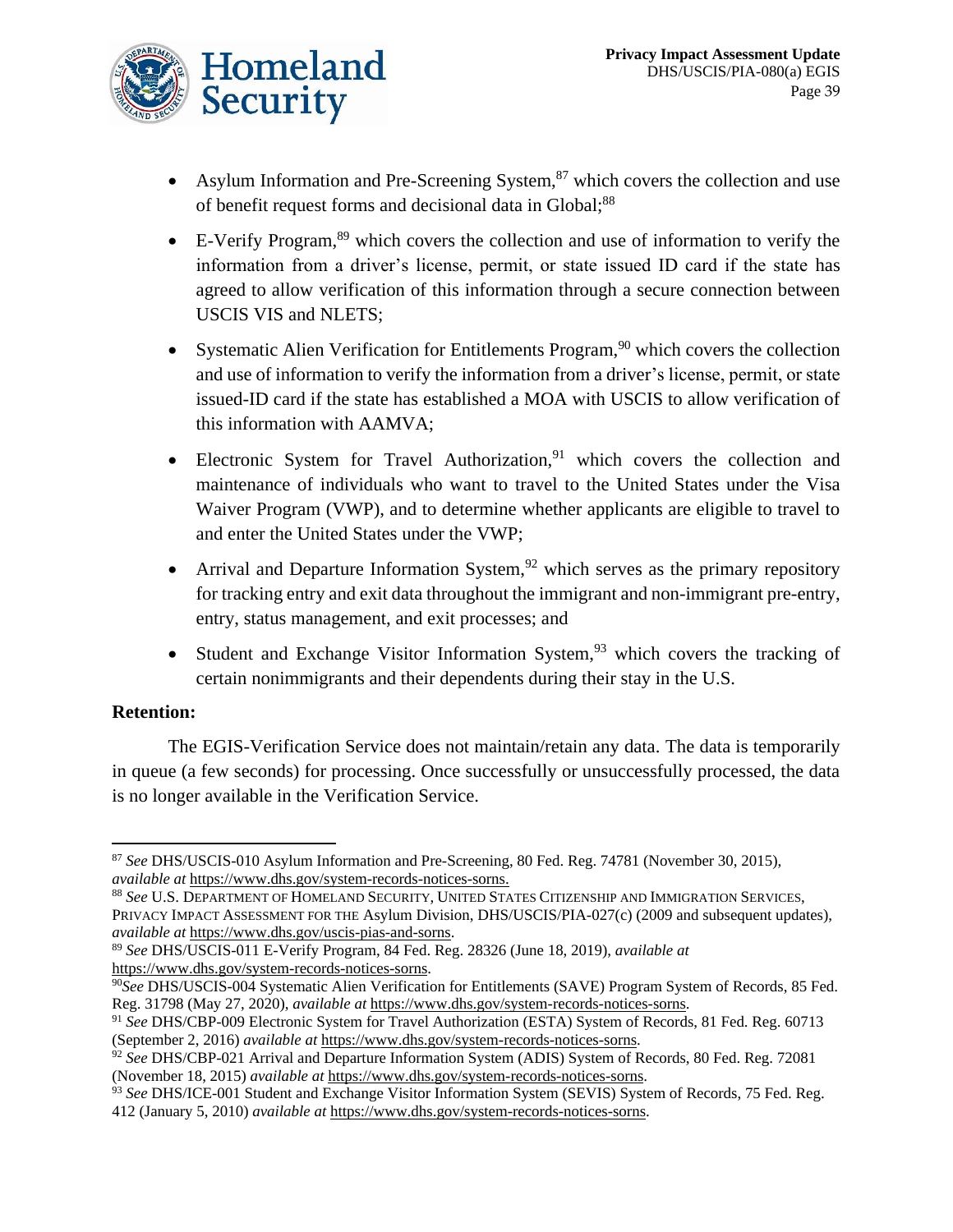

# **Appendix M EGIS-Person Centric Query Service (EGIS-PCQS)**

### **Background:**

The EGIS Person Centric Query Service (EGIS-PCQS) is a composite service which allows a system or a person to submit a single query for all transactions involving an immigrant across various USCIS and Department of State (DoS) systems and receive a consolidated and correlated view of the immigrants' past interactions with the government as he or she passed through the U.S. immigration system in response. EGIS-PCQS presents a single access point and eliminates the need to access individual systems separately. EGIS-PCQS does not store data. EGIS-PCQS retrieves and temporarily displays information from connected systems in a consolidated, read-only format for the user.

EGIS-PCQS also includes auxiliary services EGIS-EOIR-Court Schedule, which queries case scheduling information from Executive Office for Immigration Review (EOIR)'s Case Access System (CASE)<sup>94</sup> for staff information and availability, and USCIS's internal employee COVID-19 contact tracking microservices. EGIS-PCQS does not provide information to EOIR.

### **Information Collected, Retained, and Disseminated and Source(s) of any PII and SPII:**

EGIS-PCQS temporarily displays read-only information from underlying, connected IT systems. The information temporarily displayed from each system varies.

### **Category of Individuals Affected:**

EGIS-PCQS is used to provide a consolidated real-time view of records from multiple systems. EGIS-PCQS allows users to temporarily display real-time data related to an individual such as immigration status, biometric information, and associated biographic information for the purposes of national security, law enforcement, adjudication of applications or petitions for immigration benefits, and border management.

### **Information Sharing:**

EGIS-PCQS retrieves and temporarily displays information from connected systems, which include USCIS systems, DHS systems and external agency systems. These systems include:

### *USCIS Systems*

• Aliens Change of Address Card  $(AR-11)$  System;<sup>95</sup>

<sup>&</sup>lt;sup>94</sup> The Case Access System (CASE) is the Information Resource Management System that provides the Executive Office for Immigration Review (EOIR) with case tracking and management information, office automation, Internet/Intranet, and automated legal research services. More information is available at https://www.justice.gov/eoir/major-information-systems.

<sup>95</sup> *See* U.S. DEPARTMENT OF HOMELAND SECURITY, UNITED STATES CITIZENSHIP AND IMMIGRATION SERVICES,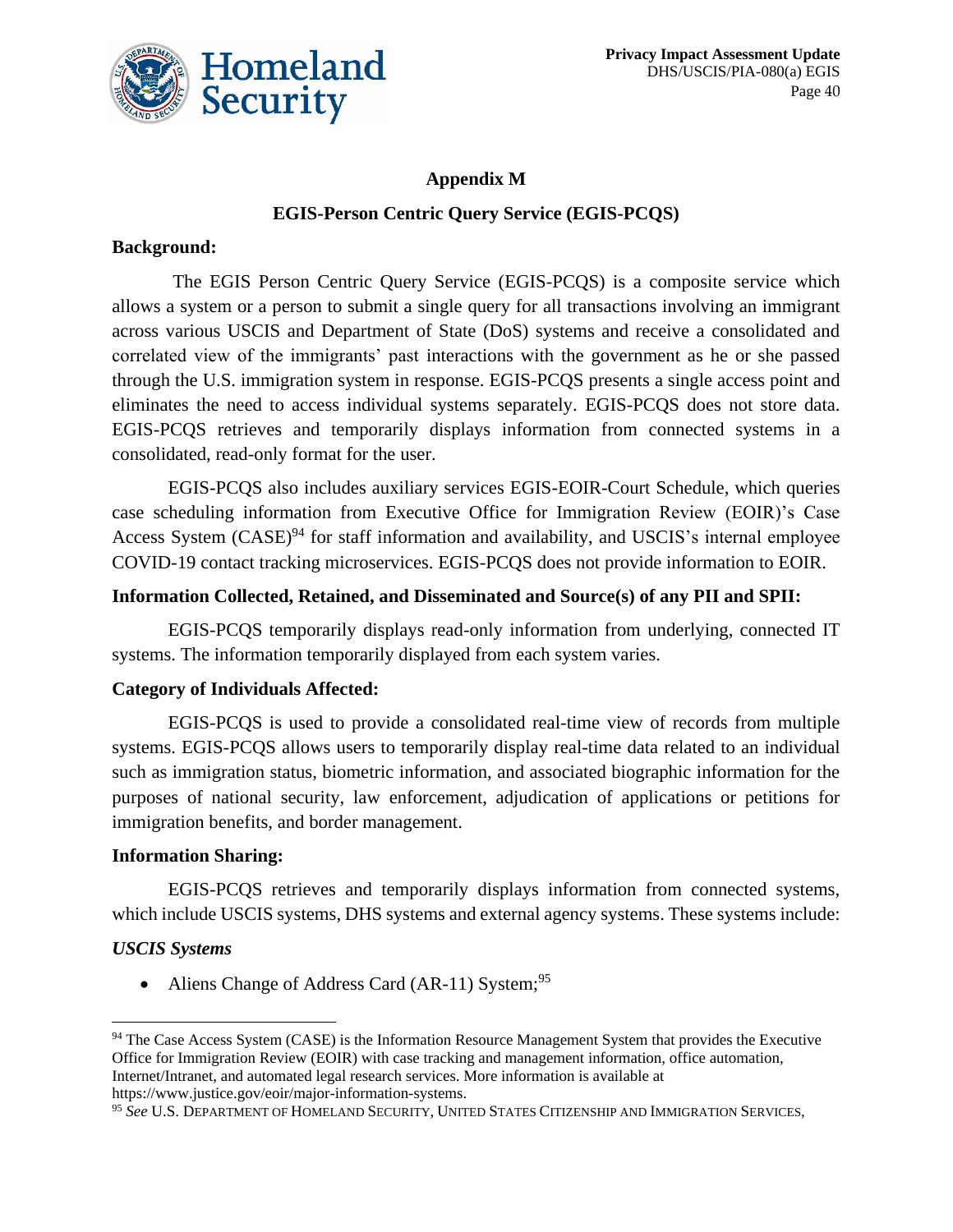

- Benefits Biometrics Support System (BBSS);<sup>96</sup>
- Central Index System 2 (CIS 2);  $97$
- Computer Linked Application Information Management System (CLAIMS 3);<sup>98</sup>
- Computer Linked Application Information Management System (CLAIMS 4);<sup>99</sup>
- Customer Profile Management System  $(CPMS)$ ;<sup>100</sup>
- Electronic Immigration System 2 (USCIS ELIS); $^{101}$
- Enterprise Citizenship and Information Services Centralized Operational Repository  $(eCISCOR);$ <sup>102</sup>
- FBI Fingerprint and Name Check System  $(FD258)$ ;<sup>103</sup>
- $\bullet$  USCIS RAILS;<sup>104</sup>

PRIVACY IMPACT ASSESSMENT FOR THE ALIEN CHANGE OF ADDRESS CARD (AR-11), DHS/USCIS/PIA-018 (2008 and subsequent updates), *available at* [https://www.dhs.gov/uscis-pias-and-sorns.](https://www.dhs.gov/uscis-pias-and-sorns)

<sup>96</sup> *See* DHS/USCIS-018 Immigration Biometric and Background Check (IBBC) System of Records, 83 Fed. Reg. 36950 (July 31, 2018), *available at* [https://www.dhs.gov/system-records-notices-sorns.](https://www.dhs.gov/system-records-notices-sorns)

<sup>97</sup> *See* U.S. DEPARTMENT OF HOMELAND SECURITY, UNITED STATES CITIZENSHIP AND IMMIGRATION SERVICES, PRIVACY IMPACT ASSESSMENT FOR THE CENTRAL INDEX SYSTEM (CIS), DHS/USCIS/PIA-009 (2009 and subsequent updates), *available at* [https://www.dhs.gov/uscis-pias-and-sorns.](https://www.dhs.gov/uscis-pias-and-sorns)

<sup>98</sup> *See* U.S. DEPARTMENT OF HOMELAND SECURITY, UNITED STATES CITIZENSHIP AND IMMIGRATION SERVICES, PRIVACY IMPACT ASSESSMENT FOR THE COMPUTER LINKED APPLICATION INFORMATION MANAGEMENT SYSTEM (CLAIMS 3) AND ASSOCIATED SYSTEMS, DHS/USCIS/PIA-016(a) (2008 and subsequent updates), *available at* [https://www.dhs.gov/uscis-pias-and-sorns.](https://www.dhs.gov/uscis-pias-and-sorns)

<sup>99</sup> *See* U.S. DEPARTMENT OF HOMELAND SECURITY, UNITED STATES CITIZENSHIP AND IMMIGRATION SERVICES, PRIVACY IMPACT ASSESSMENT FOR THE COMPUTER LINKED APPLICATION INFORMATION MANAGEMENT SYSTEM (CLAIMS 4), DHS/USCIS/PIA-015 (2008 and subsequent updates), *available at* [https://www.dhs.gov/uscis-pias](https://www.dhs.gov/uscis-pias-and-sorns)[and-sorns.](https://www.dhs.gov/uscis-pias-and-sorns)

<sup>100</sup> *See* U.S. DEPARTMENT OF HOMELAND SECURITY, UNITED STATES CITIZENSHIP AND IMMIGRATION SERVICES, PRIVACY IMPACT ASSESSMENT FOR THE CUSTOMER PROFILE MANAGEMENT SERVICE (CPMS), DHS/USCIS/PIA-060 (2015 and subsequent updates), *available at* [https://www.dhs.gov/uscis-pias-and-sorns.](https://www.dhs.gov/uscis-pias-and-sorns)

<sup>101</sup> *See* U.S. DEPARTMENT OF HOMELAND SECURITY, UNITED STATES CITIZENSHIP AND IMMIGRATION SERVICES, PRIVACY IMPACT ASSESSMENT FOR THE ELECTRONIC IMMIGRATION SYSTEM, DHS/USCIS/PIA-056, (2018 and subsequent updates), *available at* [https://www.dhs.gov/uscis-pias-and-sorns.](https://www.dhs.gov/uscis-pias-and-sorns)

<sup>102</sup> *See* U.S. DEPARTMENT OF HOMELAND SECURITY, UNITED STATES CITIZENSHIP AND IMMIGRATION SERVICES, PRIVACY IMPACT ASSESSMENT FOR THE ENTERPRISE CITIZENSHIP AND IMMIGRATION SERVICES CENTRALIZED OPERATIONAL REPOSITORY (eCISCOR), DHS/USCIS/PIA-023 (2009 and subsequent updates), *available at* [https://www.dhs.gov/uscis-pias-and-sorns.](https://www.dhs.gov/uscis-pias-and-sorns)

<sup>103</sup> *See* DHS/USCIS-018 Immigration Biometric and Background Check (IBBC) System of Records, 83 Fed. Reg. 36950 (July 31, 2018), *available at* [https://www.dhs.gov/system-records-notices-sorns.](https://www.dhs.gov/system-records-notices-sorns)

<sup>104</sup> *See* U.S. DEPARTMENT OF HOMELAND SECURITY, UNITED STATES CITIZENSHIP AND IMMIGRATION SERVICES, PRIVACY IMPACT ASSESSMENT FOR THE RAILS, DHS/USCIS/PIA-075 (2018)*, available at*  [https://www.dhs.gov/uscis-pias-and-sorns.](https://www.dhs.gov/uscis-pias-and-sorns)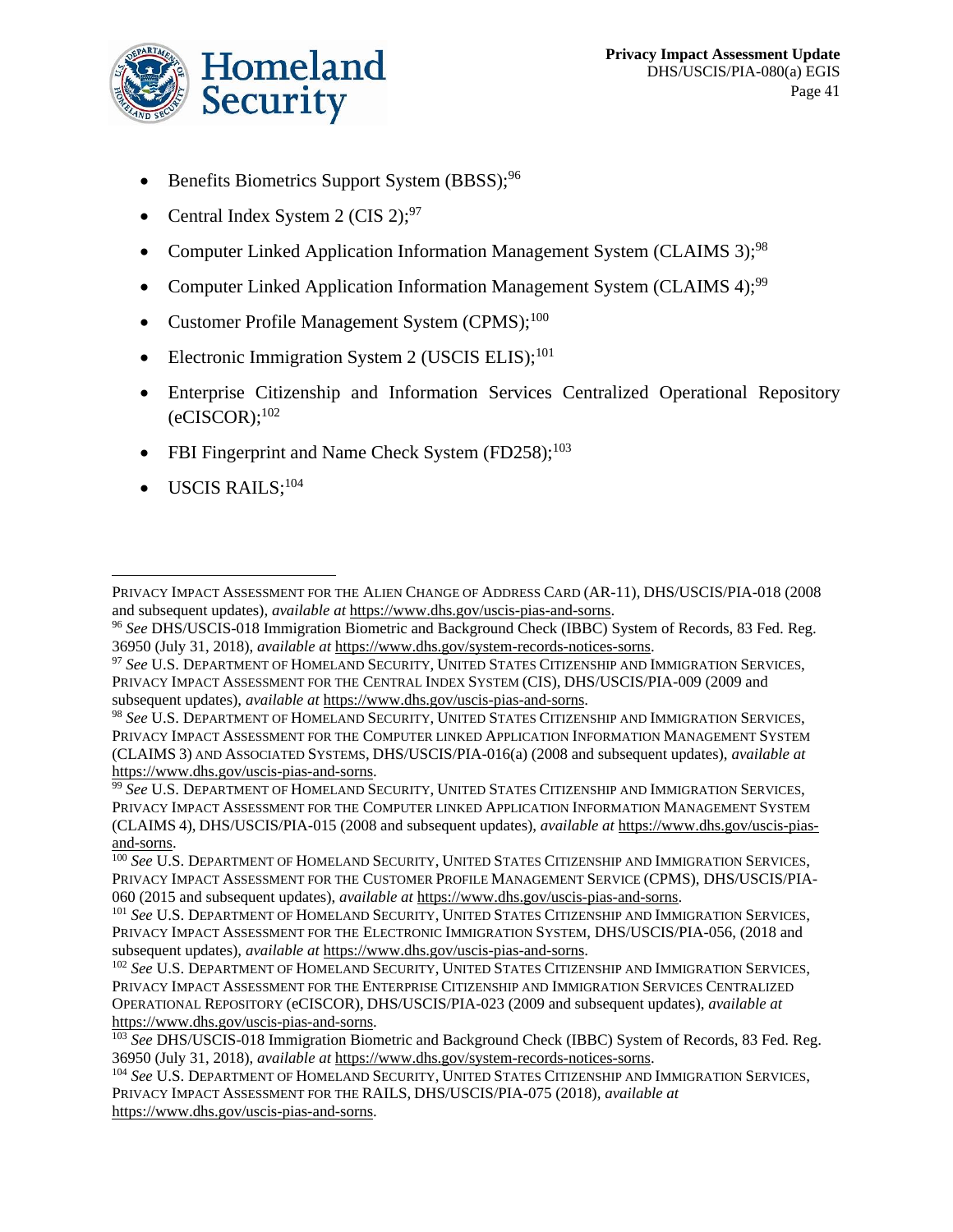

- USCIS Global;<sup>105</sup>
- Marriage Fraud Amendment System  $(MFAS)$ ;<sup>106</sup> and
- Validation Instrument Business Entity (VIBE).<sup>107</sup>

# *DHS Systems*

- DHS National Protection and Programs Directorate (NPPD), Office of Biometric Identity Management (OBIM) Homeland Advanced Recognition Technology (HART);<sup>108</sup>
- Customs and Border Patrol (CBP)  $TECS$ ;<sup>109</sup>
- CBP Automated Targeting System Passenger (ATS-P);<sup>110</sup>
- CBP Arrival Departure Information System  $(ADIS):<sup>111</sup>$  and
- ICE Student and Exchange Visitor Information System (SEVIS).<sup>112</sup>

# *External Systems*

• Department of Justice (DOJ) Executive Office for Immigration Review (EOIR);<sup>113</sup>

<sup>105</sup> *See* U.S. DEPARTMENT OF HOMELAND SECURITY, UNITED STATES CITIZENSHIP AND IMMIGRATION SERVICES, PRIVACY IMPACT ASSESSMENT FOR THE Asylum Division, DHS/USCIS/PIA-027(c) (2009 and subsequent updates), *available at* [https://www.dhs.gov/uscis-pias-and-sorns.](https://www.dhs.gov/uscis-pias-and-sorns)

<sup>106</sup> *See* U.S. DEPARTMENT OF HOMELAND SECURITY, UNITED STATES CITIZENSHIP AND IMMIGRATION SERVICES, PRIVACY IMPACT ASSESSMENT FOR THE COMPUTER LINKED APPLICATION INFORMATION MANAGEMENT SYSTEM (CLAIMS 3) AND ASSOCIATED SYSTEMS, DHS/USCIS/PIA-016(a) (2008 and subsequent updates), *available at* [https://www.dhs.gov/uscis-pias-and-sorns.](https://www.dhs.gov/uscis-pias-and-sorns)

<sup>107</sup> *See* U.S. DEPARTMENT OF HOMELAND SECURITY, UNITED STATES CITIZENSHIP AND IMMIGRATION SERVICES, PRIVACY IMPACT ASSESSMENT FOR THE VALIDATION INSTRUMENT FOR BUSINESS ENTERPRISES (VIBE),

DHS/USCIS/PIA-044 (2014 and subsequent updates), *available at* [https://www.dhs.gov/uscis-pias-and-sorns.](https://www.dhs.gov/uscis-pias-and-sorns) <sup>108</sup> *See* U.S. DEPARTMENT OF HOMELAND SECURITY, OFFICE OF BIOMETRIC IDENTITY MANAGEMENT, PRIVACY IMPACT ASSESSMENT FOR THE AUTOMATED BIOMETRIC IDENTIFICATION SYSTEM (IDENT), DHS/OBIM/PIA-001 (2012 and subsequent updates), *available at* [www.dhs.gov/privacy.](http://www.dhs.gov/privacy)

<sup>109</sup> *See* U.S. DEPARTMENT OF HOMELAND SECURITY, US CUSTOMS AND BORDER PROTECTION, PRIVACY IMPACT ASSESSMENT FOR THE TECS SYSTEM: CBP PRIMARY AND SECONDARY PROCESSING (TECS) NATIONAL SAR INITIATIVE, DHS/CBP/PIA-009 (2010 and subsequent updates), *available at* [https://www.dhs.gov/privacy](https://www.dhs.gov/privacy-documents-us-customs-and-border-protection)[documents-us-customs-and-border-protection.](https://www.dhs.gov/privacy-documents-us-customs-and-border-protection)

<sup>110</sup> *See* U.S. DEPARTMENT OF HOMELAND SECURITY, US CUSTOMS AND BORDER PROTECTION, PRIVACY IMPACT ASSESSMENT FOR THE ELECTRONIC SYSTEM FOR THE AUTOMATED TARGETING SYSTEM (ATS), DHS/CBP/PIA-006 (2007 and subsequent updates), *available at* [https://www.dhs.gov/privacy-documents-us-customs-and-border](https://www.dhs.gov/privacy-documents-us-customs-and-border-protection)[protection.](https://www.dhs.gov/privacy-documents-us-customs-and-border-protection)

<sup>111</sup> *See* U.S. DEPARTMENT OF HOMELAND SECURITY, US CUSTOMS AND BORDER PROTECTION, PRIVACY IMPACT ASSESSMENT FOR THE ARRIVAL AND DEPARTURE INFORMATION SYSTEM (ADIS), DHS/CBP/PIA-024 (2007 and subsequent updates), *available at* [https://www.dhs.gov/privacy-documents-us-customs-and-border-protection.](https://www.dhs.gov/privacy-documents-us-customs-and-border-protection) <sup>112</sup> *See* U.S. DEPARTMENT OF HOMELAND SECURITY, IMMIGRATION AND CUSTOMS ENFORCEMENT, PRIVACY IMPACT ASSESSMENT FOR THE STUDENT EXCHANGE VISITOR PROGRAM, DHS/ICE/PIA-001 (2020 and subsequent updates), *available at* [https://www.dhs.gov/privacy-documents-ice.](https://www.dhs.gov/privacy-documents-ice)

<sup>113</sup> *See* Justice/EOIR-001 Records and Management Information System, 66 Fed. Reg. 35458 (July 5, 2001).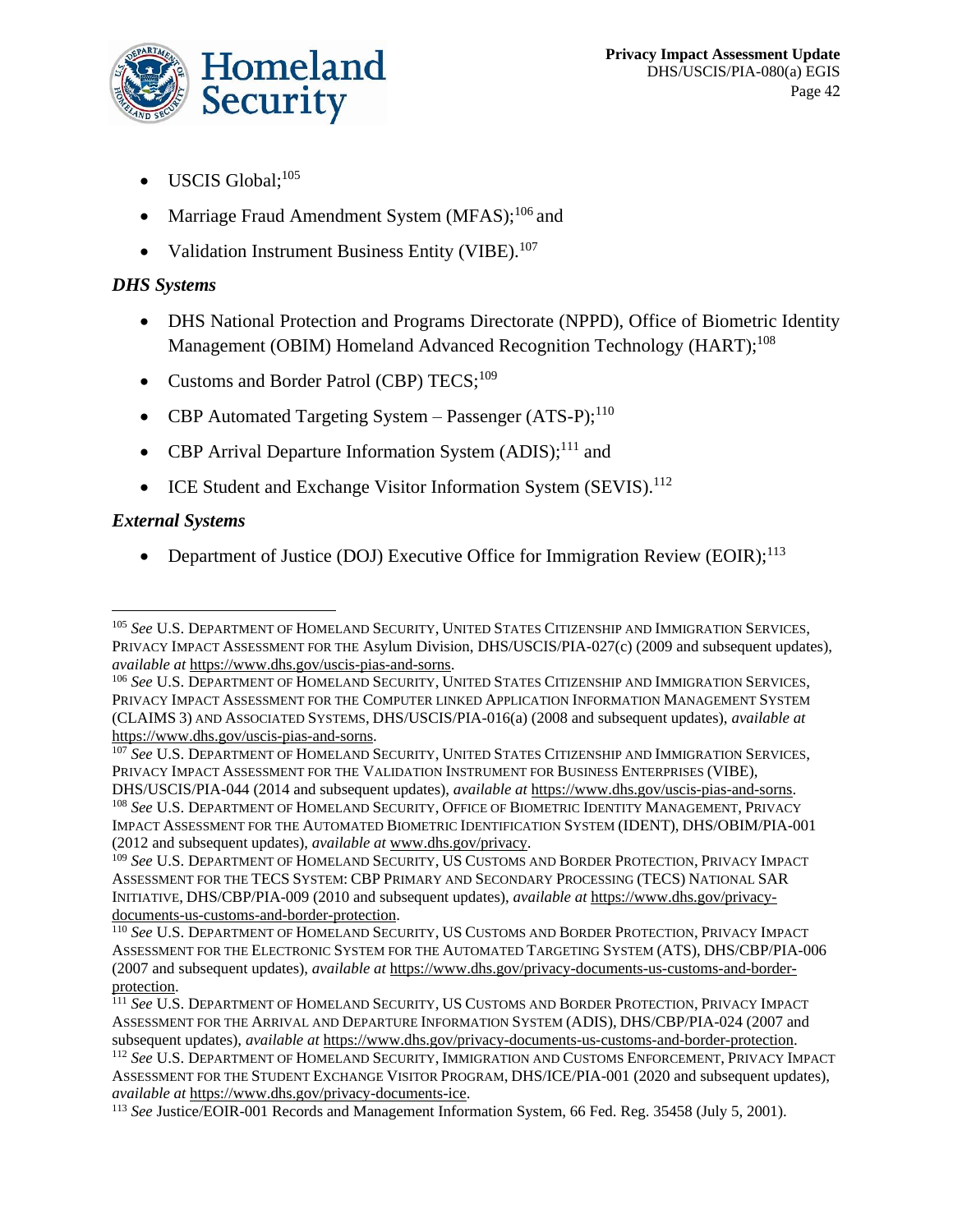

- Department of State (DOS) Consular Consolidated Database (CCD); $^{114}$  and
- American Association of Motor Vehicle Administrators (AAMVA) Network Service  $(AAMVAnet).<sup>115</sup>$

### **Applicable System of Records Notice:**

EGIS-PCQS retrieves and temporarily displays data from other Privacy Act Systems of Record. The source system SORNs (described in the PCQS PIA Appendices) cover the data within EGIS-PCOS.<sup>116</sup>

### **Retention:**

The EGIS-PCQS subsystem does not maintain/retain any data. The data is temporarily in queue (a few seconds) for processing. Once successfully or unsuccessfully processed, the data is no longer available in EGIS-PCQS.

<sup>114</sup> *See* U.S. DEPARTMENT OF STATE, PRIVACY IMPACT ASSESSMENT FOR THE DOS CONSULAR CONSOLIDATED DATABASE (CCD), *available at* [https://www.state.gov/documents/organization/242316.pdf.](https://www.state.gov/documents/organization/242316.pdf)

<sup>115</sup> *See* U.S. DEPARTMENT OF HOMELAND SECURITY, UNITED STATES CITIZENSHIP AND IMMIGRATION SERVICES, PRIVACY IMPACT ASSESSMENTS FOR THE E-VERIFY PROGRAM, DHS/USCIS/PIA-030 (2010 and subsequent updates), *available at* [https://www.dhs.gov/uscis-pias-and-sorns.](https://www.dhs.gov/uscis-pias-and-sorns) *See* U.S. DEPARTMENT OF HOMELAND SECURITY, UNITED STATES CITIZENSHIP AND IMMIGRATION SERVICES, PRIVACY IMPACT ASSESSMENT FOR THE SYSTEMATIC ALIEN VERIFICATION FOR ENTITLEMENTS (SAVE) PROGRAM, DHS/USCIS/PIA-006 (2011 and subsequent updates), *available at* [https://www.dhs.gov/uscis-pias-and-sorns.](https://www.dhs.gov/uscis-pias-and-sorns)

<sup>116</sup> *See* U.S. DEPARTMENT OF HOMELAND SECURITY, UNITED STATES CITIZENSHIP AND IMMIGRATION SERVICES, PRIVACY IMPACT ASSESSMENT FOR THE PERSON CENTRIC QUERY SERVICE, DHS/USCIS/PIA-010 (2016 and subsequent updates), *available at* [https://www.dhs.gov/uscis-pias-and-sorns.](https://www.dhs.gov/uscis-pias-and-sorns)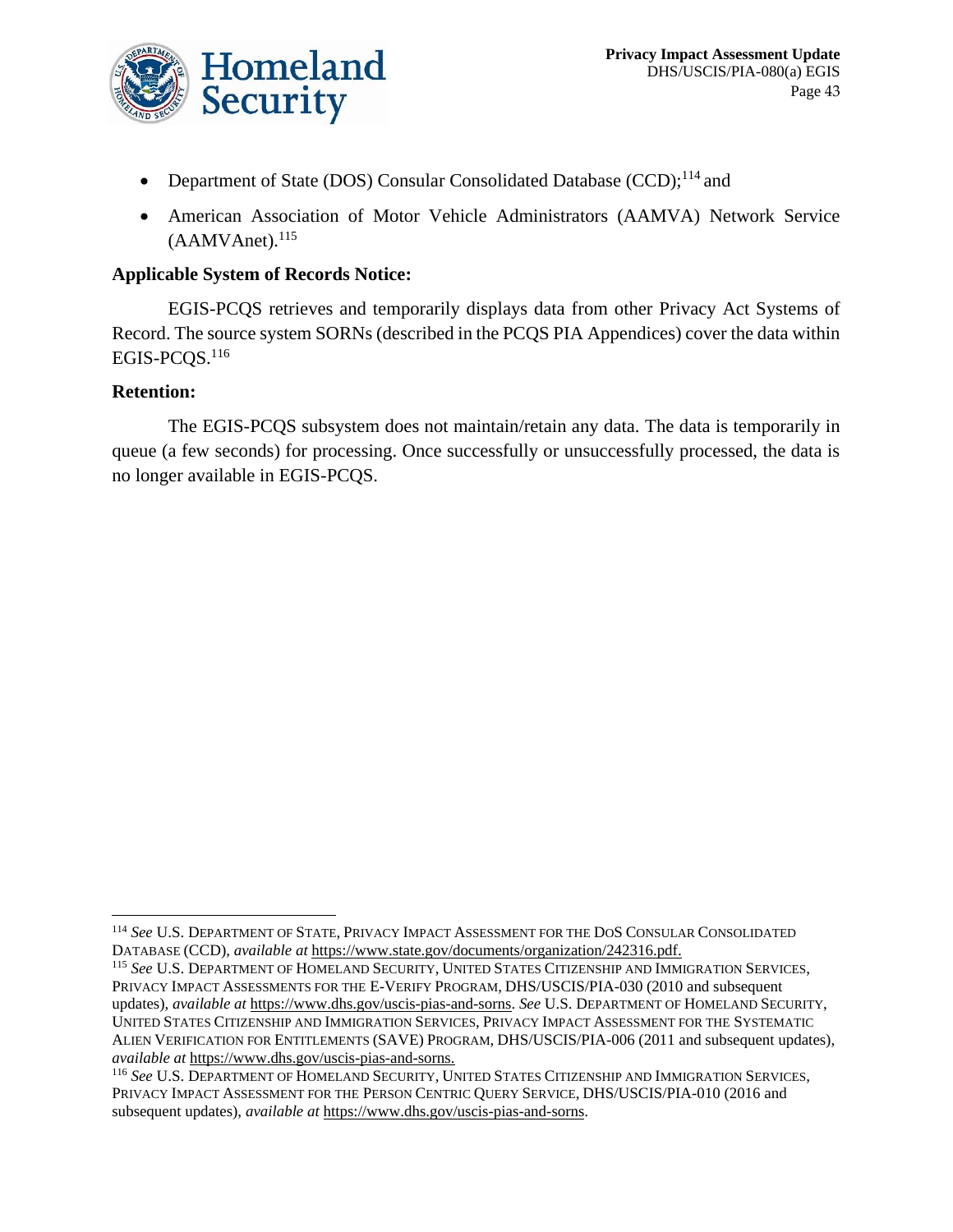

# **Appendix N**

# **EGIS-Customer Profile Management System Support Services (EGIS-CPMS-SS)**

### **Background:**

• The EGIS Customer Profile Management System Support Services (EGIS-CPMS-SS) is the EGIS service that support's USCIS's Customer Profile Management System, which is the repository of biometric & background check data for USCIS.

The EGIS-CPMS-SS within EGIS facilitates communication between Application Support Center (ASC) Biometric Capture stations, the Office of Biometric Identity Management (OBIM) Homeland Advanced Recognition Technology (HART), <sup>117</sup> the Federal Bureau of Investigation (FBI) National Name Check Program,<sup>118</sup> and the Department of Defense (DoD) Automated Biometric Identification System (ABIS)<sup>119</sup> with USCIS's Customer Profile Management System  $(CPMS).$ <sup>120</sup>

Through the EGIS-CPMS-SS, USCIS sends both biographic and biometric information related to DoD to conduct fingerprint checks on individuals seeking refugee or asylum protections as well as their eligible family members. USCIS, via EGIS-CPMS-SS, sends the benefit requestor's date of birth, country of birth, race, ethnicity, weight, height, eye color, hair color, gender, address, and biometric images (i.e., fingerprints, photograph, and signature) to DoD in order to conduct the fingerprint background check. The DoD fingerprint check is an image-based search of the DoD's ABIS.<sup>121</sup> ABIS contains DoD encounter history information compiled during its operations and from individuals seeking access to its installations. USCIS only sends fingerprints to ABIS for specific benefit types when the beneficiary has a higher likelihood of having previously been fingerprinted by the U.S. military. Currently, those specific benefit types are refugee, asylum, and international relative petitions related to those benefit types.<sup>122</sup> DoD responds to the fingerprint check with either a: "Non-Match" or "Match" response. A Non-Match response means that DoD has no encounter history information related to the fingerprints submitted by the benefit requestor. A Match response means DoD had obtained fingerprints from

<sup>117</sup> *See* U.S. DEPARTMENT OF HOMELAND SECURITY, OFFICE OF BIOMETRIC IDENTITY MANAGEMENT, PRIVACY IMPACT ASSESSMENT FOR THE AUTOMATED BIOMETRIC IDENTIFICATION SYSTEM (IDENT), DHS/OBIM/PIA-001 (2012 and subsequent updates), *available at* [https://www.dhs.gov/privacy-documents-office-biometric-identity](https://www.dhs.gov/privacy-documents-office-biometric-identity-management-obim)[management-obim.](https://www.dhs.gov/privacy-documents-office-biometric-identity-management-obim)

<sup>118</sup> The FBI Name Check is a name-based search of the FBI's Central Records System (CRS) and Universal Index (UNI). See DOJ/FBI-002 Central Records System (CRS), 66 Fed. Reg. 29994 (June 4, 2001).

<sup>&</sup>lt;sup>119</sup> Department of Defense Detainee Biometric Information System, 72 Fed. Reg. 14534 (March 28, 2007). <sup>120</sup> *See* U.S. DEPARTMENT OF HOMELAND SECURITY, U.S. CITIZENSHIP AND IMMIGRATION SERVICES, PRIVACY IMPACT ASSESSMENT FOR THE CUSTOMER PROFILE MANAGEMENT SERVICE (CPMS), DHS/USCIS/PIA-060 (2015 and subsequent updates), *available at* [https://www.dhs.gov/uscis-pias-and-sorns.](https://www.dhs.gov/uscis-pias-and-sorns)

<sup>&</sup>lt;sup>121</sup> Department of Defense Detainee Biometric Information System, 72 Fed. Reg. 14534 (March 28, 2007).

<sup>&</sup>lt;sup>122</sup> DoD retention of these biometrics varies based on benefit type.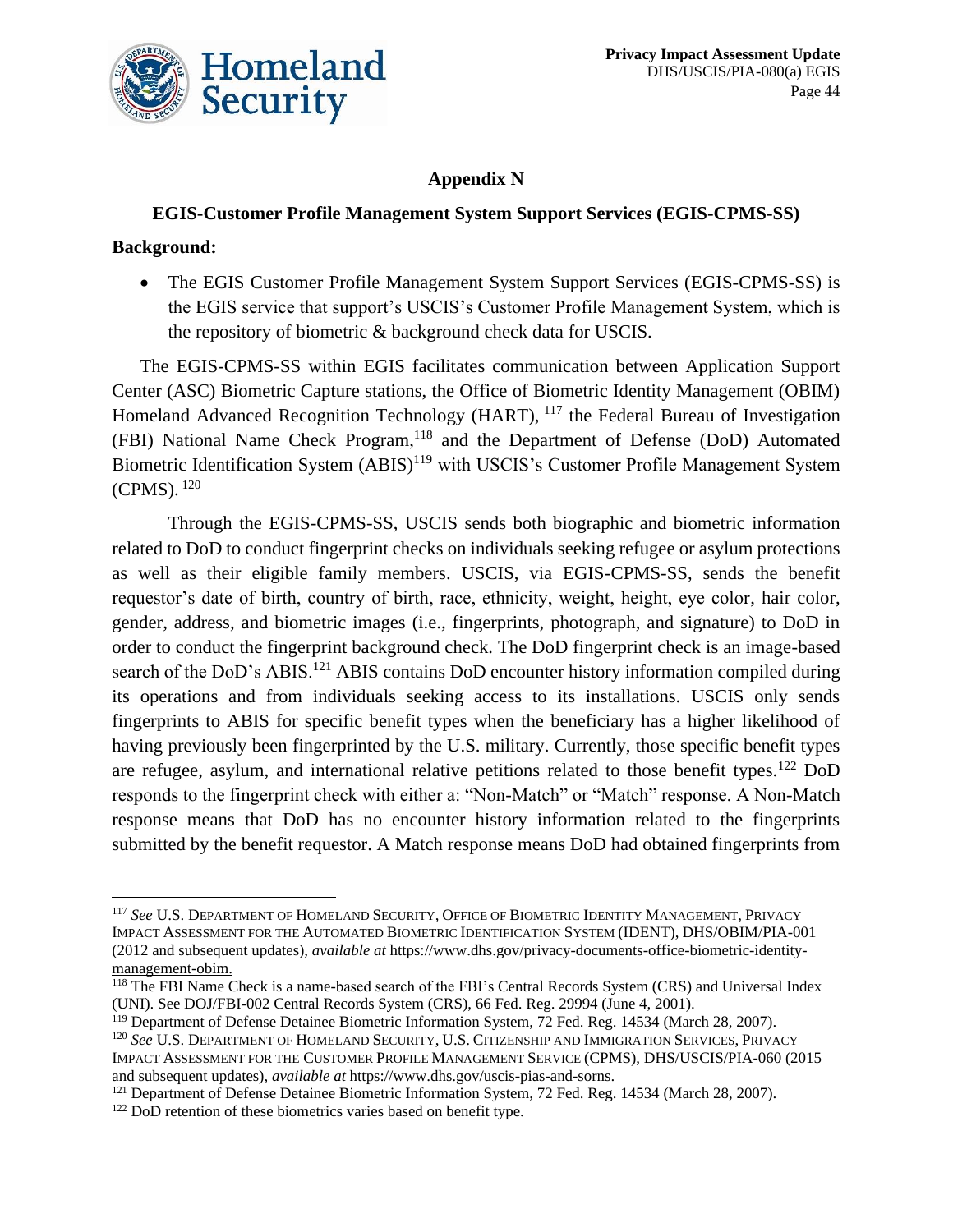

the same individual who had submitted fingerprints to USCIS. Match responses are accompanied by pertinent text explaining the nature of the previous DoD encounter.

USCIS sends immigration requestor information to the FBI to conduct name checks through EGIS-CPMS-SS. All FBI Name Check requests, responses, and queries flow through the EGIS-CPMS-SS; there is no direct connection between the FBI systems and CPMS.

The FBI Name Check is a name-based search of the FBI's Central Records System (CRS) and Universal Index (UNI).<sup>123</sup> CRS contains FBI investigative, administrative, criminal, personnel, and other files compiled for law enforcement and national security purposes. UNI consists of administrative, benefit requestor, criminal, personnel, and other law enforcement files. The FBI responds to the FBI Name Check with either a: "no record," "positive response," or "pending." A no record response means that the FBI has no relevant information based on the name and DOB of the benefit requestor. A pending response means further research is needed before the FBI can provide a final response. For those records with an initial response of pending, the FBI will complete a review of its records and provide a final response of no record or positive response. A positive response means the FBI has information relating to the subject, which is obtained by USCIS officers through separate processes outside of CPMS.

USCIS simultaneously sends benefit requestor information to include, name, DOB, country of birth, race, gender, address, and biometric images, (including photographs and fingerprints) to both IDENT and FBI Next Generation Identification (NGI) in order to conduct the fingerprint background check.<sup>124</sup> NGI contains FBI criminal history record information compiled from law enforcement and national security submitters. The FBI fingerprint check is an imagebased search of NGI. The FBI responds to the fingerprint check with either a: "Non-Match," "Match," or unclassifiable. A Non-Match response means that the FBI has no criminal history information related to the fingerprints captured from the benefit requestor. A Match response means the FBI has criminal history information relating to the fingerprints submitted. A Match response is usually accompanied by the Identity History Summary, previously known as the Record of Arrest and Prosecution Sheet (RAP Sheet). An unclassifiable response means the fingerprint image quality was too poor to compare against fingerprint records contained within IDENT and NGI. For those records with an initial response of unclassifiable, USCIS captures and submits additional fingerprints to obtain a valid response.

<sup>123</sup> See DOJ/FBI-002 Central Records System (CRS), 66 FR 29994 (June 4, 2001).

<sup>&</sup>lt;sup>124</sup> The FBI replaced its Integrated Automated Fingerprint Identification System (IAFIS) with the Next Generation Identification (NGI). Please see the Privacy Impact Assessment Integrated Automated Fingerprint Identification System (IAFIS)/Next Generation Identification (NGI) Biometric Interoperability for more information, available at [https://www.fbi.gov/foia/privacy-impact-assessments/iafis-ngiinteroperability-1.](https://www.fbi.gov/foia/privacy-impact-assessments/iafis-ngiinteroperability-1)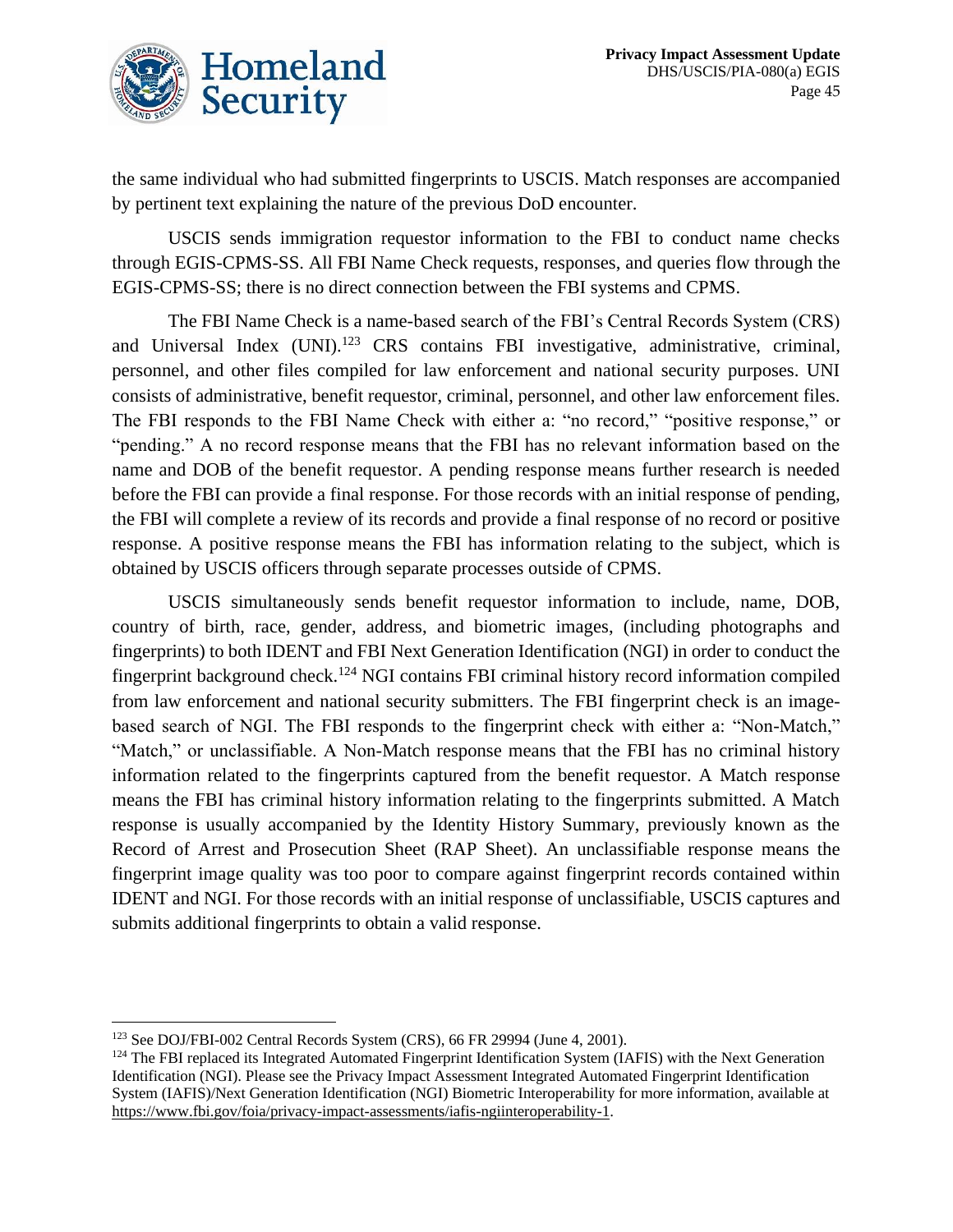

The EGIS-CPMS-SS supports the information sharing exchange of biometric data collected at the ASCs for biometric processing of immigration applicants.<sup>125</sup> This also includes data from produced immigration benefit cards to USCIS government partners (e.g., OBIM). EGIS-CPMS-SS also facilitates the exchange of document information required by all case management systems in USCIS to produce benefit documents as well as notices sent to applicants.

EGIS-CPMS-SS also facilitates the exchange of biometrics (e.g., fingerprints, photograph, and/or iris) along with basic biographic data (e.g. name, date of birth, place of birth, and gender) information collected from the UNHCR to OBIM HART. DHS and UNHCR entered into an MOU to conduct a pilot to share refugee data. As part of the pilot, DHS and UNHCR are expanding the biometric information UNHCR shares with refugee processing stakeholders (e.g., DHS CBP and USCIS and DoS). This information allows USCIS verify whether the individual being processed by USCIS for possible refugee resettlement is the same individual who was registered and referred by UNHCR.<sup>126</sup>

EGIS-CPMS-SS facilitates the exchange of information between UNCHR and OBIM IDENT. UNHCR is sharing biometric and biographic information related to individuals seeking admission into the USWRAP program. The transfer of data is accomplished using EGIS-CPMS-SS. Upon receipt, EGIS-CPMS-SS forwards the information to OBIM IDENT where it is retained. EGIS-CPMS-SS only facilitates the exchange of information from UNHCR and OBIM IDENT. USCIS does not retain or retrieve the records using a unique personal identifier. Therefore, SORN coverage is not required for this exchange of information.

# **Information Collected, Retained, and Disseminated and Source(s) of any PII and SPII:**

• **Application Support Center (ASC) Biometric Capture Stations**: The data will be a oneway transfer of captured 10-print biometric and biographic data of immigration petitioners that will be sent to the ESB 2 for business processing across various DHS systems such as USCIS CPMS, OBIM HART, and USCIS ELIS.<sup>127</sup>

<sup>125</sup> *See* U.S. DEPARTMENT OF HOMELAND SECURITY, UNITED STATES CITIZENSHIP AND IMMIGRATION SERVICES, PRIVACY IMPACT ASSESSMENT FOR THE CUSTOMER PROFILE MANAGEMENT SERVICE (CPMS), DHS/USCIS/PIA-060 (2015 and subsequent updates), *available at* [https://www.dhs.gov/uscis-pias-and-sorns.](https://www.dhs.gov/uscis-pias-and-sorns)

<sup>126</sup> *See* U.S. DEPARTMENT OF HOMELAND SECURITY, UNITED STATES CITIZENSHIP AND IMMIGRATION SERVICES, PRIVACY IMPACT ASSESSMENT FOR THE UNITED NATIONS HIGH COMMISSIONER FOR REFUGEES (UNHCR) INFORMATION DATA SHARE, DHS/USCIS/PIA-081 (2019), *available at* [https://www.dhs.gov/uscis-pias-and-sorns.](https://www.dhs.gov/uscis-pias-and-sorns) <sup>127</sup> *See* U.S. DEPARTMENT OF HOMELAND SECURITY, UNITED STATES CITIZENSHIP AND IMMIGRATION SERVICES,

PRIVACY IMPACT ASSESSMENT FOR THE ELECTRONIC IMMIGRATION SYSTEM, DHS/USCIS/PIA-056, (2018 and subsequent updates), *available at* [https://www.dhs.gov/uscis-pias-and-sorns.](https://www.dhs.gov/uscis-pias-and-sorns)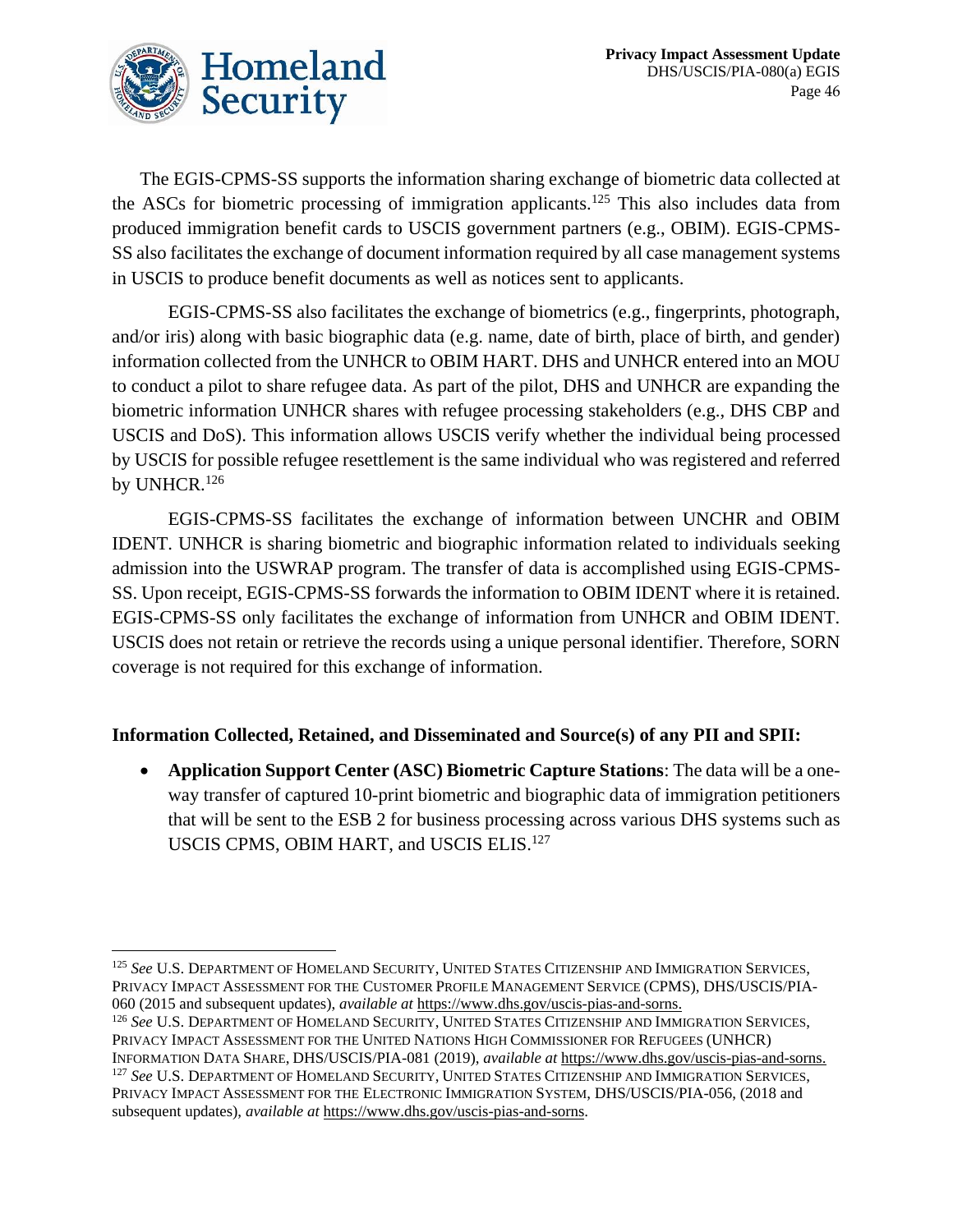

- **UNHCR:** The data will be a one-way transfer of refugee biometric data (e.g., fingerprints, photograph, and/or iris) along with basic biographic data (e.g. name, date of birth, place of birth, and gender) from UNHCR to OBIM HART.
- **OBIM HART**: Through EGIS-CPMS-SS, CPMS also sends fingerprints, photographs, and limited biographic information to the OBIM HART.<sup>128</sup>

### **Category of Individuals Affected:**

Most individuals who have filed immigration requests for themselves or on the behalf of others (i.e., immigration requestors and beneficiaries) are subject to background, identity, and security checks to ensure eligibility for the requested benefit and to ensure that they do not pose a threat to public safety or to the national security of the United States. Other individuals in connection with immigration requests or other requests may also be subject to certain background, identity, and security checks.

### **Information Sharing:**

USCIS uses EGIS-CPMS-SS to share biometric data collected at the ASC to verify identity and to conduct background checks of immigration applicants. This data is shared across various DHS systems such as USCIS CPMS, OBIM HART, and USCIS ELIS. In addition, EGIS-CPMS-SS facilitates communications with UNHCR, DOJ FBI Name Check<sup>129</sup> and DoD ABIS.<sup>130</sup>

### **Applicable System of Records Notice:**

The collection, use, maintenance, and dissemination of information is covered under the following system of records notices:

- Immigration Biometric and Background Check,  $131$  which covers the collection, use, and storage of biometric and biographic data for background checks and its results.
- External Biometric Records,  $^{132}$  which discusses the use of biometric and associated biographic information from non-DHS entities, both foreign and domestic, for law enforcement, national security, immigration screening, border enforcement,

<sup>128</sup> *See* U.S. DEPARTMENT OF HOMELAND SECURITY, OFFICE OF BIOMETRIC IDENTITY MANAGEMENT, PRIVACY IMPACT ASSESSMENT FOR THE AUTOMATED BIOMETRIC IDENTIFICATION SYSTEM (IDENT), DHS/OBIM/PIA-001 (2012 and subsequent updates), *available at* [https://www.dhs.gov/privacy-documents-office-biometric-identity](https://www.dhs.gov/privacy-documents-office-biometric-identity-management-obim)[management-obim.](https://www.dhs.gov/privacy-documents-office-biometric-identity-management-obim)

<sup>129</sup> *See* DOJ/FBI-002 Central Records System (CRS) System of Records, 66 Fed. Reg. 29994 (June 4, 2001).

<sup>&</sup>lt;sup>130</sup> See Department of Defense Detainee Biometric Information System System of Records, 72 Fed. Reg. 14534 (March 28, 2007).

<sup>&</sup>lt;sup>131</sup> See DHS/USCIS-018 Immigration Biometric and Background Check (IBBC) System of Records, 83 Fed. Reg. 36950 (July 31, 2018), *available at* [https://www.dhs.gov/system-records-notices-sorns.](https://www.dhs.gov/system-records-notices-sorns)

<sup>132</sup> *See* DHS/USCIS-041External Biometric Records, 83 FR 17829 (April 24, 2018).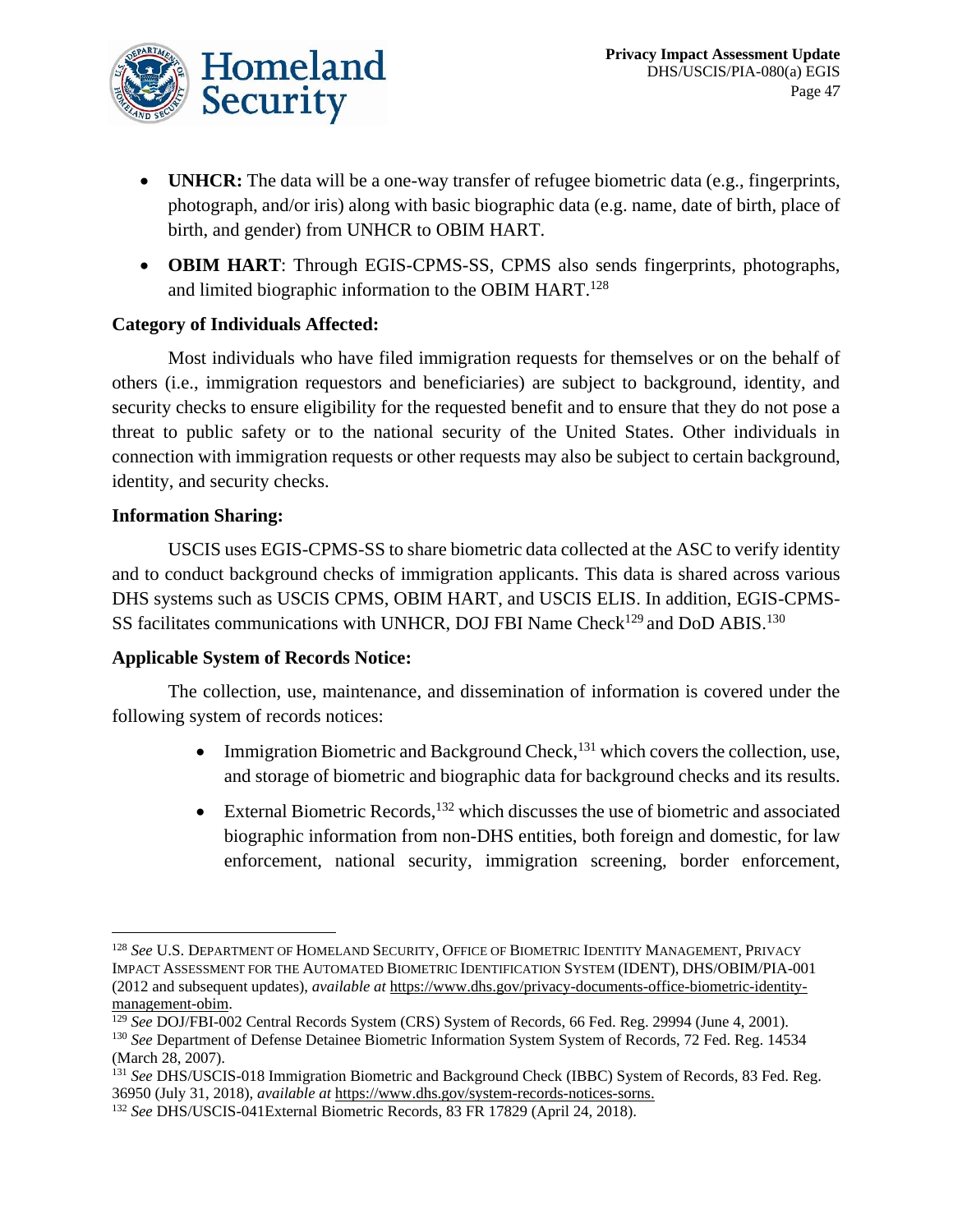

# intelligence, and national defense. This SORN specifically covers the exchange of information from UNHCR to OBIM.

### **Retention:**

The EGIS CPMS-SS subsystem does not maintain/retain any data. Usually the data is temporarily retained/ remains in memory (queue) for few seconds awaiting transmission. Sometimes the data remain in the queue for 24-48 hours; this is in the case if data is not picked up by the processing system due to some issue experienced by the recipient. Once the data is successfully received by the recipient system, it is deleted from EGIS-CPMS-SS.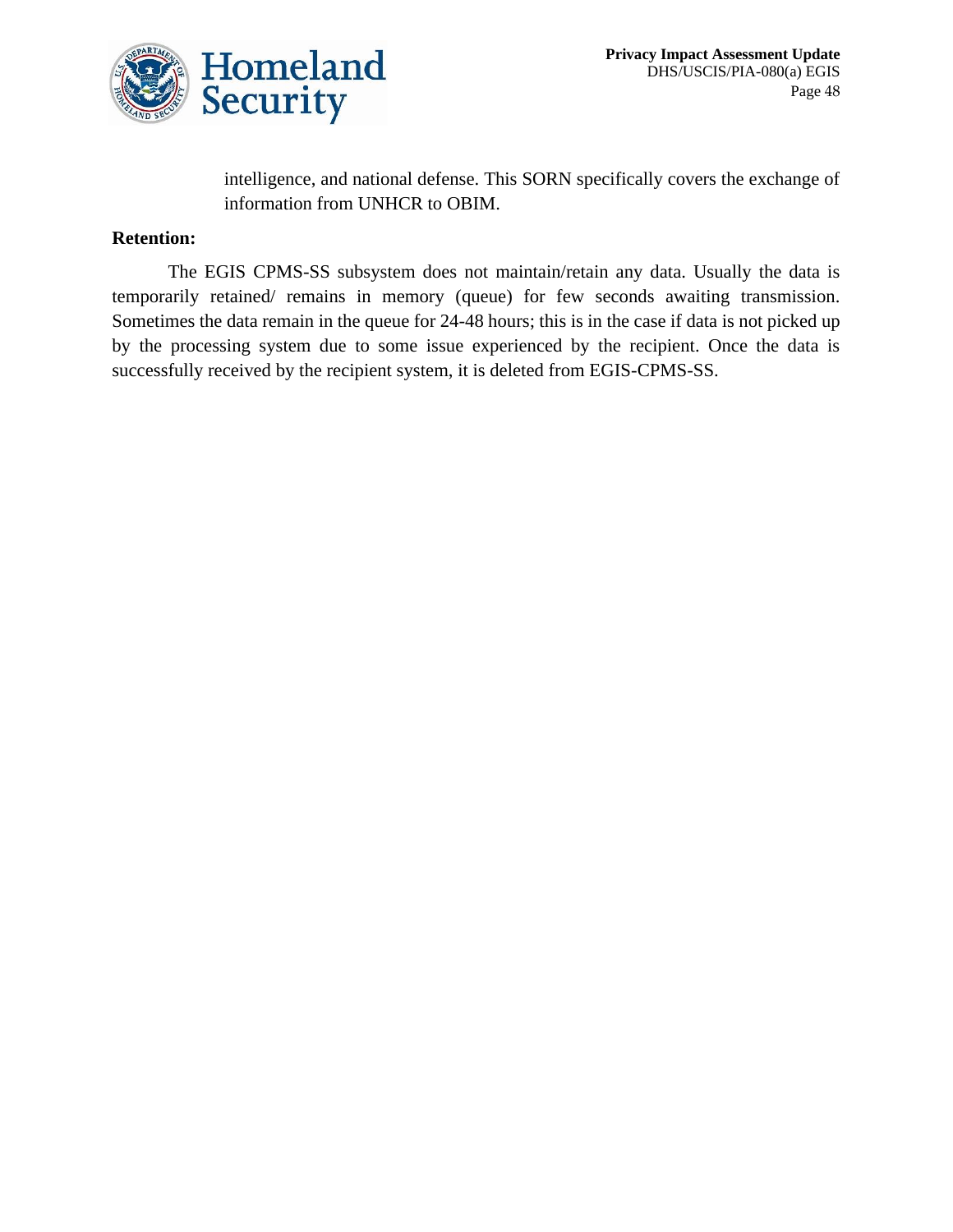

# **Appendix O**

# **EGIS-American Association of Motor Vehicle Administrators (AAMVA) Hub Services (EGIS-AHS)**

### **Background:**

The EGIS American Association of Motor Vehicle Administrators (AAMVA) Hub Services are a collection of interfaces and business logic that facilitates the transmission between AAMVA and multiple USCIS sub systems. The EGIS AAMVA Hub Service (EGIS-AHS) Subsystem facilitates the secure connection between USCIS Verification Information System (VIS) and American Association on Motor Vehicle Administrators (AAMVA) in support of the Systematic Alien Verification for Entitlements (SAVE).

The SAVE Photo Matching Tool is available for a participating Motor Vehicle Association (MVA) to access the SAVE system through the American Association of Motor Vehicle Administrators Network (AAMVAnet). The Photo Matching Tool is a process whereby an MVA employee submits a query to SAVE for verification of an individual's status using the USCISissued Permanent Resident Card or Employment Authorization Card that an applicant presents to MVA personnel.

### **Information Collected, Retained, and Disseminated and Source(s) of any PII and SPII:**

A MVA employee is able to submit a query to SAVE for verification of an applicant's immigration status using the USCIS-issued identification card that an individual presents to MVA personnel. SAVE retrieves and displays the individual's information, including a photograph from CPMS to allow the MVA employee to determine if the information and photograph displayed in SAVE via CPMS matches the information the applicant presented to MVA personnel.

### **Category of Individuals Affected:**

The EGIS-AHS subsystem supports SAVE. The MVA administrators uses SAVE to verify a USCIS-issued identification card.

### **Information Sharing:**

EGIS-AHS provide an electronic interface between VIS and AAMVA.

### **Applicable System of Records Notice:**

The collection, use, maintenance, and dissemination of information is covered under the following system of records notice:

> • Systematic Alien Verification for Entitlements (SAVE) Program,<sup>133</sup> which covers the collection and use of information to verify the information from a driver's

<sup>133</sup> *See* DHS/USCIS-004 Systematic Alien Verification for Entitlements (SAVE) Program System of Records, 85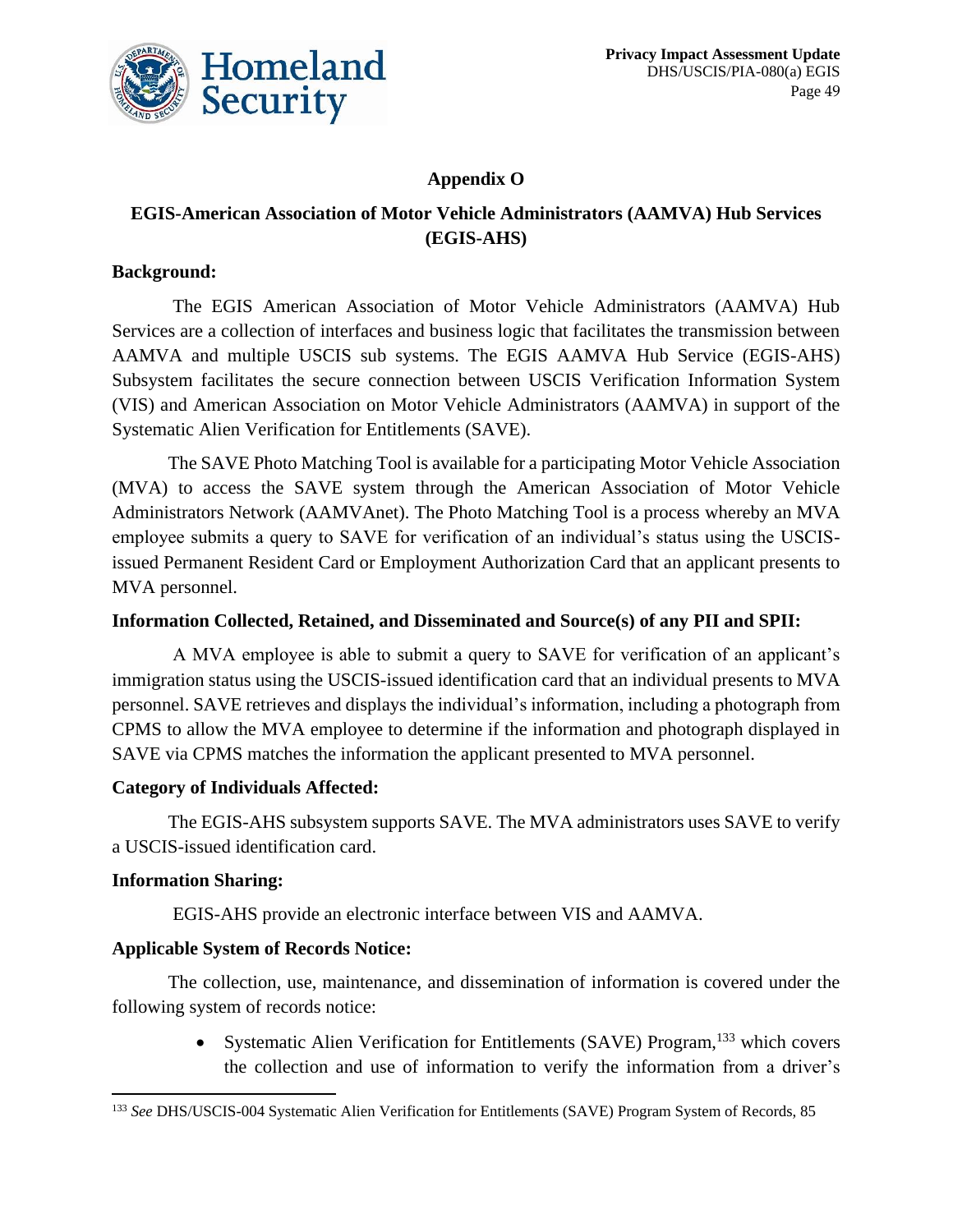

license, permit, or state issued ID card if the State has established a MOA with DHS USCIS to allow verification of this information.

### **Retention:**

EGIS-AHS service does not maintain/retain any data. The data is temporarily in queue (a few seconds) for processing. Once successfully or unsuccessfully processed, the data is no longer available in EGIS-AHS.

Fed. Reg. 31798 (May 27, 2020), *available at* [https://www.dhs.gov/system-records-notices-sorns.](https://www.dhs.gov/system-records-notices-sorns)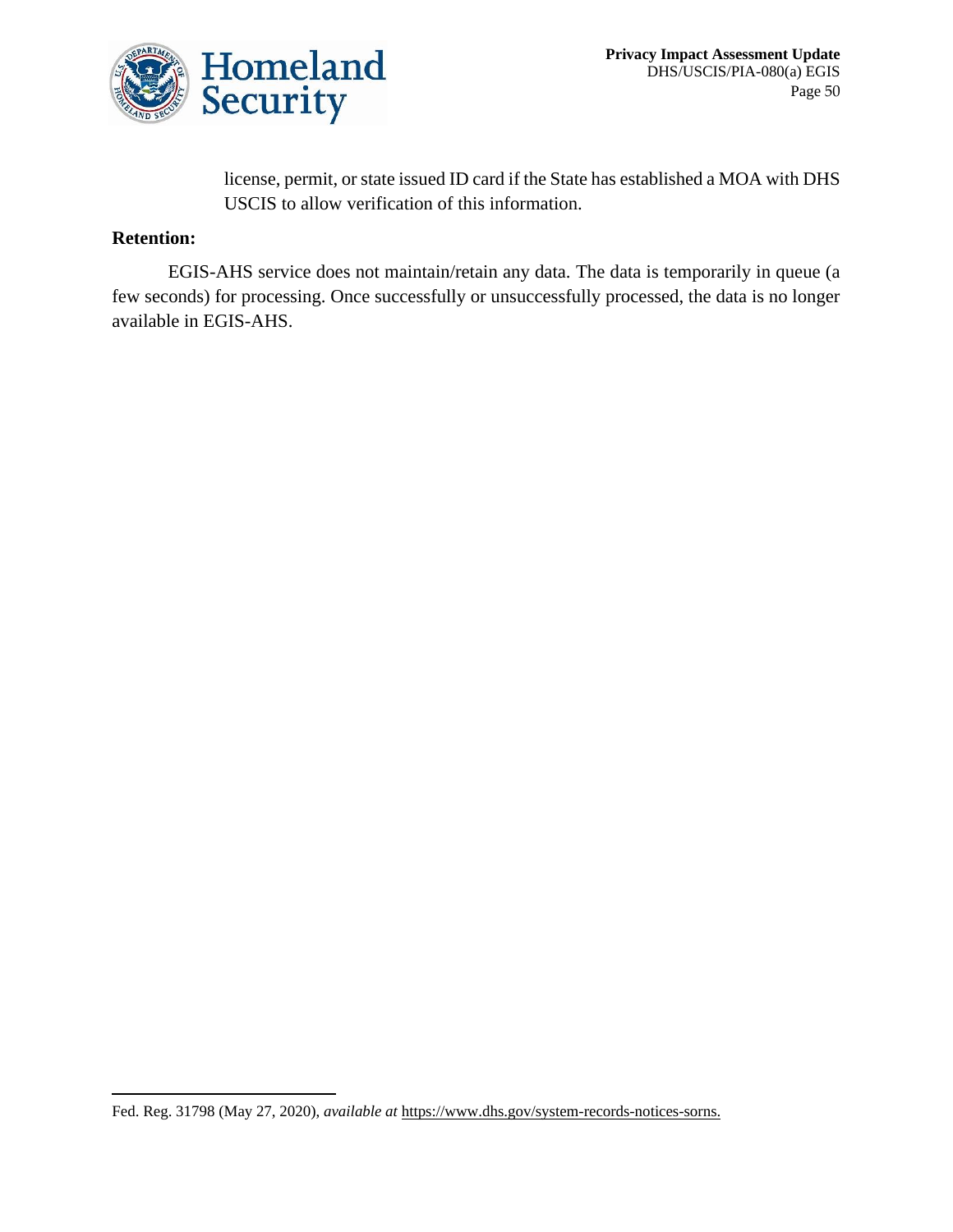

# **Appendix P Third Party Integration (3PI)**

### **Background:**

Third-party Application Integration (3PI) that will enable third parties, such as attorneys, accredited representatives, and community-based organizations who use a third-party case management software system to maintain their clients' applicant data to submit applications electronically, directly from their software, instead of mailing paper applications to the Lockbox. 3PI will act as the single electronic gateway for third party software providers to do business with USCIS and serve as a conduit for the intake and validation of applicant data, which will then be stored in USCIS case management systems.

### *Current Environment*

To reach the next level of advancement in electronic filing (e-filing), consideration is being given to attorneys, accredited representatives, community-based organizations and others who use a third-party case management software system. Case management software systems are used by many organizations in order to compile, organize and manage their client data within a digital platform prior to submission to USCIS. In the existing third-party flow, the applicant keys information into the third party's case management system and evidence is scanned and uploaded into their system. To get this data to USCIS, the representative using the third-party case management software must either print the information on paper USCIS forms and mail it to the Lockbox or directly key each field, one for one, into myUSCIS (duplicating data entry). Because these systems are capable of automating user data onto paper forms and not into myUSCIS, a large population of filers continue to submit paper applications to USCIS through the Lockbox<sup>134</sup>. Roughly 3 percent of representative filings come in through myUSCIS. This new electronic interface, referred to as Third Party Application Integration or "3PI," will provide third-party vendors the ability to submit applications electronically, directly from their software, instead of mailing paper applications to the Lockbox.

### *3PI Pilot Project*

3PI will provide a set of simple to use Application Programming Interfaces (APIs) based on modern, lightweight and open standards. The APIs and associated documentation required to build applications will be hosted on the developer portal, a USCIS website (Under development, but on the uscis.gov site), which will require a USCIS account to access. The electronic interface

<sup>&</sup>lt;sup>134</sup> A Lockbox is a secure facility used by government agencies and private organizations to facilitate the collection and deposit of fees. The Department of Treasury designated a financial agent to perform Lockbox services for USCIS. The Lockbox service provider manages the intake of USCIS benefit applications and the collection of associated fees submitted directly by mail. The Lockbox service provider does not approve or deny petitions/applications received.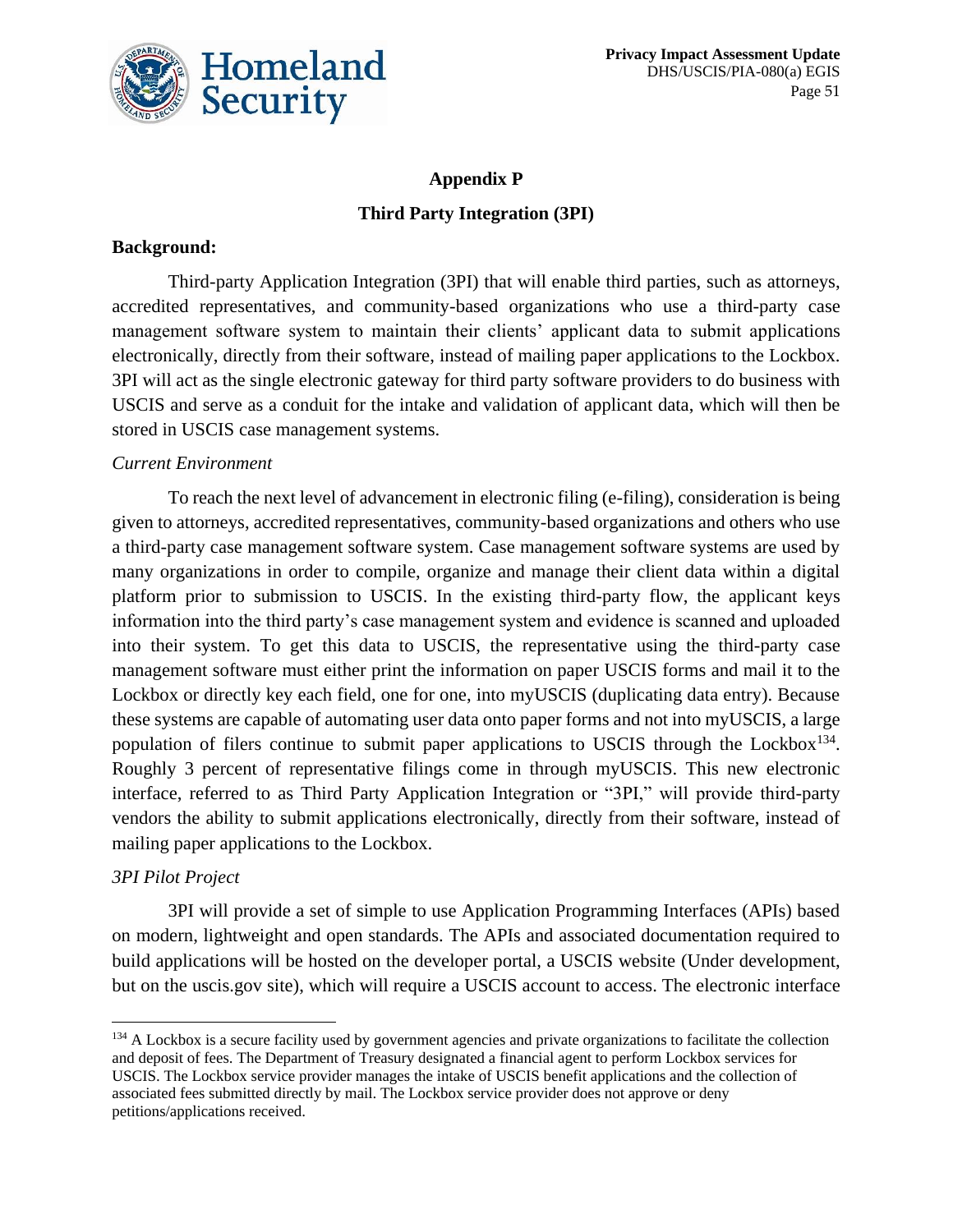



will be protected with industry standard security and federally required protocols ensuring proper authentication and authorization of the consumers, as well as maintaining the integrity and confidentiality of the data. Any developer doing business with USCIS, will be required to create an account and request an access token to move their application into the production environment to send live data. The developer will have to demonstrate that they have built and tested a successful application in the test environment and will have to demonstrate that the application has a 99% success rating based on the established USCIS sandbox metrics. All traffic in the testing and production environments is tracked using the Apigee API management platform. This will enable USCIS to see every single transaction the entity does while within the USCIS environment. Hosted in a modern cloud-based environment with auto scaling capabilities ensures a high level of availability and performance characteristics, which would give USCIS more accurate and secure metrics behind who is filing with USCIS.

3PI will act as the single electronic gateway for third-party software providers to do business with USCIS. It will serve as a conduit for intake of validated applicant data, which will be stored in USCIS case management systems such as ELIS and CLAIMS 3. USCIS will validate the applicant data before the data comes into the USCIS system. To do this USCIS is leveraging asynchronous API calls. When a submission is started, the validation of the data is first performed. This validation checks for required fields and preclusion fields formatted exactly how USCIS dictated based on agreed upon requirements used across myUSCIS and the current intake methods at USCIS Lockbox locations.

Once the applicant data and evidence has been validated and uploaded in a draft form, the USCIS payment service will enable the payment of any required fees. Payment is made using the U.S. Department of Treasury's Pay.gov service. USCIS does not collect the fee directly. Rather, the individual is redirected to the Pay.Gov interface by the USCIS payment service, and Pay.gov collects payment information (e.g., credit card, debit card, or Automated Clearing House (ACH debit)) from a personal bank account and billing information. Once Pay.Gov validates the payment information, the account holder is routed back to USCIS. The payment service communicates directly with Pay.gov and a unique URL is passed back to the user to submit to USCIS. This is the same payment service and process currently used by myUSCIS Account experience when an individual submits a forms/payment.

The details of which system processes a filing type will not be visible to third parties. This interface will operate in a one-way stream and only allow the ingestion of validated payloads. No other communication or information will be passed back to the client besides a transmission status message (transmission complete/incomplete), which includes a receipt number. All other communications will remain business as usual from USCIS in the form of paper notifications or through the applicant's USCIS account if they choose to create one using the myUSCIS Account Experience [\(https://myaccount.uscis.dhs.gov/\)](https://myaccount.uscis.dhs.gov/).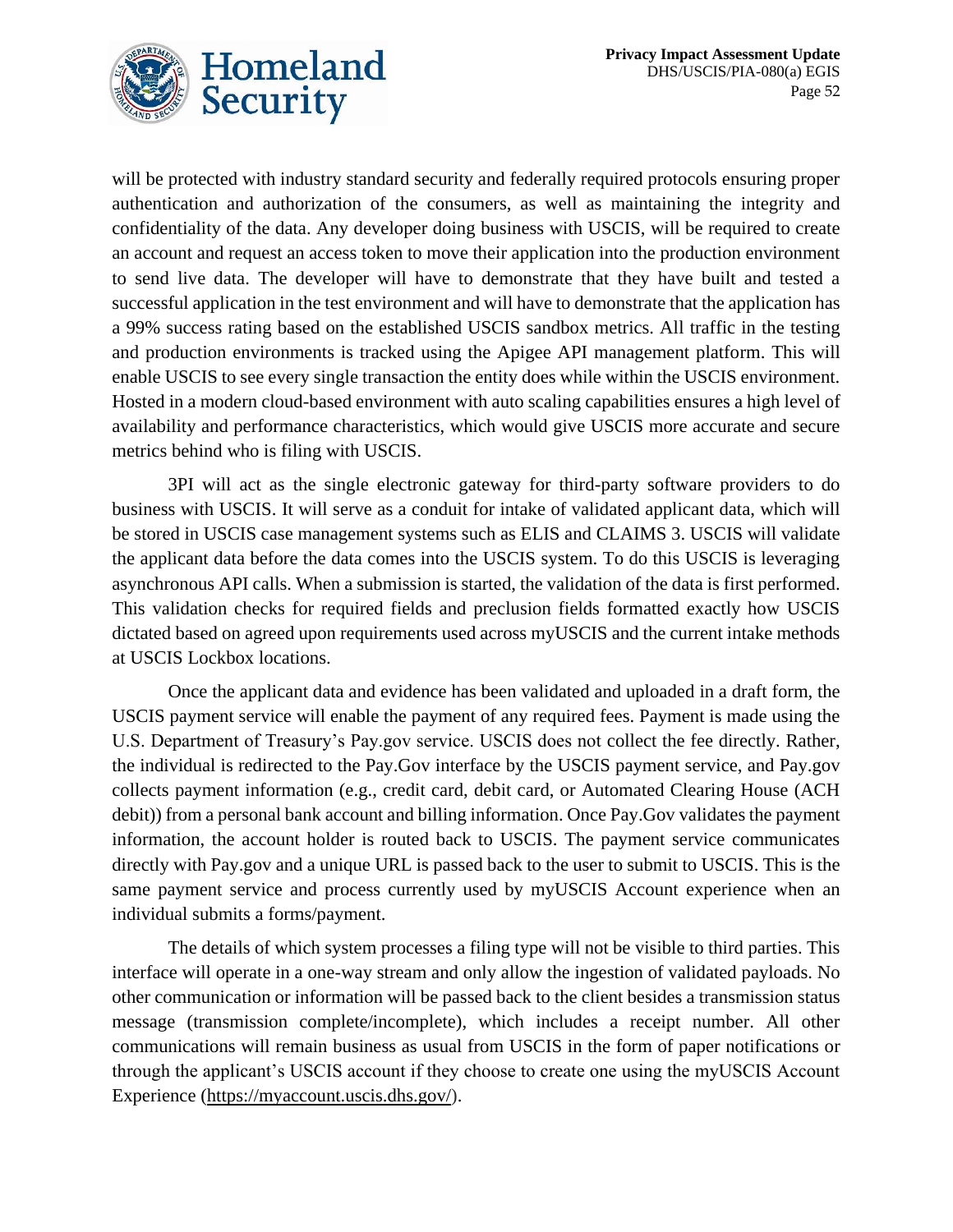USCIS has identified two use cases that will interact through the 3PI channel

- 1.) A developer, on behalf of a third-party software system, building an application to do business with USCIS. This user is not submitting applications, rather they are interacting with 3PI to solely build their application. (Note: No PII is involved in this Use Case); and
- 2.) A representative/user who is using the third-party software application integrated with 3PI and is filing on behalf of an applicant. (Note: PII is involved in this Use Case).

# **3PI Use Case #1**

For the first use case, a developer will navigate to the 3PI Developer Portal. The Developer Portal is the front facing piece of USCIS'API management platform. USCIS is using a software called Apigee for its API management platform. This software currently has an ATO and is being used by the agency today. This platform provides all the securities and administrative controls for the 3PI managers to expose APIs and control access to all information related to 3PI. A link to the portal will be found on the uscis.gov site, which is being coordinated through the External Affairs Directorate (EXA).

When the developer arrives at the developer portal, they will be met with a home screen welcoming the developer to the 3PI developer portal and prompting the developer to create a USCIS account through myUSCIS Account Experience (myAccount), utilizing Security Assertion Markup Language (Saml) authentication. Once the developer has created an account, the Apigee platform will allow the developer to access the technical documentation for the individual USCIS APIs needed to build their application within the portal. In addition, the developer will be able to request an access token to gain access to the sandbox environment. The developer application will not be able to interact with any of the USCIS systems without an access token.

The sandbox environment is a testing environment isolated from all USCIS production systems, where developers can test the code for their application. 3PI Sandbox will be hosted in a Staging Environment. Internal USCIS users will be authenticated to Identity Credential and Access Management (ICAM) for access to the Portal. External Users are required to have an Accounts Public credentials to be authenticated for access to Portal  $\&$  APIs. The Developer applications using the 3PI Products will access the APIs secured using OAUTH2.0 protocol. The OAuth tokens are valid for 30 minutes at a time and have to renewed for continued access. Apigee's in-built features provides data protection, threat detection, access control, identity management and governance. All 3PI components (Apigee, Portal and the Middleware-product) are hosted in Amazon Web Services (AWS).

Based on the documentation provided by USCIS, the developers will use the sandbox to build and test their application. USCIS will not interact with the developers as they are creating their individual applications. USCIS will publish the specifications for the developer to build their application. The developer will then build their application based on these specifications. When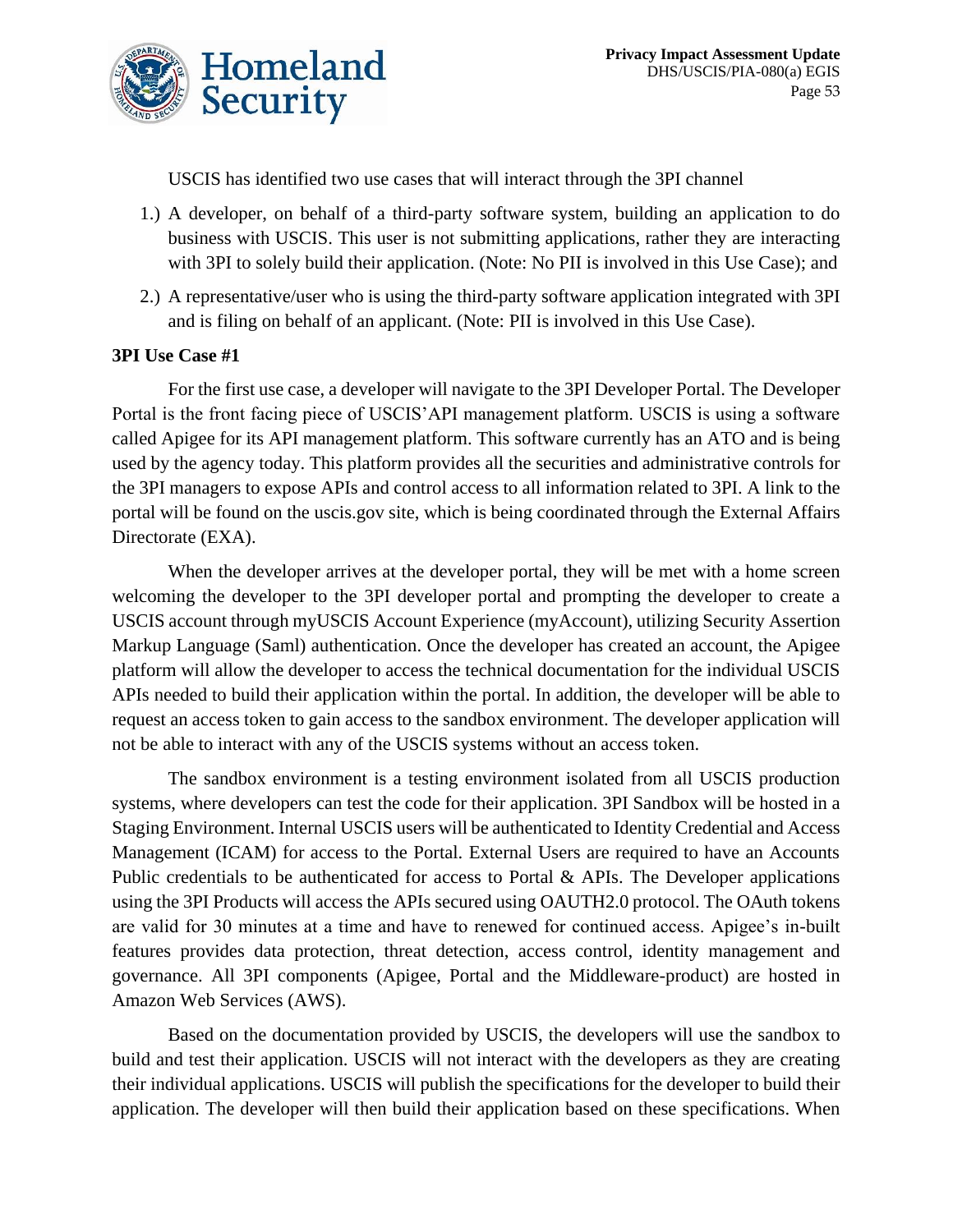

the developer is ready, they can request approval for access to the production environment. This will be the first direct interaction between USCIS and the developer.

This production environment access request is sent to the API management team, which will consist of the members from Office of Intake & Document Production (OIDP) and Office of Information Technology (OIT). The developer application will be vetted based on technical metrics through test cases and data gathered from interactions within the sandbox through the Apigee platform.

The Apigee platform has its own user management module. Each user tier can be managed to have different limitations as far as consumption quota limits and API Products they are allowed to integrate with. All users start in the sandbox environment. Usage will be tracked and access revoked/blocked/limited by Apigee admins based on the metrics being tracked. Some examples of these metrics include, API call success rate, API call failure rate, the total rate of calls and the total amount of calls. Based on these metrics USCIS will be able to assess the viability and performance of an application being developed by the third-party developer. To request production access, the developer's application will be assessed upon the data gathered by the Apigee platform. The developer application will have to demonstrate a 98% success rate to be approved for production access.

Once the developer is approved, the Apigee platform will issue the developer a client key and a secret. The client key and secret will be used each time the third-party application interacts with the 3PI APIs. Every time the third-party application makes a call to any of 3PI APIs, the client key and secrets are verified by Apigee and an access token will be generated and sent back to the third-party application. That access token is what will allow the third-party application access to the 3PI backend server for submission. The access tokens are short lived and will only remain valid for a maximum of 30 minutes. After this point, the third-party software system will have to request a new access token. This interaction happens seamlessly within the Apigee API management platform.

All developer applications will be the property of the third-party vendor. The third-party vendor will be responsible for selling, providing and managing their own application to their client base for them to use. USCIS will not be involved in the sale of licenses, permissions or access to these applications.

### **3PI Use Case #2**

The second use case comes from the perspective of a representative/user filing on behalf of an applicant. In this use case, the representative is using a third-party case management system to manage their client's data. The third-party case management system has been integrated with USCIS via the 3PI application developed by a vendor using the pathway described above. When the representative is ready to file, they will select to execute a function on their software which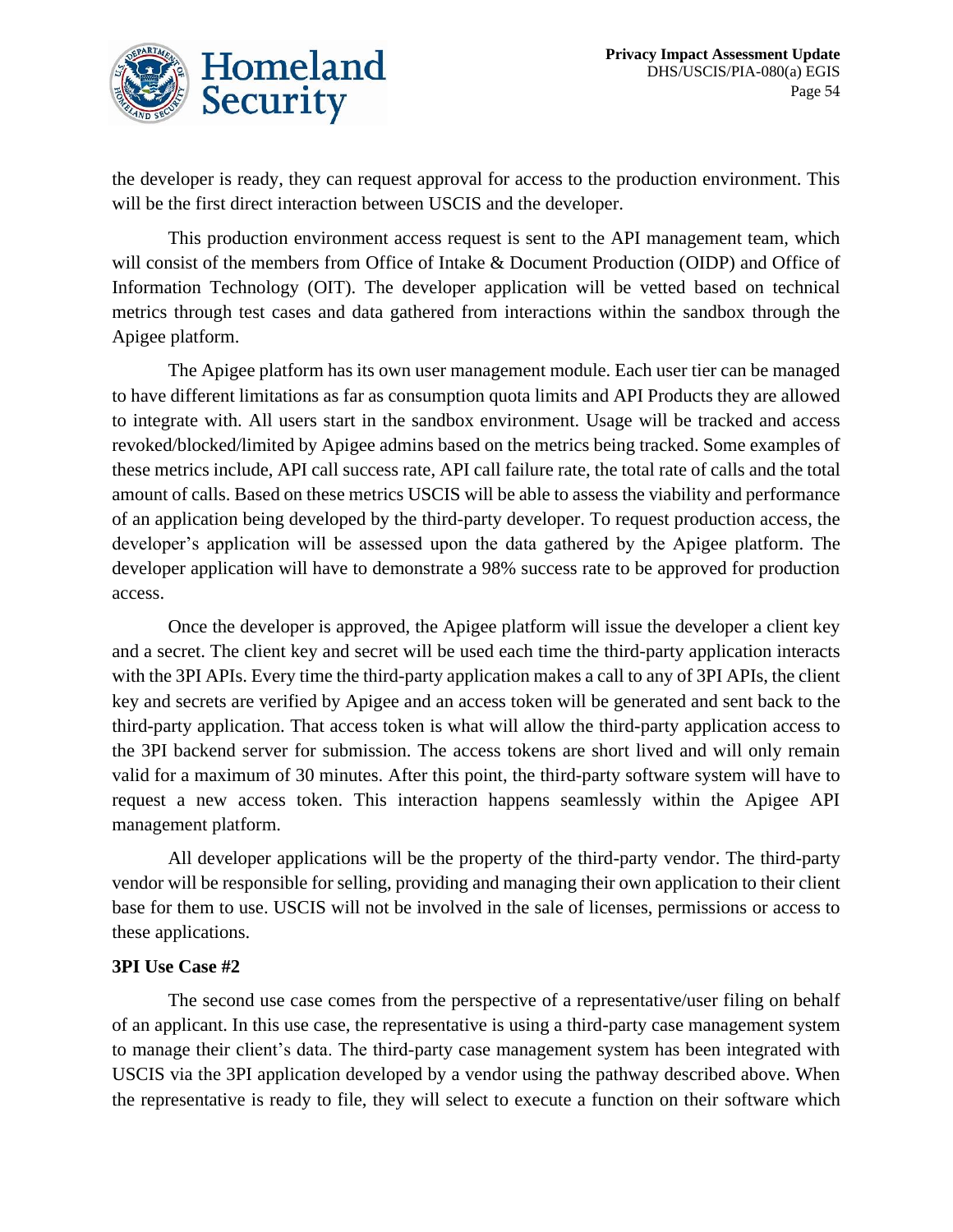

will call the 3PI APIs, starting by acquiring an access token as describe above. The validation and payment processes described in Use Case #1 apply to this use case.

To start, all the PII information is collected and stored in the third-party case management system. It's the representative's duty to ensure that all the required data has been gathered on their end, otherwise no submission will occur. 3PI only provides a pathway for data to enter USCIS systems. It does not create nor manage a user interface; this is done through the third-party software application.

When the representative is ready to file, the third-party software system will "package" the form data and evidence and make four asynchronous calls to four external facing APIs through the 3PI channel, which is hosted in AWS through the EGIS boundary. The full payload consisting of the form data, evidence, and evidence of payment from Pay.gov will be dropped on the ELIS queue, where ELIS will ingest the payload. This queue is the same queue the lockbox <sup>135</sup> uses, and the payloads will be functionally identical.

Below describes the API flow through the 3PI channel. There are a total of four APIs. The API calls are what will drive the submission from the third-party case management system to USCIS systems. The API flow is described below in sequential order.

- 1. **"form/submit/start" API** This is the first API call that the third-party case management software will make. This API will validate the JSON data (form data) requirements, encrypt the JSON, store it in the EGIS Draft Storage container and send back a unique transaction ID to the third-party case management system. The transaction ID will be used later to submit evidence and payment. It links all parts of a single submission together. The draft storage container will only hold data for 48 hours maximum. After that point the data is automatically deleted. The JSON data will remain in the EGIS draft storage container until payment is made (later described) or the 48hours window has hit. If the 48 hours window has expired, the data is deleted and the application will have to start over again. In essence, the representative submitting through the third-party channel has 48 hours to complete payment.
- 2. **"forms/submit/evidence" API** This is the second call the third-party case management software will make. After a successful call to the "form/submit/**start**" API, the "form/submit/**evidence**" API will make a rest API call to ELIS to store the evidence directly in ELIS draft storage. Unlike the initial forms draft, the evidence is not stored in EGIS draft storage.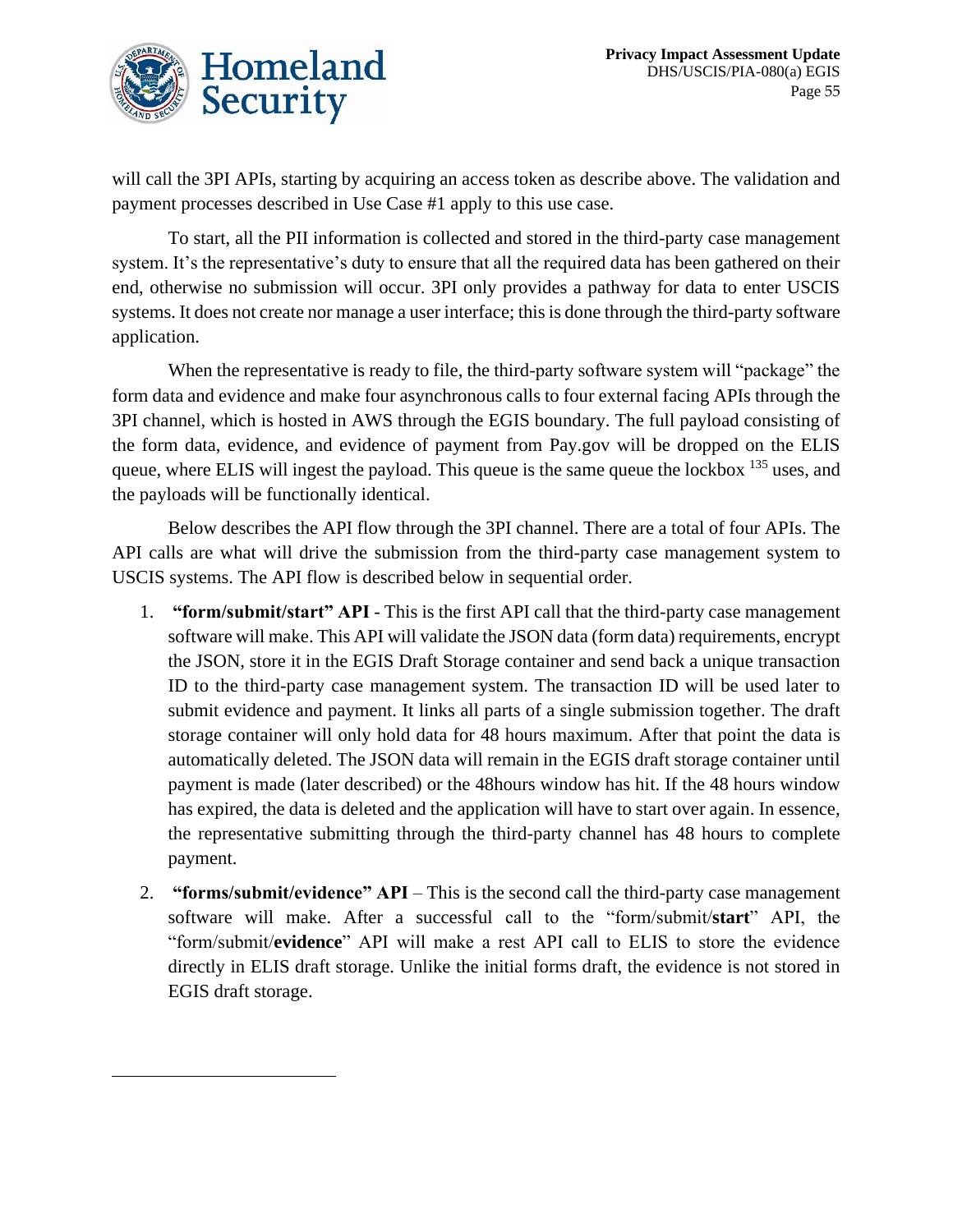

- 3. **"forms/submit/Complete" API** This API is the third API call that is responsible for retrieving the payment amount for the form, sending a unique Pay.gov URL and Agency Tracking ID back to the representative and ultimately submitting the full payload, consisting of the form data JSON supporting evidence and payment onto the ELIS queue. Again, this is all linked through the transactions IDs that are created with the call to the first API (forms/submit/start).
- 4. **"form/submit/status" API** This is the final API in the submission process for 3PI. This API will take the transaction ID and make an internal rest API call to ELIS' Receipt Number Service. The receipt number will then be passed back to the user, as well as the case status, using the CRIS service API.

The four APIs explained above are responsible for driving a completed submission through the 3PI channel. While APIs are called in a sequential order, it is important to note that these processes happen almost instantaneously when the end user is ready to submit. The data is stored and maintained externally in the third-party case management system. When the user is ready to submit an application, the above APIs are called to process and pass the payload through to ELIS. The triggering event for ultimate submission will come when the user has made payment through Pay.gov. If the user does not make payment within the 48-hour window (EGIS draft storage time limit), then they will have to start a new submission, which on their end will be another click of a button within their case management software.

# **Information Collected, Retained, and Disseminated and Source(s) of any PII and SPII:**

Since this is another gateway for form intake at USCIS, 3PI collects information that includes names, addresses, email addresses and other specific filing information based on the USCIS form type. During the 3PI pilot phase the following forms will be submitted via 3PI:

• Form I-90.

3PI transmits the form information from the third-party case management system to the applicable USCIS case management system (USCIS ELIS). As additional USCIS forms are made available for submission via 3PI, USCIS will update this Appendix.

# **Category of Individuals Affected:**

3PI relates to cases where third-party actuaries are assisting individuals applying for, updating, and processing citizenship and immigration requests. USCIS will use the data received through the 3PI channels to intake immigration requests. USCIS will then use the information received to process, review, and adjudicate immigration benefits in the applicable USCIS case management system. The use of 3PI does not otherwise change the process for filing, processing and adjudicating immigration requests.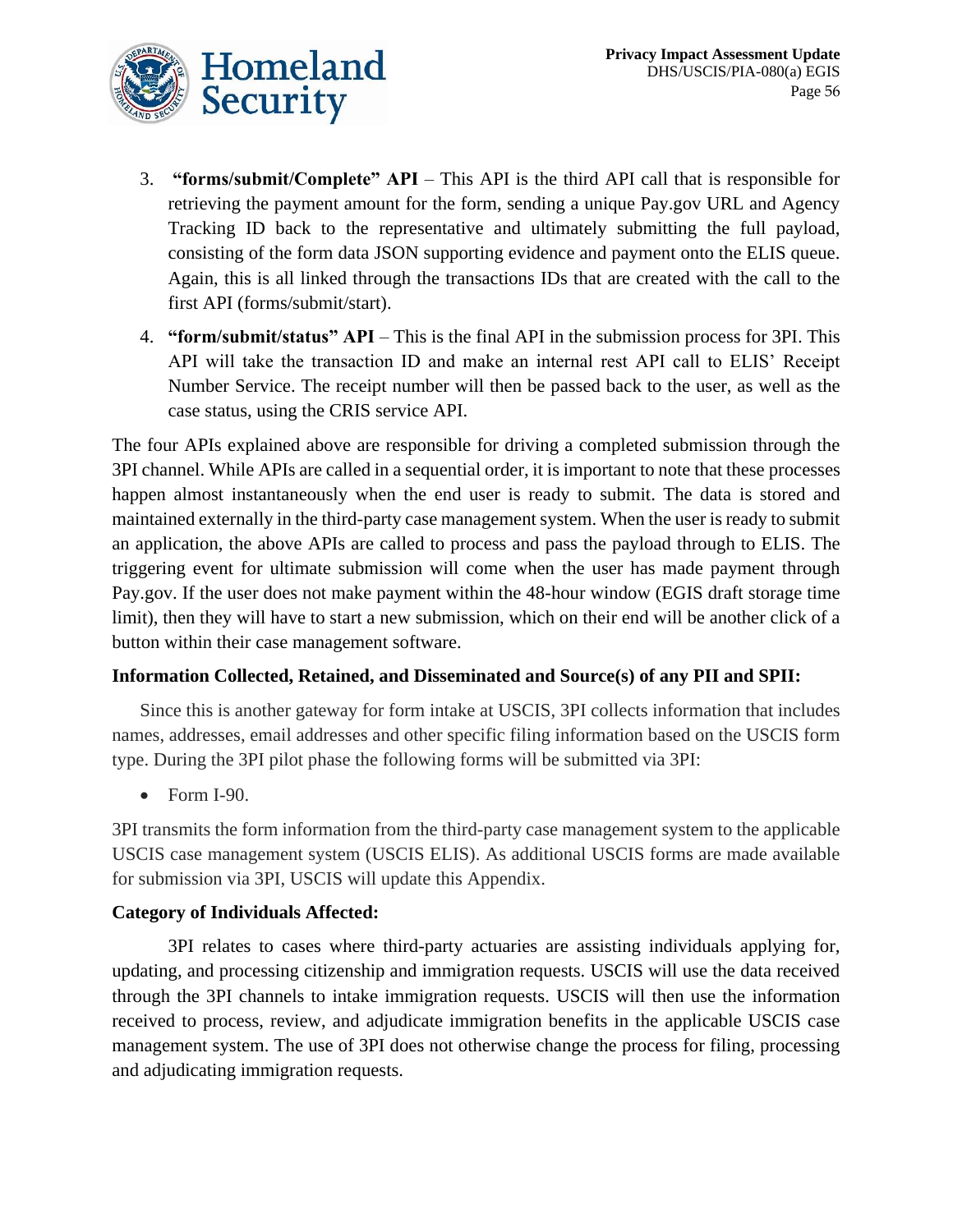

# **Information Sharing:**

The purpose of 3PI is to serve as an intake channel for USCIS immigration forms. To enable this, 3PI will provide a connection to multiple third-party case management systems. 3PI third party vendors will be vetted based on technical requirements and business requirements. The vendors will have to request production access for any 3PI exposed API, where USCIS will vet the vendor based on technical requirements and test cases, as well as, a business questionnaire interview and signed access agreement.

# **Applicable System of Records Notice:**

SORN coverage is provided by the following:

- Alien File, Index, and National File Tracking System of Records<sup>136</sup>, which covers the collection, use, and maintenance of benefit requests forms and supplemental evidence;
- Benefits Information System<sup>137</sup>, which covers the collection and use of immigrant and nonimmigrant benefit request forms, decisional data, and associated fees for adjudication; and
- E-Authentication Records System of Records,<sup>138</sup> which covers how DHS collects information in order to authenticate an individual's identity for the purpose of obtaining a credential to electronically access a DHS program or application.

### **Retention:**

3PI payloads including immigration benefit form data and evidence uploads, can only be stored in the EGIS draft case container for up to 48 hours. The USCIS case management systems receiving the data via 3PI will retain the data based on the applicable retention schedule. USCIS will work with the Records Office to determine the applicable records schedule.

<sup>136</sup> *See* DHS/USCIS/ICE/CBP-001 Alien File, Index, and National File Tracking System of Records, 82 Fed. Reg. 43556 (September 18, 2017), *available at* [https://www.dhs.gov/system-records-notices-sorns.](https://www.dhs.gov/system-records-notices-sorns)

<sup>137</sup> *See* DHS/USCIS-007 Benefits Information System, 84 Fed. Reg. 54622 (October 10, 2019), *available at* [https://www.dhs.gov/system-records-notices-sorns.](https://www.dhs.gov/system-records-notices-sorns)

<sup>138</sup> *See* DHS/ALL-037 E-Authentication Records System of Records, 79 Fed. Reg. 46857 (August 11, 2014) , *available at* [https://www.dhs.gov/system-records-notices-sorns.](https://www.dhs.gov/system-records-notices-sorns)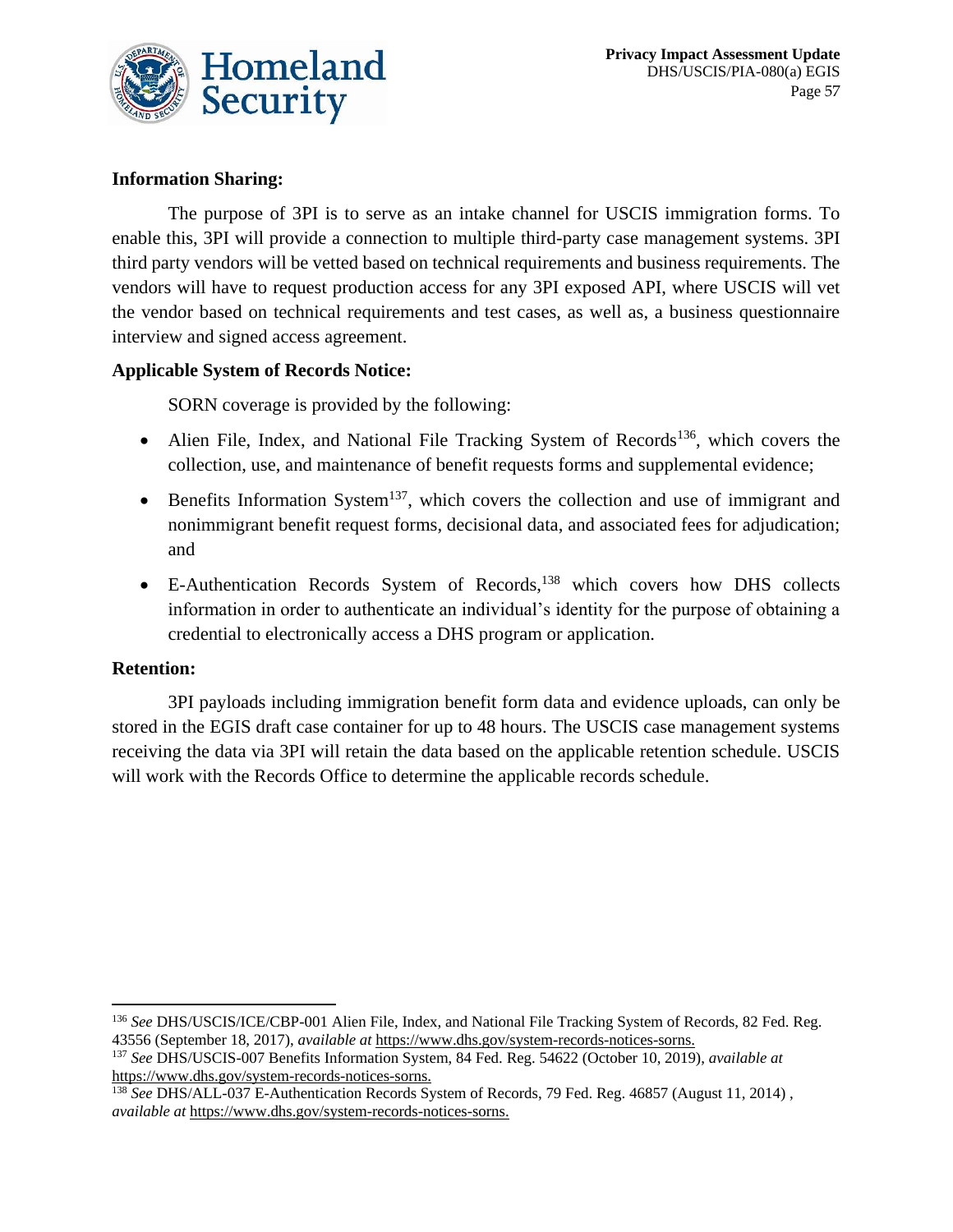

# **Appendix Q**

# **EGIS-Security Center Operations Intake Service (EGIS-SCOPS)**

### **Background:**

USCIS EGIS-SCOPS Intake provides a bridge service, which enables electronic connection and messaging from USCIS SCOPS Applicant Service Centers (ASC) providers (i.e., California, Nebraska, Texas, Vermont Service Center) to the backend consuming Information Technology systems.

The backend systems currently consist of the USCIS Electronic Document Management System (EDMS), which is the USCS system of records, that stores the scanned PDF case image files (i.e. I-129 forms submitted from the ASCs), and the DoS Kentucky Consular Center (DoS KCC) for adjudicating the Non-Immigrant workers' Visa entries to the United Stated. EGIS-SCOPS performs all legacy operational business functions and augments the received case files as part of their adjudication process. This service also provides secure file messaging services between USCIS and DoS systems.

USCIS EGIS-SCOPS Intake service is currently undergoing a modernization effort in response to two USCIS mandates due 2/2020. These mandates comprise of 1- all the agency applications and services to move their development and operations out of the DHS Next Generation Data Center1 (DHS NGDC DC1) and into the Amazon Web Service (AWS) Cloud, and (2) all the agency applications and services to move away from using the TIBCO technology stack due to its' 2/2020 licensing expiration. The EGIS-SCOPS Intake Service provides support to the USCIS eProcessing initiatives by:

- 1. Electronically receiving and validating the scanned adjudicated I-129 Case Transaction PDF Image files from SCOPS ASCs; and
- 2. Sending them to the downstream EDMS and DoS KCC systems per requirements.

### **Information Collected, Retained, and Disseminated and Source(s) of any PII and SPII:**

The entire process flow is triggered by the SCOPS Service Center Operators, who are the Producers of the immigration benefit PDF case image files. The sequence of entire process flow steps are described below:

- 1. The SCOPS ASC operator scans paper copies of the I-xxx immigration benefit case files (i.e., I-129s);
- 2. The SCOPS ASC operator will then perform QA on the resulting scanned PDF Image case file (i.e., remove blank pages or remove duplicate pages) via the desktop PC connected to the Scanner;
- 3. Once the operator is satisfied with the QA results, he/she will store the QA'd scanned PDF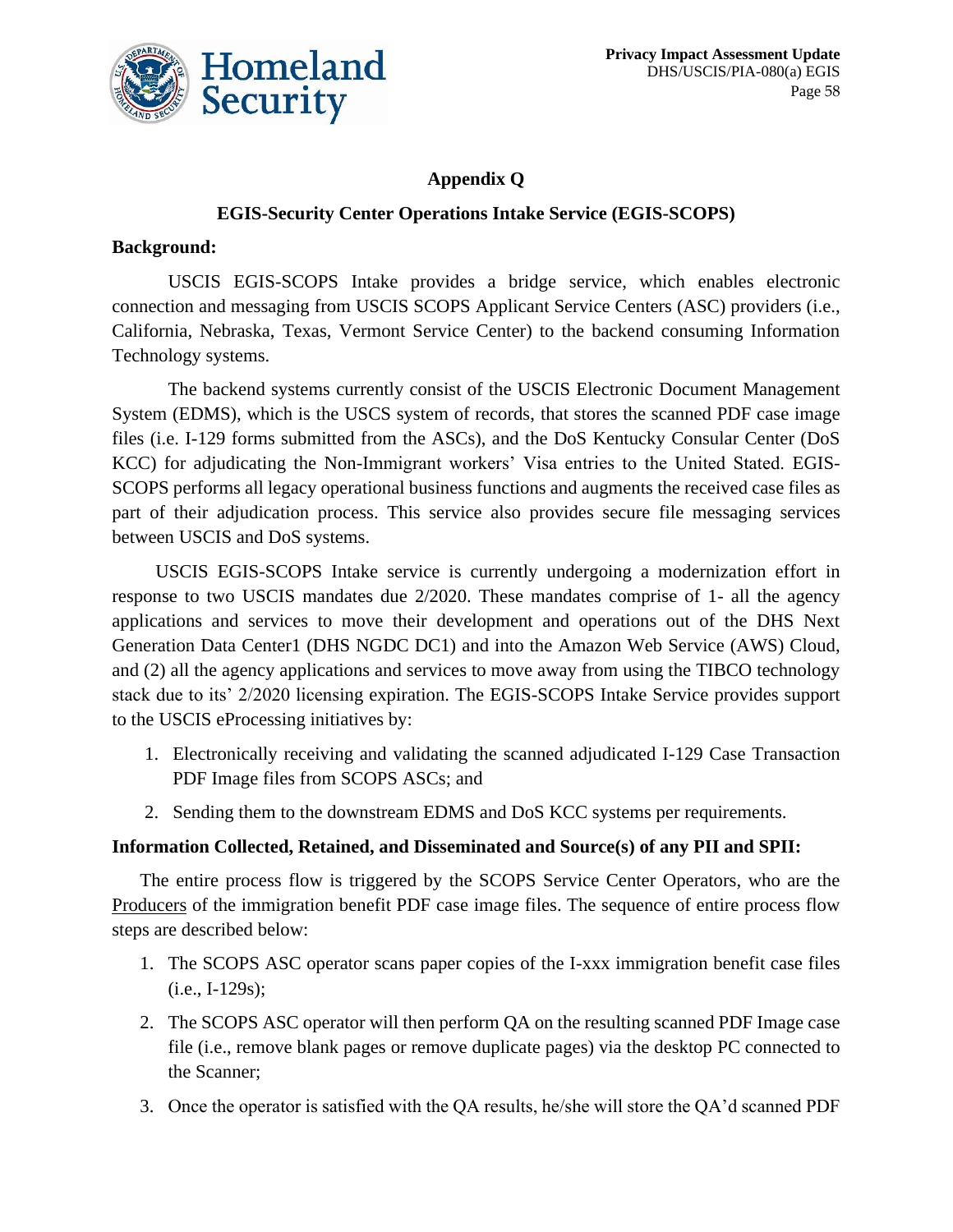

Image case file on a directory mapped to an NFS Mount Share which is accessible to the EGIS SCOPS Intake Service;

- 4. The EGIS SCOPS Intake Service will receive the scanned PDF image files from the SCOPS ASCs Mount Share, will perform validation checks on them, and will query eCISCOR database to retrieve metadata associated with the scanned PDF Image Case file which is required by EDMS;
- 5. If the scanned PDF case image file passes all EGIS validation, then the EGIS SCOPS Intake Service will zip both the scanned PDF case image file as well as associated metadata to a zipped file and store it on the EDMS NFS Mount Share;
- 6. The EGIS SCOPS Intake Service will then pass the URL address of the zipped file for EDMS to retrieve;
- 7. The EDMS system:
- 7.1 Makes an https call using the URL provided by EGIS SCOPS Intake Service to access the zipped file containing both the scanned case PDF Image file as well the XML data file and validates it; and
- 7.2 If file validation successful, the EDMS system will store the message. Else it will send an error back to the EGIS SCOPS Intake Service;
- 8. The EGIS SCOPS Intake Service also encrypts the scanned image file for DoS KCC transmission and sends the encrypted file to the DoS NFS Mount Share;
- 9. The USCIS SnapMirror technology periodically picks up these messages from DoS NFS Mount Share and electronically sends them to the DoS SnapMirror for DoS Ingestion;
- 10. The EGIS SCOPS Intake Service performs cleanup of messages from both its' EDMS and DoS NFS Shares, which are at least 3 days old and have already been successfully ingested by EDMS; and
- 11. The EGIS SCOPS Intake Service subsequently repeats the steps above to process the next SCOPS scanned message.

### **Category of Individuals Affected:**

Reference Data is not related to specific individuals, but serves as a standardized repository for consistent data element enumeration.

### **Information Sharing:**

THE EGIS SCOPS subsystem transfers data between USCIS eCISCOR, EDMS, SCOPS ASCs, and US DoS KCC.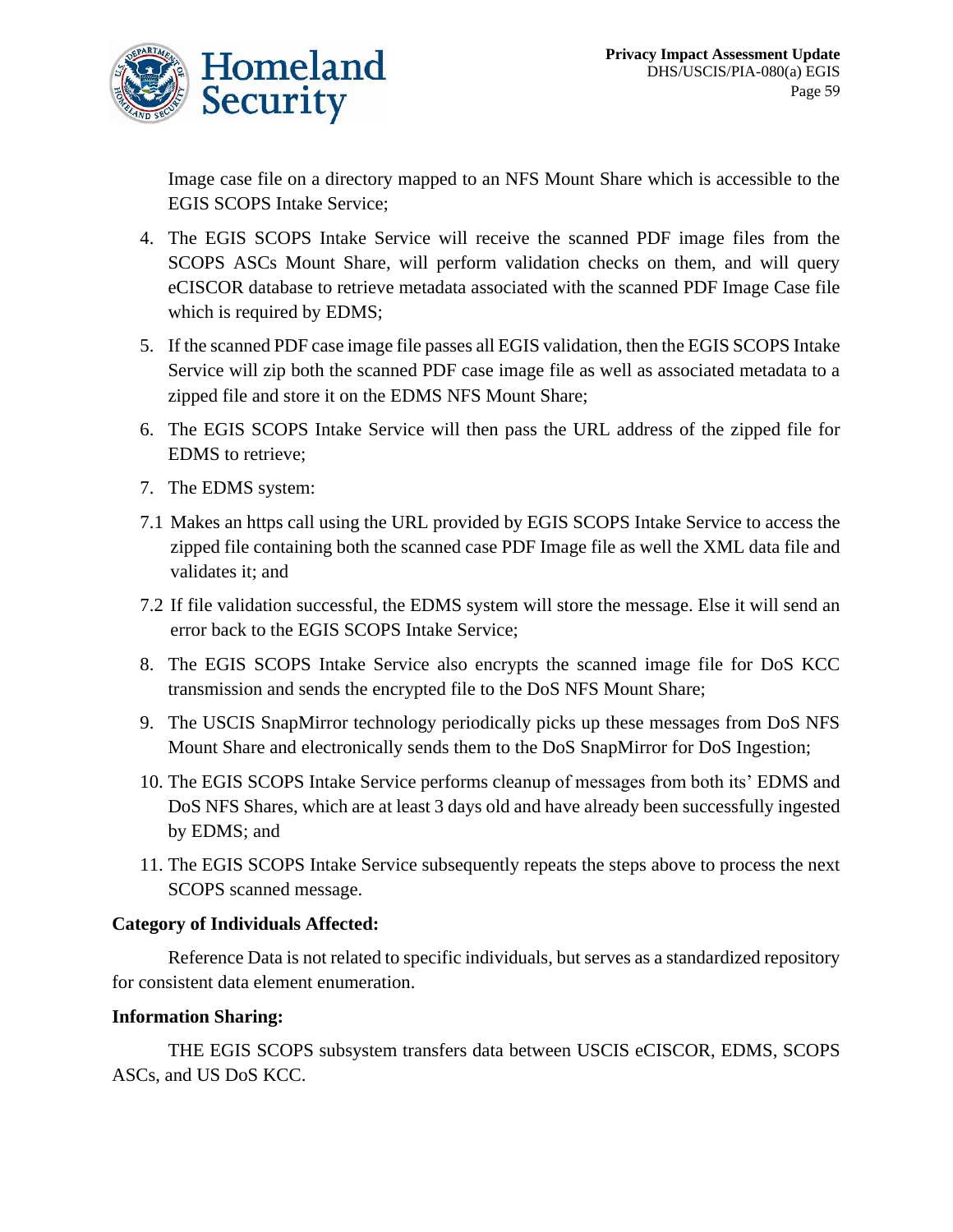

### **Applicable System of Records Notice:**

The following SORNs cover the collection, maintenance, and use of SCOPS:

- Alien File, Index, and National File Tracking System, <sup>139</sup> which covers the petition, supplemental evidence, and decision notices;
- Fraud Detection and National Security Records,<sup>140</sup> which covers the cases referred to CFDO for administrative inquiry and identified as benefit fraud; and
- Benefits Information System,<sup>141</sup> which covers the review of applications and petitions

### **Retention:**

The SCOPS subsystem does not permanently maintain/retain any data. The data is temporarily in queue for processing. Encrypted archive files are retained until transfer verification is complete, and once successfully or unsuccessfully processed, the data is no longer available in the SCOPS subsystem.

<sup>139</sup> *See* DHS/USCIS/ICE/CBP-001 Alien File, Index, and National File Tracking System of Records, 82 Fed. Reg. 43556 (September 18, 2017), *available at* [https://www.dhs.gov/system-records-notices-sorns.](https://www.dhs.gov/system-records-notices-sorns)

<sup>140</sup> *See* DHS/USCIS-006 Fraud Detection and National Security Records (FDNS), 77 Fed. Reg. 47411 (August 8, 2012), *available at* [https://www.dhs.gov/system-records-notices-sorns.](https://www.dhs.gov/system-records-notices-sorns)

<sup>141</sup> *See* DHS/USCIS-007 Benefits Information System, 84 Fed. Reg. 54622 (October 10, 2019), *available at* [https://www.dhs.gov/system-records-notices-sorns.](https://www.dhs.gov/system-records-notices-sorns)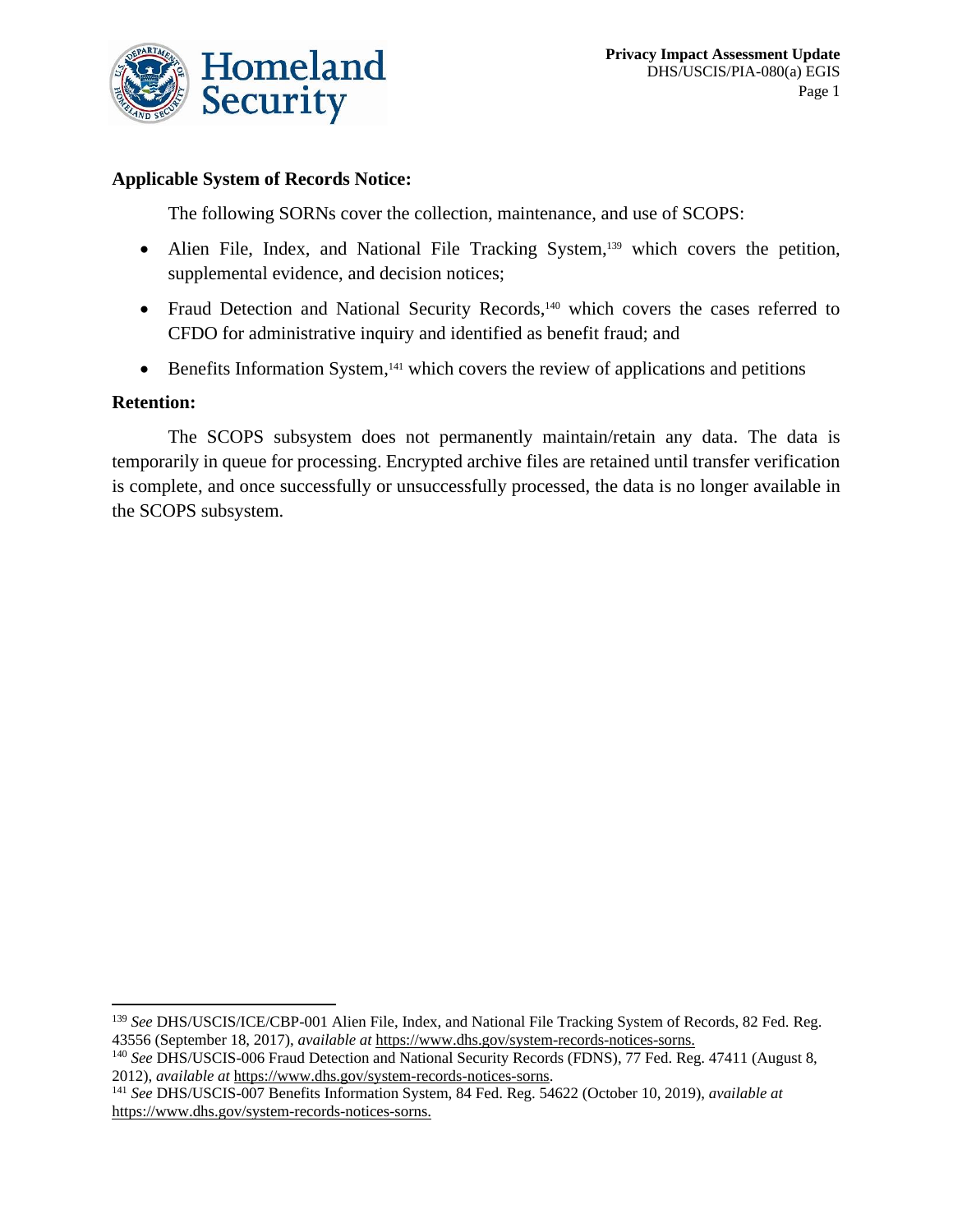

# **Appendix R**

# **EGIS-National Law Enforcement Telecom System (EGIS-NLETS)**

### **Background:**

In support of the E-Verify Program, USCIS established a secure connection between USCIS VIS and NLETS to verify information related to individual's drivers licenses, drivers permits, and state-issued identification (ID) cards. In ESB2 these processes were contained in the VIBE and VS subsystems, EGIS has compartmentalized this in a single separate subsystem, EGIS-NLETS.

### **Information Collected, Retained, and Disseminated and Source(s) of any PII and SPII:**

To verify the validity of a driver's license, the following data is communicated:

- First name;
- Last name;
- DOB;
- Driver's License number;

• License status:

• Restrictions<sup>\*</sup>.

- Address<sup>\*</sup>;
- Physical description<sup>\*</sup>:
- Social Security number\*; and
- License type;

\* NLETS does not prepare a separate response configuration for USCIS so the data elements that are not pertinent (address, physical description, Social Security number, and restrictions) to the verification process will not be stored by USCIS. The address, physical description, SSN, and restrictions will not be sent to the audit logs and will never be made available. Further, for increased security measures, the EGIS-NLETS will strip all data fields and only send a match or no-match response to E-Verify (which is displayed to the E-Verify user).

# **Category of Individuals Affected:**

USCIS uses the EGIS-NLETS subsystem to verify information provided by individuals who interact with USCIS. This includes but is not limited to benefit applicants, petitioners, and derivatives.

### **Information Sharing:**

The EGIS-NLETS subsystem transfers data between the NLETS maintained by US DOJ, EGIS-VS, and EGIS-PCQS subsystems

### **Applicable System of Records Notice:**

SORN coverage is provided by the following: